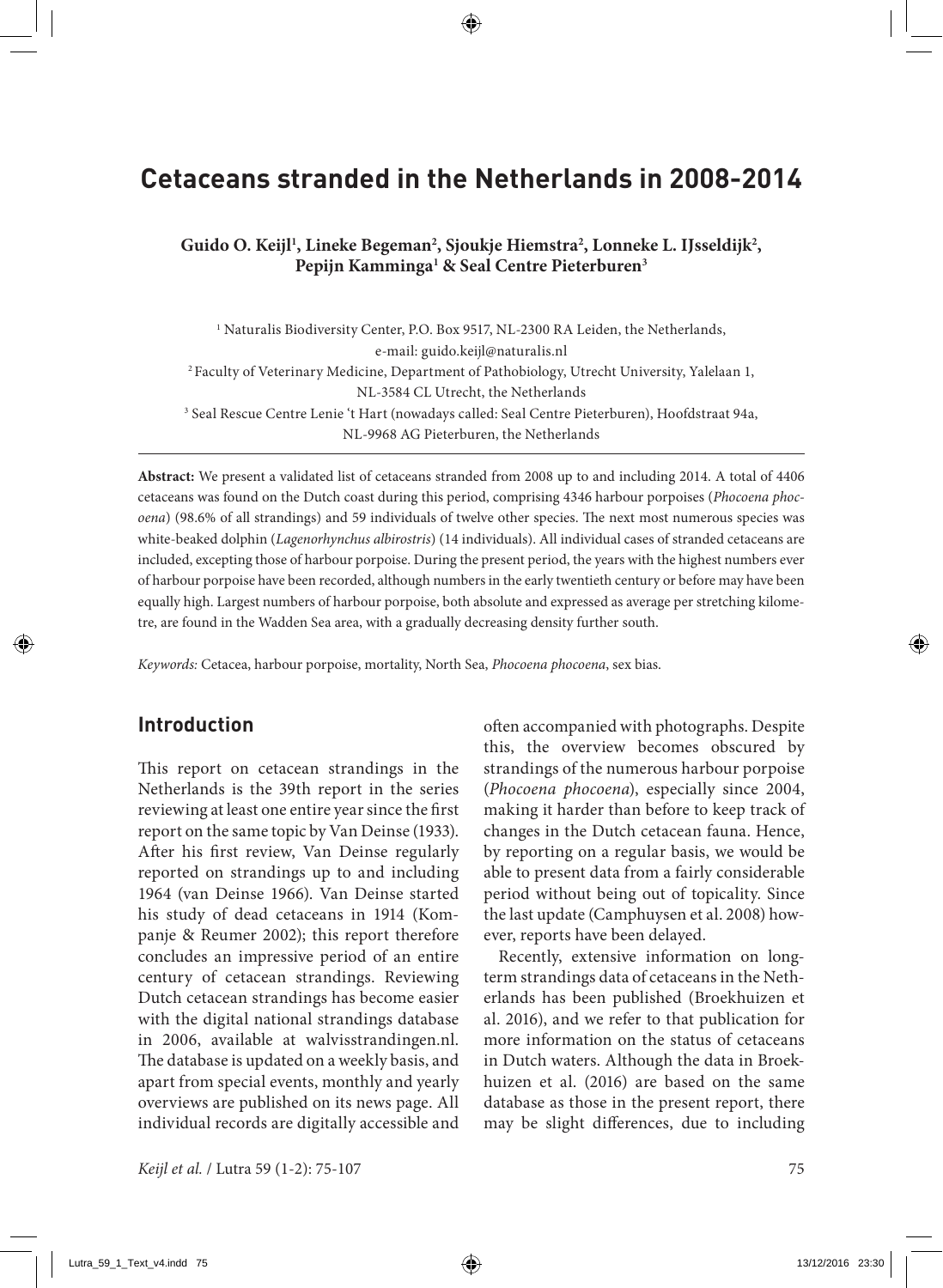skeletal remains and floating corpses at sea.

Apart from merely reporting the strandings of the past couple of years, this publication is meant to be a validated list of recent stranded cetaceans in the Netherlands. Although information on parasites is collected, the data will not be presented in this overview; they can, however be viewed on www.walvisstrandingen.nl under the respective species. The purpose of reporting on strandings is not just to publish on recent findings of fresh carcasses. In order to gain insight in the cetacean community in the North Sea and adjacent waters, long-term monitoring not just involves surveying live animals offshore (e.g. Hammond et al. 2013, Scheidat et al. 2013) and nearshore (trektellen.nl), but also counting dead animals on the beach (Pyenson 2011), no matter whether these have died recently. Therefore, subfossil records are included in this report as well.

## **Methods**

Following conventions in previous reviews of stranded cetaceans, details in this report are listed for each individual found ashore, whether alive or dead. An exception is made for harbour porpoise; results of this species are summarised with emphasis on temporal and spatial patterns in strandings, sex ratio and age composition. Some long-term trends are evaluated overseeing the period since 2000. Another exception is made for carcasses found floating in Dutch waters, or brought into a Dutch harbour on the bulb of a ship; these are included because they may have been found on the beach later on, for instance when they would slip off a ship's bulb.

All records mentioned in this publication have been reported to walvisstrandingen. nl through a number of parties within the Dutch cetacean network (see: Acknowledgements) and are incorporated in the national database, maintained by Naturalis Biodiversity Center in Leiden. Strandings of harbour porpoise are nowadays usually accompanied with digital photographs, which are added to the database. In case a species other than harbour porpoise is found, it is usually tried to get sufficient photographs in order to identify the species. Also, (part of) the skeleton or other material (tissue, parasites, stomach contents) is usually collected and stored by Naturalis or a provincial or regional museum. The database is publicly available on www. walvisstrandingen.nl. Collection numbers, if known, are also given below.

## **Area**

The Dutch beach stretches from the border with Germany in the northeast to the border with Belgium in the southwest. To find out whether there are differences in densities in numbers of harbour porpoise washing ashore, the coastal area of the Netherlands is subdivided into three physically different parts (table 1; see also figure 3 in Camphuysen et al. (2008)): a. the Delta area, in the southwest, from the Belgian border up to and including Maasvlakte; b. the mainland coast between Hoek van Holland and Den Helder; and c. the Wadden Sea. The 'inner Delta' includes (open) rivers Westerschelde, and (partly closed) Oosterschelde and Grevelingenmeer. The mainland coast consists of provinces Zuid-Holland (but excluding Goeree, Voorne and Maasvlakte) and Noord-Holland. The division between the two in this report is the harbour of IJmuiden, about 15 km north of the administrative boundary. The Wadden Sea is divided into the North Sea coast of the islands and the Wadden Sea proper, which includes the Wadden Sea side of the islands, the northeastern part of Noord-Holland, the Afsluitdijk and the mainland coast of Friesland and Groningen. Razende Bol is combined with Texel (North Sea coast), Griend with Vlieland (Wadden Sea), and Engelsmanplaat with Schiermonnikoog (North Sea coast), while the easternmost islets Rottumerplaat and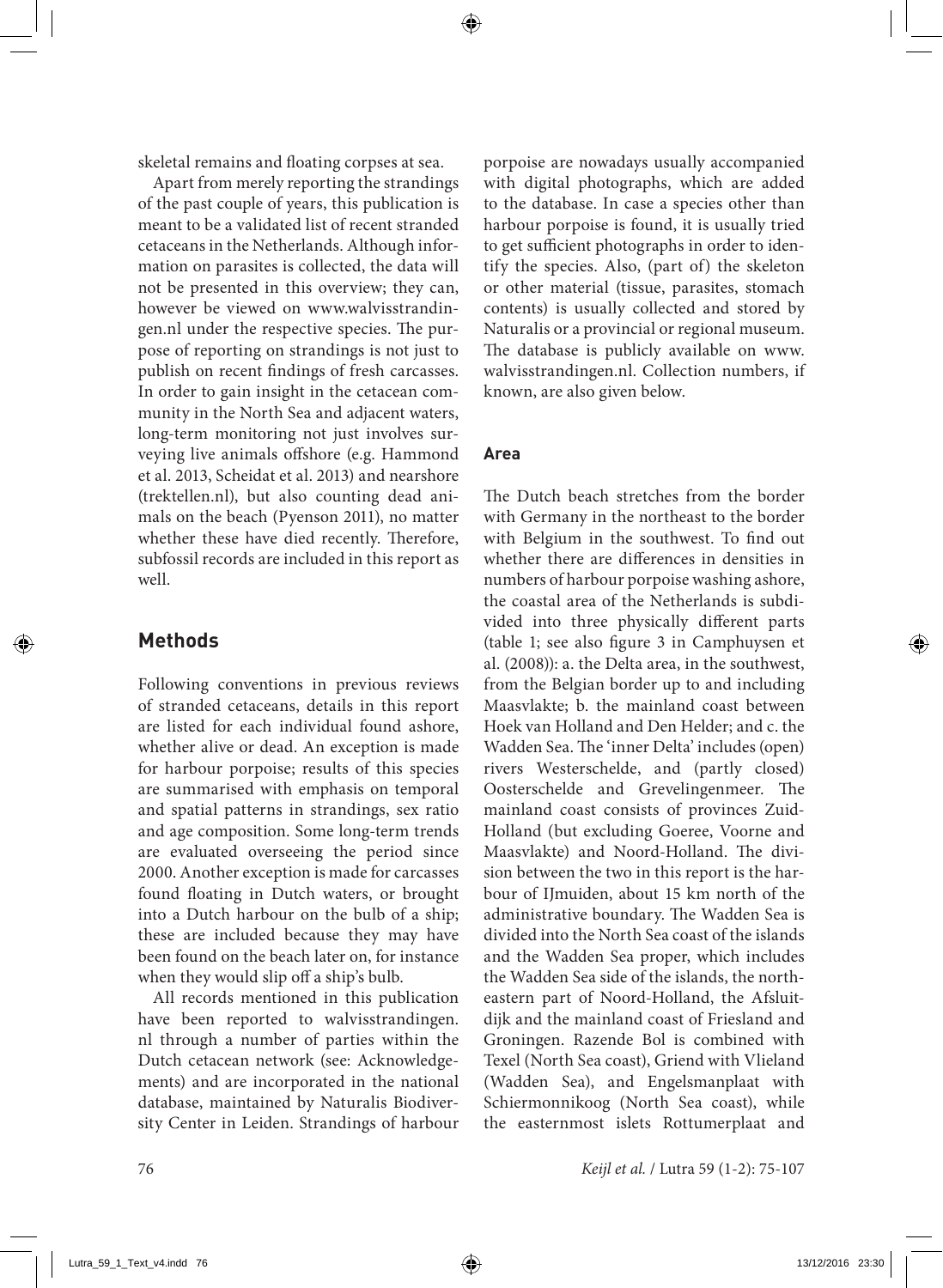|                           | total | density | $%$ males $(n)$ | <90  | 90-130 | >130 | (n)  |
|---------------------------|-------|---------|-----------------|------|--------|------|------|
| Delta (121 km)            | 1243  | 0.3     | 63.5 (854)      | 12.8 | 68.5   | 18.7 | 658  |
| Zeeuws-Vlaanderen         | 28    | 0.3     | 60.0(20)        | 15.0 | 40.0   | 45.0 | 20   |
| Walcheren                 | 439   | 1.5     | 64.4 (351)      | 11.2 | 71.9   | 16.9 | 249  |
| Schouwen                  | 215   | 1.3     | 60.7(163)       | 16.7 | 56.8   | 26.5 | 132  |
| Goeree                    | 254   | 2.0     | 64.2 (106)      | 7.1  | 81.6   | 11.2 | 98   |
| Voorne                    | 31    | 0.5     | 65.4(26)        | 6.3  | 87.5   | 6.3  | 16   |
| inner Delta               | 201   | 0.1     | 64.2 (128)      | 18.7 | 68.2   | 13.1 | 107  |
| Maasylakte                | 75    | 0.6     | 62.5(40)        | 8.3  | 61.1   | 30.6 | 36   |
| mainland coast (119 km)   | 1415  | 1.3     | 57.8 (770)      | 13.5 | 60.6   | 26.0 | 936  |
| Zuid-Holland              | 740   | 1.4     | 59.0 (434)      | 14.8 | 57.5   | 27.7 | 480  |
| Noord-Holland             | 675   | 1.2     | 55.7 (336)      | 12.1 | 63.8   | 24.1 | 456  |
| Wadden Sea total (431 km) | 1688  | 0.6     | 51.02(566)      | 14.0 | 60.9   | 25.1 | 1189 |
| North Sea coast (111 km)  | 1415  | 1.9     | 53.5 (473)      | 15.6 | 60.4   | 23.9 | 927  |
| Texel                     | 410   | 1.8     | 53.4 (221)      | 14.9 | 59.2   | 25.9 | 316  |
| Vlieland                  | 413   | 2.0     | 57.1 (42)       | 16.1 | 62.9   | 21.1 | 299  |
| Terschelling              | 179   | 2.3     | 40.5(42)        | 17.9 | 60.7   | 21.4 | 56   |
| Ameland                   | 288   | 2.6     | 56.0(150)       | 12.2 | 59.5   | 28.3 | 205  |
| Schiermonnikoog           | 125   | 0.6     | 55.6 (18)       | 29.4 | 56.9   | 13.7 | 51   |
| Wadden Sea (320 km)       | 273   | 0.1     | 39.8 (93)       | 8.4  | 62.6   | 29.0 | 131  |
| Texel                     | 54    | 0.3     | 57.7(26)        | 9.5  | 61.9   | 28.6 | 42   |
| Vlieland                  | 26    | 0.3     | 50.0(4)         | 5.3  | 63.2   | 31.6 | 19   |
| Terschelling              | 40    | 0.2     | 16.2(37)        | 6.3  | 56.3   | 37.5 | 16   |
| Ameland                   | 12    | 0.1     | 100.0(3)        | 11.1 | 88.9   | 0.0  | 9    |
| Schiermonnikoog           | 6     | 0.0     | 0(0)            | 20.0 | 80.0   | 0.0  | 5    |
| Rottum                    | 41    | 0.6     | 50(4)           | 0.0  | 36.2   | 63.6 | 11   |
| Noord-Holland             | 7     | 0.0     | 66.7(3)         | 14.3 | 71.4   | 14.3 | 7    |
| Friesland                 | 41    | 0.1     | 54.5(11)        | 6.7  | 60.0   | 33.3 | 15   |
| Groningen                 | 28    | 0.1     | 20.0(5)         | 14.3 | 71.4   | 14.3 | 7    |
| total                     | 4346  | 0.6     | 58.2 (2190)     | 13.5 | 62.6   | 23.9 | 2783 |

Table 1. Total number of harbour porpoise in 2008-2014 in the Netherlands per subarea. Given are average density (*n*/km/year), sexual composition (percentage of males, with total number of sexed individuals between brackets), and percentages per length class (in cm; see text). See also the Methods section for the geographic subdivision.

Rottumeroog are combined into 'Rottum' and included in the inner Wadden Sea area. The coastal length of the subareas is given in table 1.

#### **Coverage**

Coverage of the coastline in the Delta area is thought to be close to 100% as far as the sandy beaches bordering the North Sea are concerned; this means that probably all cetaceans are being found and reported to walvisstrandingen.nl. The mainland coast of Zuid-Holland and Noord-Holland is probably equally well covered, although we know that even on these busy beaches most harbour porpoises may be discovered, but not always reported. Coverage on the westernmost Wadden Sea island of Texel is also close to 100% on the western section (North Sea beach). Coverage of the remainder of the inner Delta area, the other Frisian islands and the mainland coast of the Wadden Sea varies from fair to very poor, partly because of the extensiveness of the areas and the low visiting rate,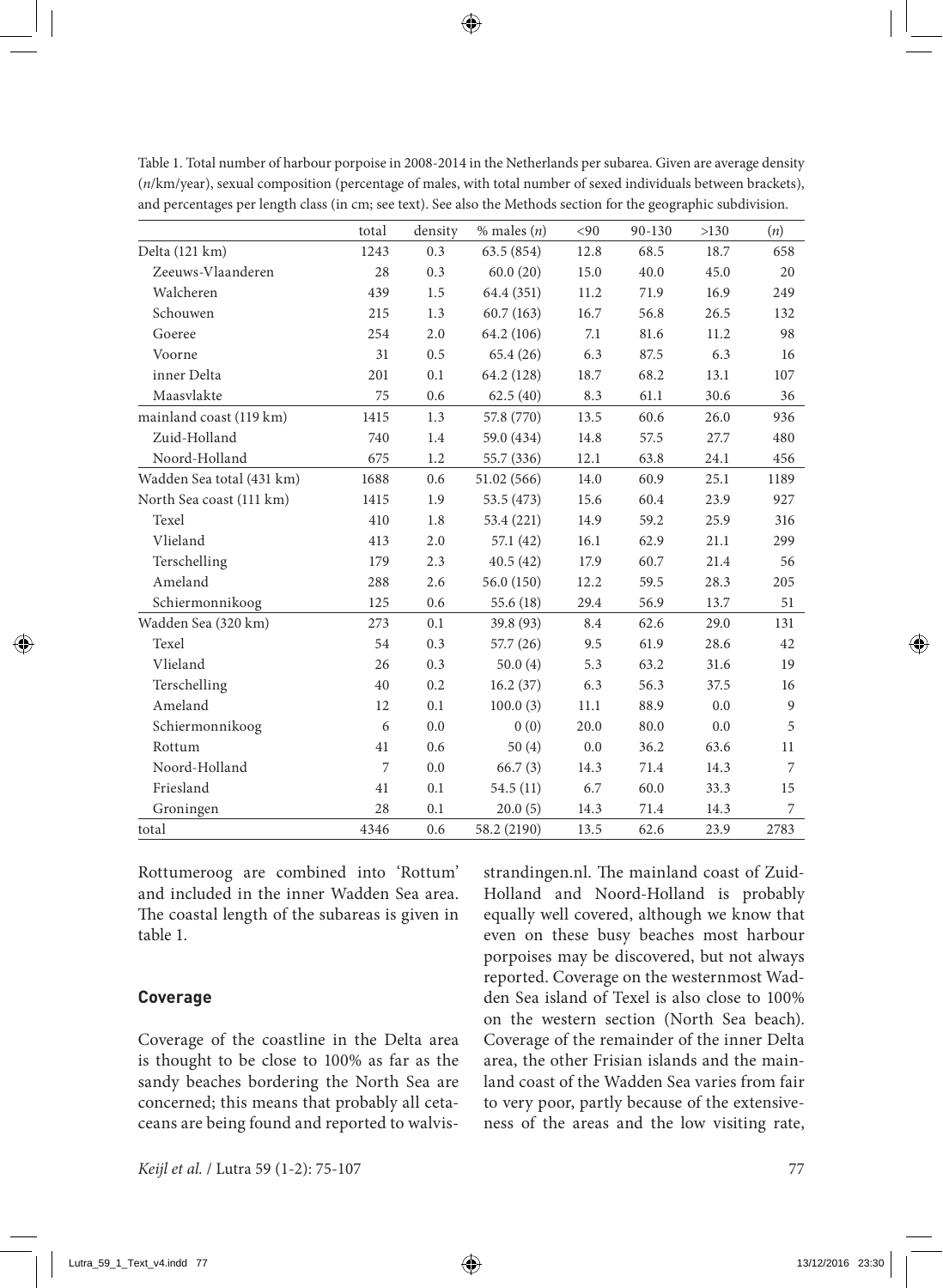Table 2. Relative proportion of harbour porpoise (including number, *n*) found in the three subareas (% porpoise) compared to the relative proportion of coastal length (% km). The same is presented separately for the Wadden Sea (breakdown Wadden Sea), where the sandy North Sea side of the islands is compared to the generally more muddy Wadden Sea proper.

|                      | % porpoise | $%$ km | $n$ porpoise |
|----------------------|------------|--------|--------------|
| Delta                | 28.6       | 50.4   | 1243         |
| mainland             | 32.6       | 14.1   | 1415         |
| Wadden Sea (total)   | 38.8       | 35.5   | 1688         |
| breakdown Wadden Sea |            |        |              |
| North Sea            | 83.8       | 27.9   | 1415         |
| Wadden Sea           | 16.2       | 72.1   | 273          |

partly because of poor recording. It is therefore impossible to estimate the coverage of these areas, but see table 2 for an evaluation of missed porpoises.

instance those that may shed light on the cause of death.

## **Systematic list**

### **Research**

During 2008-2014 a total of 902 fresh and decomposed harbour porpoises has been collected for dissections performed by staff of the Faculty of Veterinary Medicine of Utrecht University. The corpses have been scrutinised for causes of death, in assignment of the ministry of environment (currently a subdivision of the ministry of economic affairs), and tissue samples and stomachs collected and deepfrozen for future research. The main conclusions of the dissections are at the moment of writing still under embargo.

Smaller cetaceans used to be transported directly to Naturalis in Leiden up to about 2009. Since then they are transported to the Faculty of Veterinary Medicine at Utrecht University. (Very) large cetaceans are dissected on the beach, in the past only by Naturalis personnel, presently also in cooperation with pathologists. All cetaceans are dissected and tissue samples are collected. Skeletons of species other than harbour porpoise are subsequently integrated in the Naturalis collection. Although research on dead cetaceans is not the scope of this publication, we will briefly report on interesting findings, for

During 2008-2014 a total of 4406 beached cetaceans was recorded, representing at least twelve species; there were six small whales and/or dolphins that remained unidentified. In 2008 five different species were reported, in 2009 six, in 2010 and 2011 (at least) seven, in 2012 and 2013 (at least) six, and in 2014 nine. As usual, virtually all records (98.6%) referred to harbour porpoises. Of the 59 other whales, stranded along the entire coastline, 11 involved live strandings, at least 8 were suspected to have been ship-assisted, and 13 involved finds of subfossil bones. Remains kept in the scientific collection of Naturalis are preceded by 'RMNH'. The taxonomic order of the cetaceans follows Wilson & Reeder (2005).

### **Northern minke whale (***Balaenoptera acutorostrata***)**

2008-2014: 5 records 2000-2007: 4 records before 2000: 24 records

6/5/2008 North Sea north of Terschelling, Friesland. Sex and weight unknown, 600 cm (estimated). Fresh, complete. Discarded at sea. Reported by J. Smid.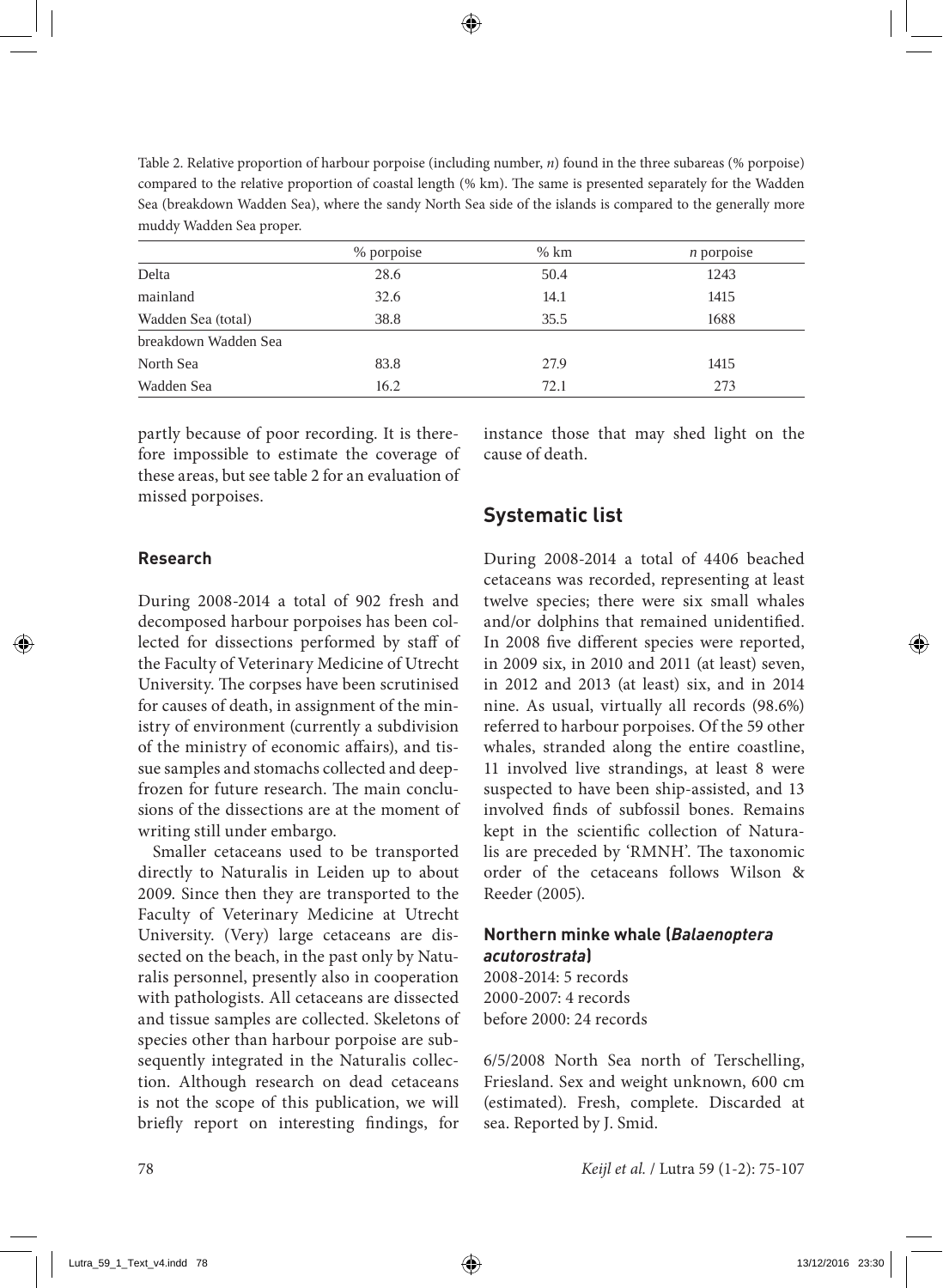22/8/2009 Ritthem, Zeeland. Probably female, 520 cm (estimated), weight unknown. Rotten, complete. Skull and tail vertebrae collected (RMNH.MAM.51190). Reported by J. van der Hiele.

19/5/2010 Wadden Sea near Wierum, Friesland. Sex and weight unknown, 400 cm (estimated). Rotten, incomplete. Vertebrae collected (RMNH.MAM.45228). Reported by A.R. de Boer, T. de Boer, G. Hoekstra and T. Talsma.

3/4/2011 Breskens, Zeeland. Male, 760 cm (estimated). Rotten and incomplete, remainder weighing 2600 kg (measured). Not collected. Reported by J. van der Hiele.

12/6/2014 Terschelling, near beach pole 8, Friesland. Sex, length and weight unknown. Broken and incomplete skull and skin fragments only. Not collected. Reported by A. and L. Duursma.

The minke whale from 6 May 2008 was seen floating at sea north of Terschelling (Visserijnieuws 18 mei 2008; http://tinyurl.com/ p5w2bdp). It was taken on board N350 by the fishermen and discarded at sea after pictures were taken. It concerned a fresh minke whale, as can be seen on the picture in the news clipping, and probably complete, although the presence of head nor flippers can be evaluated properly from the photograph. The exact location is unknown.

The minke whale from Ritthem from 22 August 2009 was complete, but very putrefied. It could be fairly accurately measured, but it was impossible to establish the sex, because of the expanded and damaged abdomen. In all cetacean males the penis usually comes out after death, as the muscles relax, especially when the body starts to decompose. This was not the case in this individual.

A decomposing minke whale was floating in the Wadden Sea near Wierum, Friesland on 19 May 2010. It washed ashore some days later on the nearby island Engelsmanplaat, where the scapula and a single vertebra were collected. The remains refloated spontaneously during high tide and washed ashore on the eastern tip of Schiermonnikoog, near beach pole 13. A tail vertebra was collected on Schiermonnikoog and is now on permanent exhibition in the sea shell museum in the village of Schiermonnikoog.

The minke whales at Ritthem and Breskens were too decomposed to etablish the cause of death, but the proximity of the harbours of Vlissingen and Antwerp make them suspect of being ship-assisted. The minke whale from 19 May 2010 was the ninth since 2000 and the seventeenth for the Wadden Sea area (including Wieringen (1), the mainland coast of Friesland (1) and the North Sea coast of Texel (3)). The other ones stranded on the mainland coast of Noord-Holland (4), Zuid-Holland (4) and the Delta area (7). Out of the fifteen individuals sexed, there is a slight preponderance of females (9). Of 23 minke whales the length is known, but all carcasses prior to 1974, and a few after that year, have probably been estimated, considering the rounded figures: there are for instance four individuals of 900 cm. The average length was 661 cm. Males tended to be slightly smaller than females (592 versus 705 cm). If only measured lengths are included, all minke whales together measured 624 cm  $(n=16)$ , males 606 cm  $(5)$  and females 675 cm (7).

### **Fin whale (***Balaenoptera physalus***)**

2008-2014: 6 records 2000-2007: 4 records before 2000: 27 records

30/8/2011 Rotterdam, Zuid-Holland. Male, 1300 cm (measured), weight unknown. Fairly fresh, complete. Skull, part of skeleton, tissue and baleens collected (RMNH.MAM.55014. a-d). Reported by Havenbedrijf Rotterdam.

15/1/2012 Vlissingen, Zeeland. Female, 877 cm (measured), ca. 6000 kg (measured).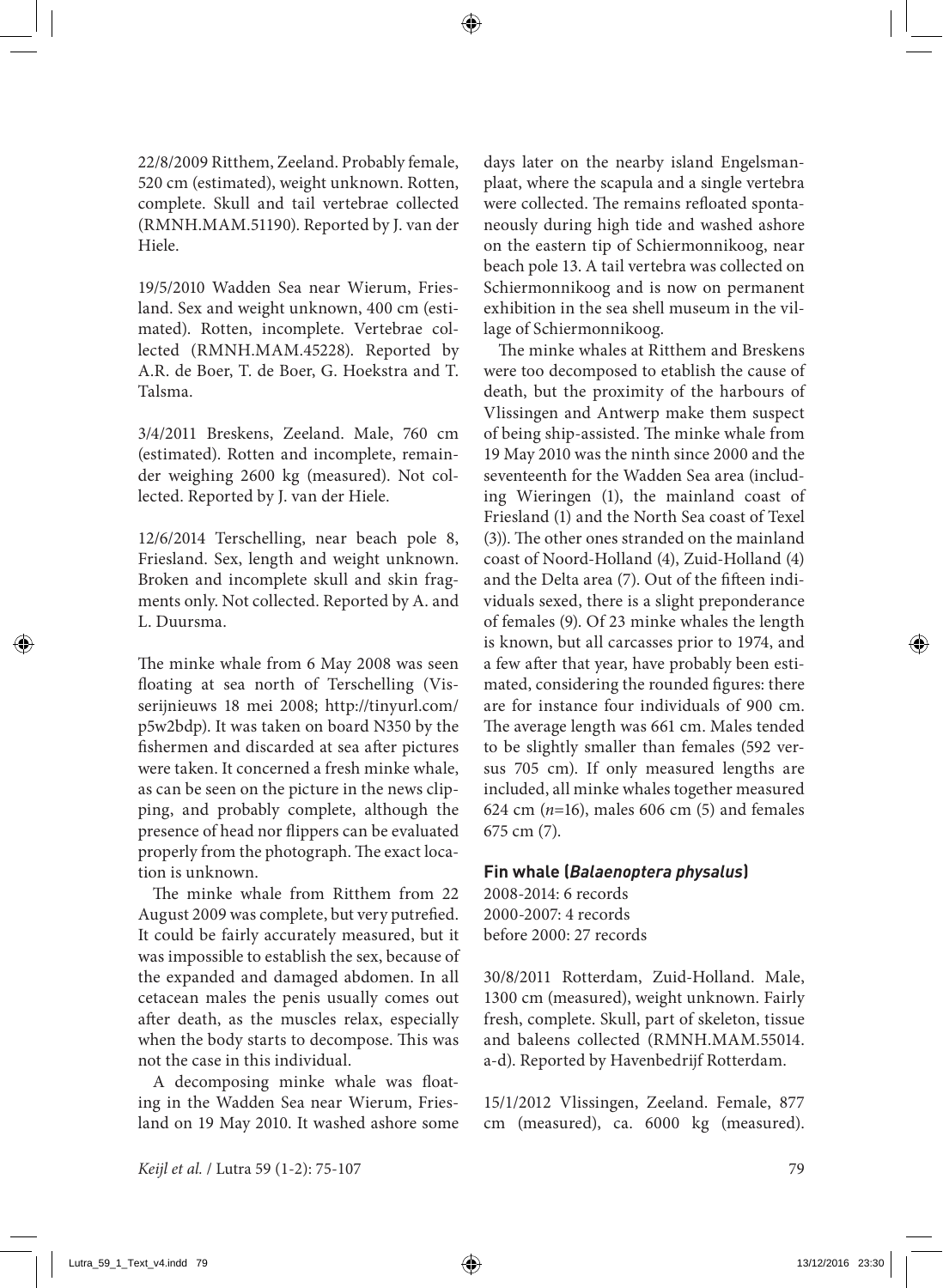

Figuur 1. A 18.5 metres long fin whale draped over a the bulb of a ship at Rotterdam harbour, 6 June 2012. Baleen whales often collide with marine traffic; in the Mediterranean the entire fin whale population is even thought to be at risk because of this, with a shockingly high number of 16% out of 287 individuals having died from collisions with a ship (Panigada et al. 2006). *Photo: Havenbedrijf Rotterdam.*

Fairly fresh, complete. Skull, baleens, flipper, neck vertebrae and tissue collected (RMNH. MAM.55019.a-c). Reported by J. van der Hiele. 6/6/2012 Rotterdam, Zuid-Holland. Male, 1850 cm (measured), 49,000 kg (measured). Not fresh, complete. Not collected. Reported by Havenbedrijf Rotterdam.

2/8/2013 Rotterdam, Zuid-Holland. Female, 1250 cm (measured), 11,000 kg (measured). Rotten, complete. Tissue and baleens collected (RMNH.5000156.a-c). Reported by Havenbedrijf Rotterdam.

16/9/2013 's-Gravenzande, Zuid-Holland. Male, 1650 cm (measured), weight unknown. Rotten, complete. Tissue and entire skeleton collected (RMNH.5000109.a-c). Reported by D. Frerichs and R. Noort.

20/8/2014 Katwijk, Zuid-Holland. Male, 1680 cm (measured), weight unknown. Not fresh, complete. Tissue and entire skeleton collected (RMNH.5069812.a-c). Reported by K. Kooimans.

All six fin whales that stranded during this period were proven or suspected to have been brought in on a ship's bulb (figure 1). Since fin whales do not normally occur in the southern North Sea but are common in the Bay of Biscay in late summer (Chaudry et al. 2005), it is likely that they were brought in from that area. Fin whale also holds one or more populations in the Mediterranean (e.g. Notarbartolo di Sciara et al. 2003). Although at least two of the ships carrying fin whales had crossed the Mediterranean, and could thus have potentially brought fin whales from there, two individuals had fed in the North Atlantic and showed no connection with the Mediterranean fin whale population (Camalich et al. 2014). The dissected fin whales (all but those from 2013) were well nourished, and some showed various degrees of subcutaneous and/or intramuscular bleeding, indicating they were hit by a ship when still alive (IJsseldijk et al. 2014a).

The intestines of the female from 15 January 2012 contained remains of milk. She had an inflammation of the peritoneum. Although speculation, the inflammation may have caused the whale to be less mobile, which in turn may have resulted in it being hit by the ship. The stomach of the fin whale from 2 August 2013 contained northern krill (*Meganyctiphanes norvegicus*) and two otoliths of a *Myctophum* species, possibly *Myctophum punctatum* (M. Leopold, personal communication, Bravo Rebolledo et al. 2016).

The fin whale of 16 September 2013 was found floating 18.5 km west of Maasvlakte in the shipping lane, and stranded the next day at 's Gravenzande (figure 2). It was reported as being a container. Also the fin whale from 20 August 2014 was found floating in the shipping lane six km off Katwijk. Since it was a 'possible hazard' (traffic obstruction), it was to be towed away, and luckily could be landed at Scheveningen beach, to allow identification and proper dissection on the beach. This also gave the public the rare opportunity to see a large whale up close.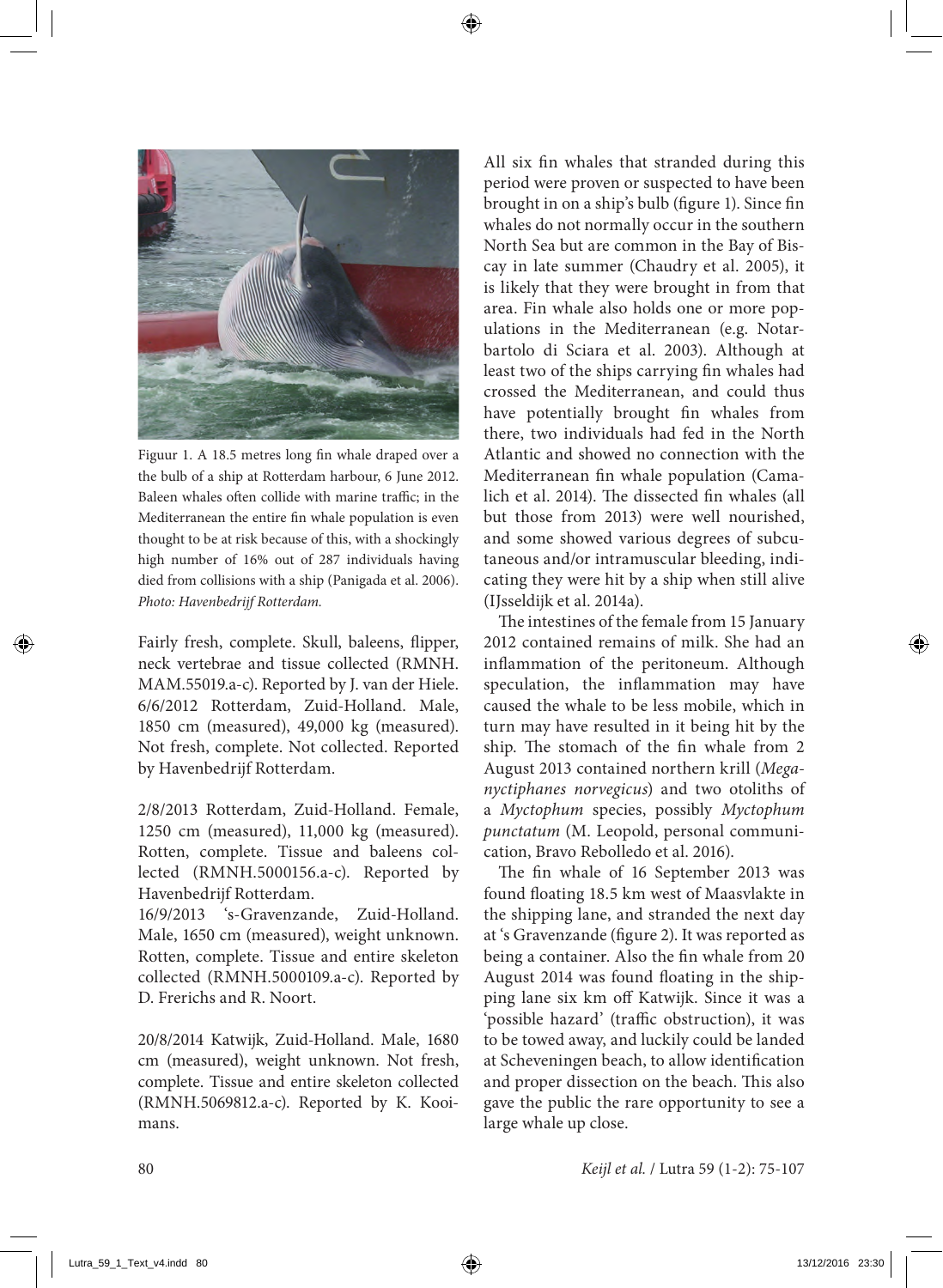

Figuur 2. This fin whale, photographed at 's-Gravenzande on 16 September 2013, is easily identified by the bicoloured set of baleens on the right side. Note the broken flipper. *Photo: Rinus Noort.*

### **Humpback whale (***Megaptera novaeangliae***)**

2008-2014: 4 records 2000-2007: 3 records before 2000: 0 records

8/10/2009 Westgat, Hollum, Ameland, Friesland. Male, 850 cm (measured), weight unknown. Rotten, complete. Entire skeleton and baleens collected (RMNH.MAM.43465). Reported by D. Visser.

18/8/2010 beach pole 87, Katwijk, Zuid-Holland. Sex and weight unknown, about 450 cm. Rotten, incomplete. Ulna, radius and hand collected (RMNH.MAM.45229). Reported by K. Kooimans and A. Oosterbaan.

23/3/2012 mudflats off de Cocksdorp, Texel, Noord-Holland. Single vertebra. Ecomare collection number B2-78. Reported by J. Hottentot and A. Oosterbaan.

12/12/2012 Razende Bol, Noord-Holland. Female, 16,000 kg (measured), 1034 cm (measured). Live stranding, died 16/12/2012. Entire skeleton, skin samples and baleens collected (RMNH.MAM.55066.a). Reported by S. de Wolf and A. Oosterbaan.

The humpback whale found in 2009 at Hol-



Figure 3. Because of the high body temperature, and the perfect insulation layer of blubber, all cetaceans soon start to decompose after death. The developing gases cause the body to expand, sometimes to impressive proportions, like in this humpback whale at Ameland, 8 September 2009. After the gases have escaped from the body and the carcass is still at sea, it usually sinks to the sea floor. *Photo: Jan Spoelstra.*

lum, Ameland, had died at least a week before it washed ashore. The rotting carcass floated between the islands of Terschelling and Ameland and was towed to the southwestern tip of Ameland (figure 3). It concerned a juvenile, probably not older than two years. The cause of death could not be established.

The individual found at Katwijk in 2010 was decomposed and very incomplete: only a fore flipper and a few other bones could be recovered from the rotting flesh, and the flipper was the only body part that could be measured. It was about 150 cm long. Flippers of humpback whales are about one-third of the total body length (Winn & Reichley 1985), so this individual must have been about 450 cm when it died. This is about the length baby humpback whales have when they are born, which means that a humpback whale gave birth in, or close to, the Southern Bight, something that has never been recorded before in this area.

The humpback whale that stranded on Razende Bol, a sand spit just southwest of Texel, caused a national stir, because it stranded alive. Hours after it stranded, the incoming tide got it floating again, and it is possible that it would have gotten away by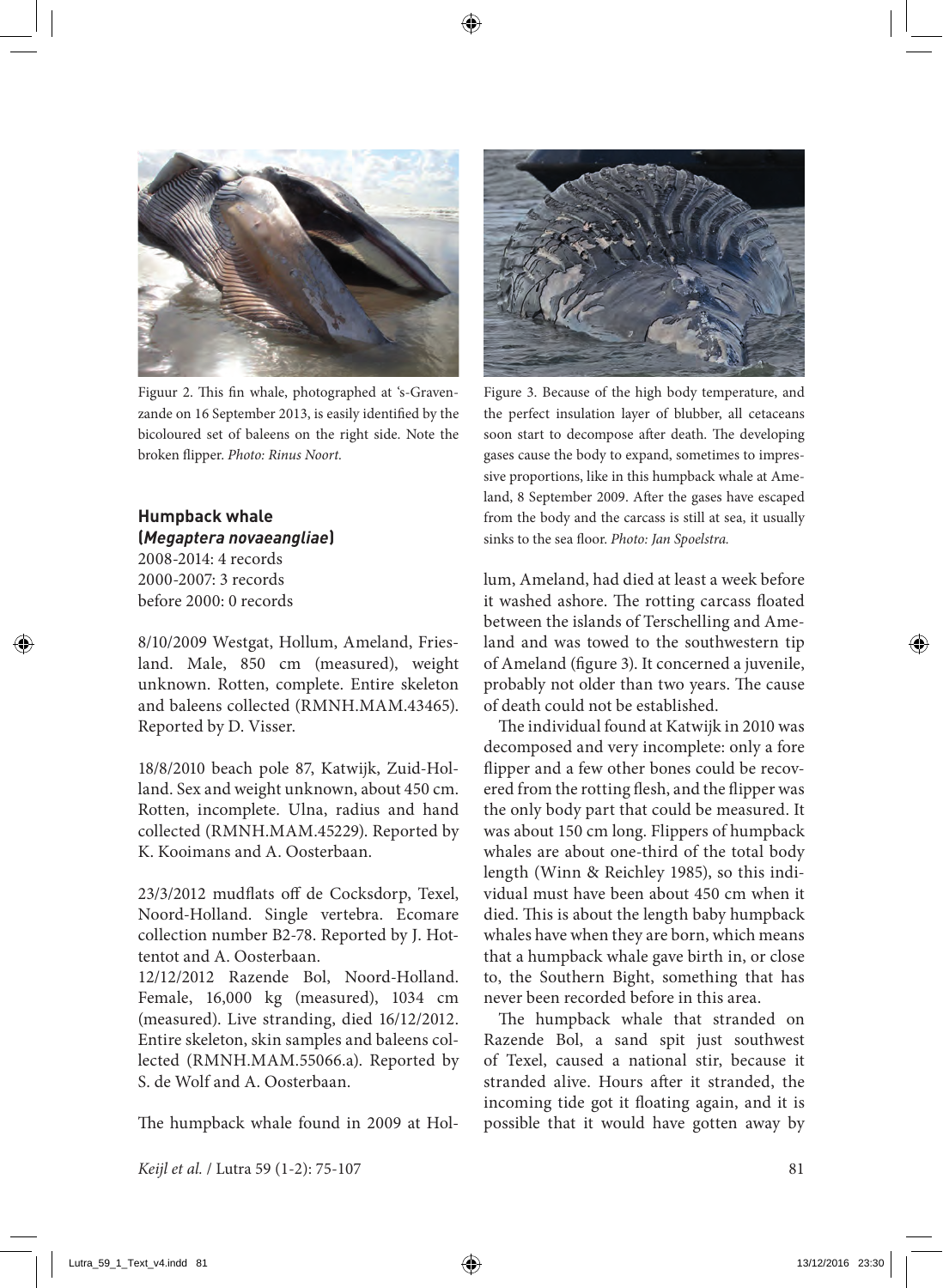

Figure 4. Common dolphins are known for their colourful hourglass pattern, but not much is left of it in this individual, probably because colours soon fade after death. 17 April 2011, Oostvoorne. *Photo: Jolanda Meerbeek.*

itself. However, it got stuck even higher up the beach after it was visited by boats and a helicopter at dusk. The next few days the living whale – named Johanna – was all over the news, and even made it into international newspapers, until it died on 16 December. The stomach and intestines of this humpback contained some sprat (*Sprattus sprattus*) remains (M. Leopold, personal communication). In a sample of the intestinal tract sixteen plastic particles were found, varying between 1 mm to 17 cm in length; if extrapolated, the total intestinal tract might have held 160 pieces of plastic (Besseling et al. 2015).

These humpback whales constituted only the fourth to sixth records of dead humpback whales for the Netherlands (excluding the record of 23 March 2012). The first humpback whale ever for the Netherlands was found as recent as 29 September 2003, floating in river Nieuwe Waterweg near Rotterdam, Zuid-Holland (Camphuysen et al. 2008). Just prior to and during the present reporting period, there have also been sightings of various living and apparently healthy individuals in Dutch waters (yearly from 2007 onwards, except 2010 (source: waarneming. nl)), while there have also been sightings after 2014. Although the sudden and remarkable occurrence in the North Sea of this spectacular, surface feeding and often coastal species still remains unexplained, humpback whales in the North Atlantic have increased to about 20,000 individuals over the past decades (Smith & Pike 2009, Ruegg et al. 2013). The population once comprised 112,000 individuals, but was hunted down to less than 1000 in the late 1960s (Katona & Beard 1990). On the one hand, the recent population growth seems a logical explanation for the increase in sightings, on the other hand, if the humpback whale population was so large in former times, why haven't there been any strandings or sightings since 1255 (the oldest record in walvisstrandingen.nl) and prior to 2003 on or near Dutch shores? A logical alternative explanation could be found in a change in feeding possibilities.

### **Common dolphin (***Delphinus delphis***)**

2008-2014: 2 records 2000-2007: 2 records before 2000: 82 records

17/4/2011 Oostvoorne, Zuid-Holland. Male, 153 cm (measured), 39 kg (measured). Live stranding. Entire skeleton collected (RMNH.MAM.45368). Reported by E. Everaarts and J. Meerbeek.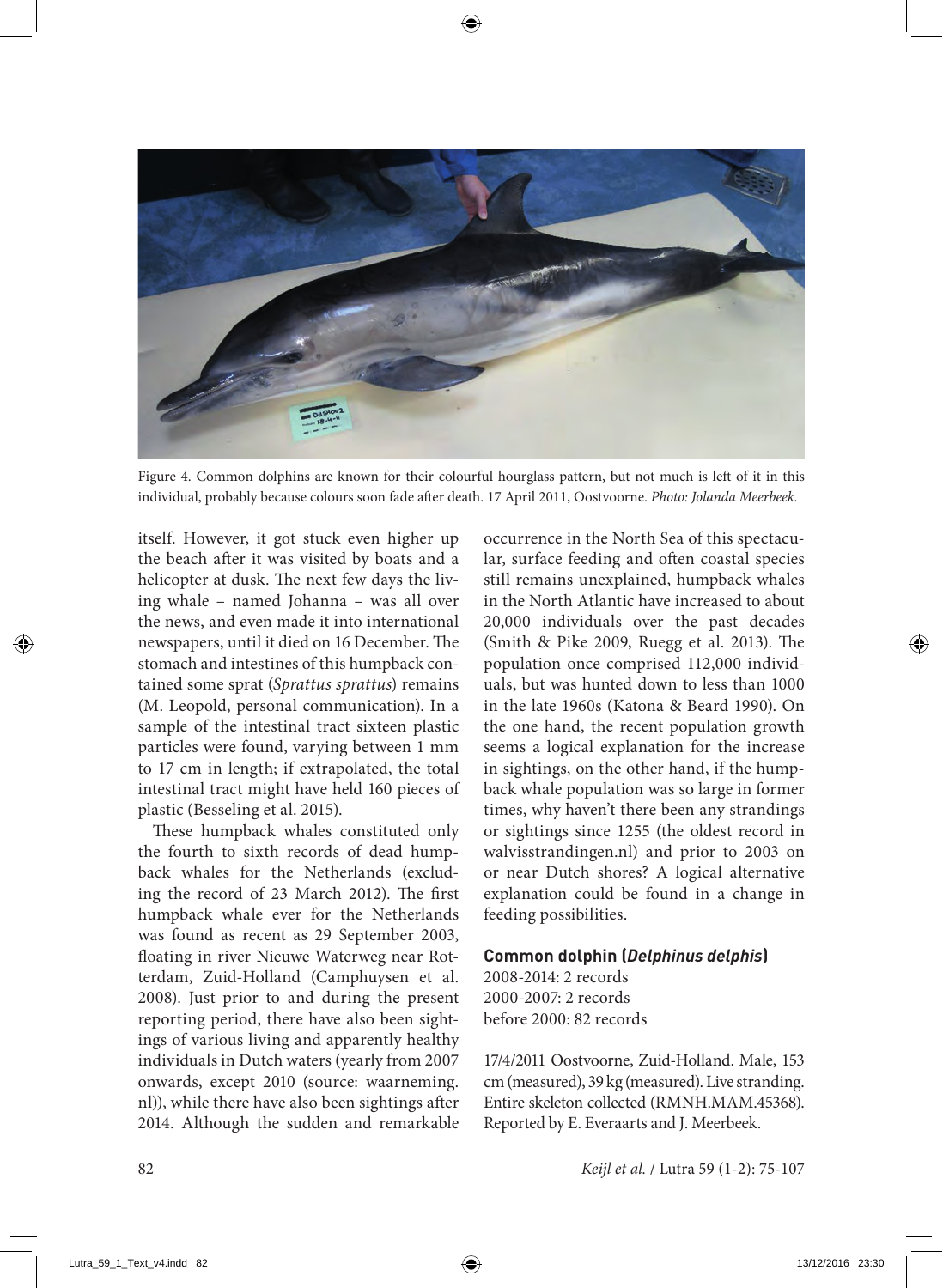15/3/2014 Ouddorp, Zuid-Holland. Female, 189 cm (measured), 92 kg (measured). Rotten, complete. Entire skeleton and tissue collected (RMNH.5069675.a). Reported by J. van der Hiele.

The common dolphin from Oostvoorne stranded alive and was taken into care. It was in bad condition and died that night (figure 4). Considering the length it was probably two years old.

The individual found at Ouddorp was well-nourished and the stomach contained many fish bones and otoliths of herring (*Clupea harengus*), seabass (*Dicentrarchus labrax*), whiting (*Merlangius merlangus*), smelt (*Osmerus eperlanus*), plaice (*Pleuronectes platessa*), sand goby (*Pomatoschistus minutus*), two-spotted goby (*Gobiusculus flavescens*), European squid (*Loligo vulgaris*), bobtail squid (*Sepiola atlantica*) and two species of nereid worms (M. Leopold & G. Keijl, personal communication). Parasite burden appeared mainly mild, and was probably not the cause of stranding. Pathological results, like internal bleeding of the adrenal glands, suggested an acute traumatic death, so it possibly died in fishing gear.

Most stranded common dolphins – since the first in 1860 – have been found in August (30%), and just over half of them in July-October (53%). However, there appears to be a tiny peak in March-May as well (18%, *n*=14), and the two found during the present period were recorded exactly in these months. From all common dolphins, just over half stranded in the southern half of the Netherlands (58% in the Delta and Zuid-Holland, *n*=83).

### **Long-finned pilot whale (***Globicephala melas***)**

2008-2014: 1 record 2000-2007: 2 records before 2000: 18 records (124 individuals)

17/12/2014 Nieuw-Haamstede, Zeeland. Male, 381 cm (measured), 410 kg (measured). Rotten, complete. Entire skeleton and tissue collected (RMNH.5069954.a). Reported by R. van de Guchte and J. van der Hiele.

Long-finned pilot whale, a deep-water species, is a rare straggler in the southern North Sea. There appears to have been an increase in stranding records in the Netherlands since the 1950s: 1500-1950 8 stranding events (with three events concerning 37, 11 and 61 individuals), and 1950-2014 13 events (13 individuals). It is possible however that rotten and incomplete pilot whales in the past have been mistaken for other, similar-sized species.

The pilot whale from December 2014 (figure 5) died of asphyxiation because a common sole (*Solea solea*) got stuck in its nasal cavity (IJsseldijk et al. 2015). Other prey remains were sand goby, plaice, herring, river lamprey (*Lampetra fluviatilis*), brown shrimp (*Crangon crangon*) and common cuttlefish (*Sepia officinalis*). Pilot whales habitually feed on deep-water cephalopods, but stomach contents have shown them to at least occasionally feed on mesopelagic fish as well, which may have been taken around fishing vessels (Gannon et al. 1997).

### **White-sided dolphin (***Leucopleurus acutus***)** 2008-2014: 1 record 2000-2007: 4 records before 2000: 8 records

21/3/2008, beach pole 44, Castricum, Noord-Holland. Male, 238 cm (measured), 159.5 kg (measured). Fresh, complete. Entire skeleton collected (RMNH.MAM.43756). Reported by D. Bakker and M. Amoureus.

According to LeDuc et al. (1999) and May-Collado & Agnarsson (2006), the (former) genus *Lagenorhynchus* is polyphyletic (meaning that the various species in this genus originated from different ancestors); they put this species into the – monotypic – genus *Leucopleurus*. White-sided dolphin, a pelagic spe-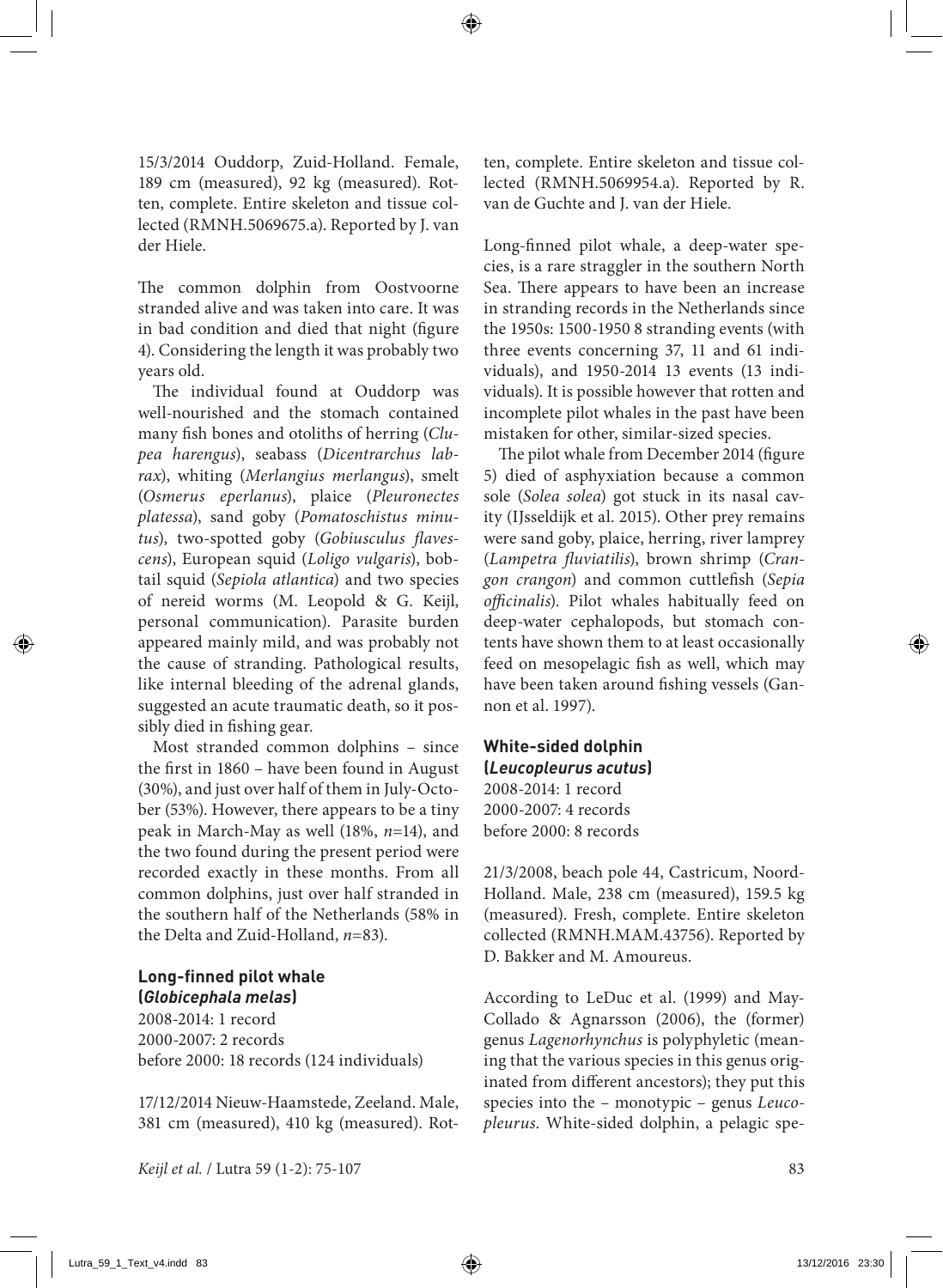

Figure 5. It is interesting to note that pilot whales, which largely feed on squid, have teeth in both upperand lower jaws, clearly seen in this individual, while sperm whales, also specializing on squid, have teeth only in the lower jaws. Haamstede, 17 December 2014. *Photo: Jaap van der Hiele.*

cies occurring in deep water, is rare in the Netherlands.

The individual found at Castricum was malnourished, suffered from severe pulmonary edema and had a parasitic cyst on the bladder ligament. In the stomach otoliths from sandeel Ammodytidae were found, as well as several species of goby Gobiidae, among which a fair number of transparent goby (*Aphia minuta*) (M. Leopold, personal communication), a pelagic shoaling fish measuring up to five cm. This fish is rather rare in the Netherlands, though possibly overlooked (Ellis & Rogers 2015).

Out of the twelve white-sided dolphins stranded in the Netherlands thus far, five were found in March and four in December (together 75%). Remarkably, of the six stranded since 1985, three were still alive, while the other three were extremely fresh and possibly stranded alive as well, or died immediately prior to or during stranding. The first white-sided dolphin for the Netherlands was captured alive near Vlissingen on 20 December 1863 (van Deinse 1961). Another seven followed in the twentieth century and four since 2000. No details are known from the first individual, but since white-beaked dolphins are a gregarious and fast moving species from deep water, it is unusual for a healthy individual to be caught nearshore. The skeleton (and possibly skin as well) are kept in the zoological museum of the University of Gent, Belgium (figure 6).

## **White-beaked dolphin (***Lagenorhynchus albirostris***)** 2008-2014: 14 records

2000-2007: 43 records before 2000: 171 records

2/2/2008, Vliehors near beach pole 37, Vlieland, Friesland. Female, 290 cm (estimated), weight unknown. Rotten, complete. Skull and tissue collected (RMNH. MAM.46032). Reported by W. Stel and F. Janssens.

3/2/2008, Kaloot, Borssele, Zeeland. Female, 249 cm, 197 kg. Fresh, complete. Skull and tissue collected, RMNH.MAM.43753. Reported by M. Geerse, J. van der Hiele and A. Dijkstra. 16/10/2008, Texel, Noord-Holland. Female, 240 cm (estimated), weight unknown. Rotten, complete. Not collected. Reported by K. Uitgeest and A. Oosterbaan.

26/12/2009, Maasvlakte, Zuid-Holland. Female, 201 cm, 107 kg. Fresh, complete, possible live stranding. Entire skeleton collected (no RMNH-number yet). Reported by A. Schrauwen and J. van der Hiele.

27/12/2009, Ameland, Friesland. Female, 176 cm (measured), 68.5 kg. Fairly fresh, complete. Apparently not collected. Reported by J. Krol.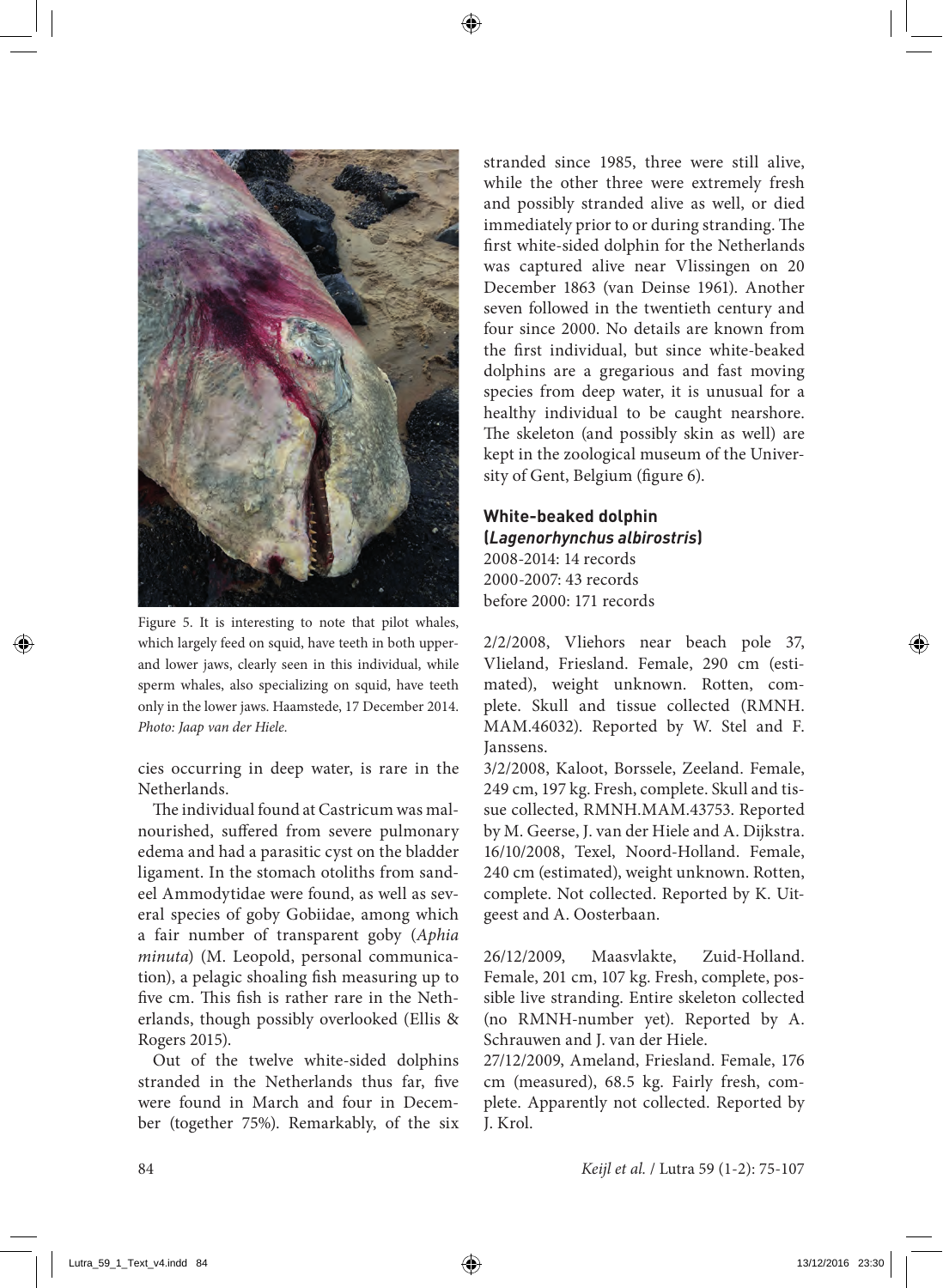

Figure 6. Detail of the first white-sided dolphin for the Netherlands, captured alive in the former water Sloe, running between the former islands Walcheren and Zuid-Beveland, Zeeland, on 20 December 1863. The skeleton is preserved in Museum voor Dierkunde, Universiteit Gent. *Photo: Guido Rappé.*

27/12/2009, Ameland, Friesland. Female, 246 cm (measured), 204.5 kg. Live stranding, euthanised. Skull and tissue collected (RMNH.MAM.55022.a-b). Reported by J. Krol.

16/2/2010, Neeltje Jans, Oosterschelde, Zeeland. Female, 175 cm (measured), 72.5 kg (measured). Fresh, complete. Entire skeleton collected (RMNH.5000002). Reported by H.L.J. Eland.

7/3/2010, beach pole 10, Ouddorp, Zuid-Holland. Male, 182 cm (measured), 61 kg. Rather fresh, complete. Apparently not collected. Reported by J. van der Hiele.

14/4/2011 Terschelling, beach pole 7, Friesland. Sex unknown, 300 cm (estimated), weight unknown. Rotten, complete. Locally buried. Photos of skeleton. Reported by A. Voorbergen.

12/6/2011 Bloemendaal, beach pole 58, Noord-Holland. Sex unknown, 160 cm (estimated), weight unknown. State of carcass unknown, complete. Locally buried, no photos. Reported by K. Kooimans and R. Noort. 12/6/2011 Ameland, beach pole 18, Friesland. Male, 220 cm (measured), 134 kg (measured). Live stranding, refloated. Reported by R. Knoeff & J. Krol. Stranded again and taken into care, died 12 December 2011. Skull kept by SOS Dolfijn in Harderwijk (LA111205). See: van Elk et al. (2014).

4/12/2011 Den Helder, Noord-Holland. Female, 158 cm (measured), 52.2 kg (measured). Live stranding, taken into care, died 5 December 2011. Reported by zeezoogdieren. org. Skull kept by SOS Dolfijn in Harderwijk (LA111211). See: van Elk et al. (2014).

3/1/2012 Between Dishoek - Zoutelande, Zeeland. Male, 274 cm (measured), 255 kg (measured). Fresh, complete. Reported by A. Dijkstra and J. van der Hiele. Entire skeleton and tissue collected (RMNH.MAM. 55020.a-b)

25/1/2014 Petten, Noord-Holland. Only left lower mandible, no recent stranding, in private collection.

The adult female found on the Kaloot, Borssele, just east of Vlissingen, on 3 February 2008, was malnourished. There were fractures of three vertebrae and multiple lateral spinous processes in the tailstock at the level of the pelvic bones, with a large hematoma, new bone formation and remodelling, and probable osteomyelitis. She also suffered from severe pulmonary edema. The oesophagus/ stomach contained remains of ten cod (*Gadus morhua*) though, and, remarkably also two stalked sea squirts (*Styela clava*) (Tunicata, Styelidae). These are not known to be part of the dolphin's regular diet (e.g. Jansen 2013) and may have been secondary prey (i.e. eaten by the cod). Given the poor condition how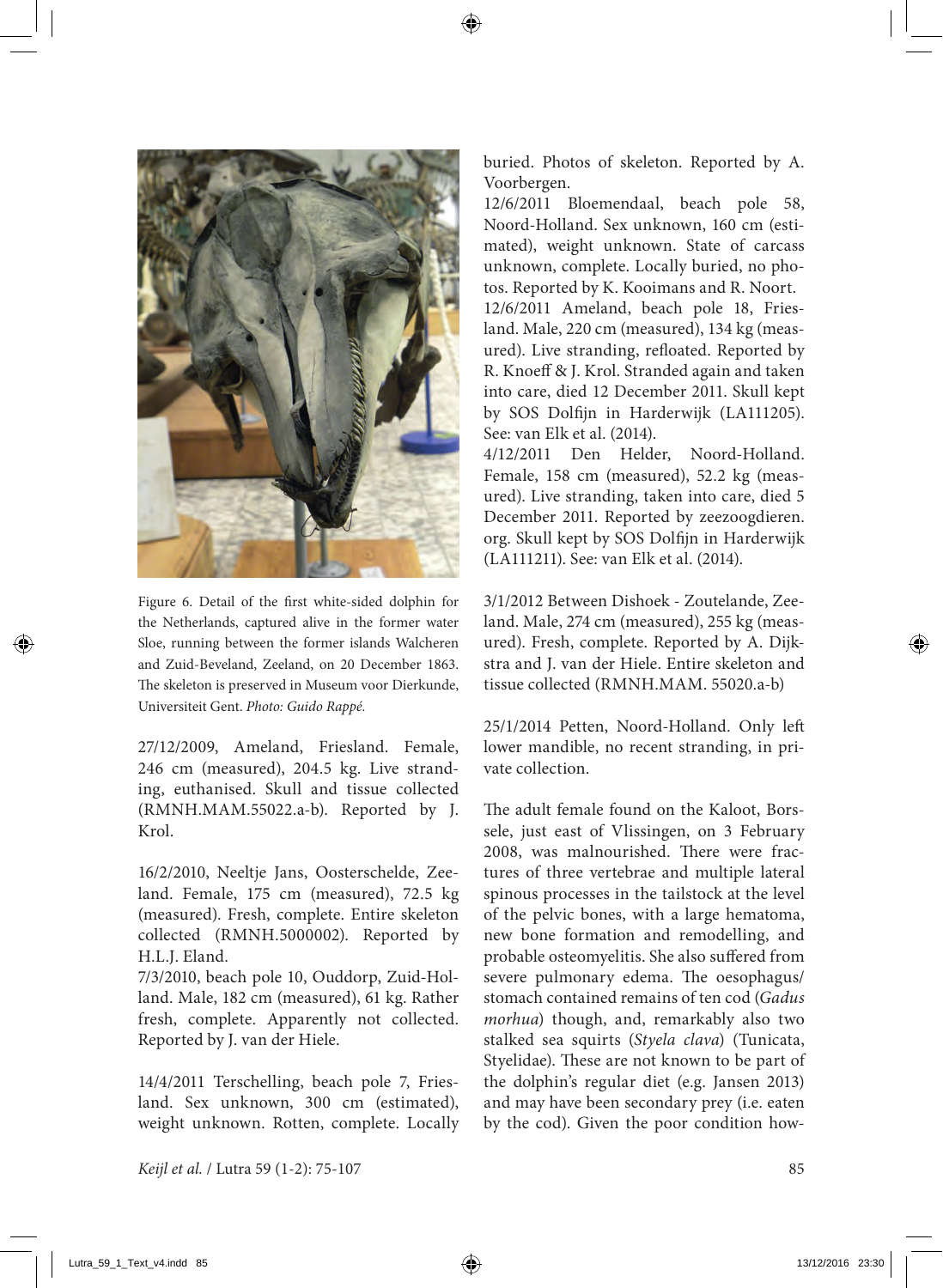ever, it is possible that this female had been unable to hunt and turned to anything edible. Apart from food remains, the stomach contained a large quantity of the parasitic nematode *Anisakis simplex*, a parasitic worm often found in stomachs of white-beaked dolphins.

The immature female found on Maasvlakte on 26 December 2009 was very fresh, complete and full of blood smears when found, so it had possibly stranded alive. It was reported to walvisstrandingen.nl as harbour porpoise, but could be identified, and preserved, thanks to the excellent photographs attached to the digital report. It was emaciated, even though there were remains of whiting in the stomach. It suffered from lung edema and slightly inflamed intestines.

Two white-beaked dolphins were reported from Ameland on 27 December 2009: a juvenile female lying dead on the water line when found, and an adult female that stranded alive a while after. The juvenile was slightly undernourished and had a haemorrhage on the left lower jaw. The stomach contained large quantities of the parasitic nematode *Anisakis simplex*, brown shrimp and the bobtail squid. The large individual, supposed to be the mother of the calf, was lactating (Keijl & Cremers 2010). She was slightly underweight, but did not show signs of trauma or illness. The stomach contained a few heavily worn otoliths of whiting.

Autopsies performed on the female from Neeltje Jans from 16 February 2010 and the male from Ouddorp from 7 March 2010 did not reveal any (obvious) causes of death: both were slightly undernourished, while the male showed haemorrhage and edema around the scapula and mandible. Curiously, the male had its dorsal fin tip missing.

The individual from 12 June 2011 was taken into care, and lived until 12 December of that year. See van Elk et al. (2014) for a description of health status, behaviour in captivity, and autopsy results from this individual and the one that stranded on 4 December 2011 in Den Helder.

Even though white-beaked dolphin is the most common cetacean in Dutch waters after harbour porpoise, it is still uncommon, with on average six strandings per year during 1980-1999 (range 1-13) and four in 2000- 2014 (range 0-11). There are some sightings of live animals near the coast during the same period (see for instance: waarneming. nl). Prior to 1980 it was rarer, with a total of only 38 stranded individuals reported, and on average 1.3 strandings per year during 1945-1980. Strandings have occurred in all months (figure 7). Over the years since 1970, the stranding pattern of this species is undulating (see figures in: Camphuysen et al. 2008 and Keijl & Cremers 2010). After an apparent influx of white-beaked dolphins during the 1990s, we are presently apparently in a 'low'. It remains to be seen whether this species will keep on occurring in the southern North Sea during the warming climate, or will retreat northwards.

Out of the total of 228 stranded whitebeaked dolphins, 156 (68%) have been sexed. There is a preponderance of females (62% on average, since 1886, i.e. a sex ratio of 1.6 female to 1 male) and though the sex ratio fluctuates slightly through time, there have always been more females than males on the beach, at least since 1961 (*n*=144). A skewed sex ratio for white-beaked dolphins has been recorded elsewhere in the North Sea as well (e.g. 1.2 female to 1 male in British waters (Canning et al. 2008)). The reason for this is unknown. Interestingly, a skewed sex ratio was found in fetuses of the related dusky dolphin (*Lagenorhynchus obscurus*) in Peru (1.3 female to 1 male; Van Waerebeek & Read 1994). There is no information on sex ratio in fetuses of white-beaked dolphins. A skewed sex ratio of up to 1 male : 13 females for dusky dolphins in New Zealand was explained as a seasonal effect: females with young were said to keep closer inshore than males (Würsig et al. 1997, Harlin et al. 2003). The latter seems a less likely explanation for the Dutch situation though, since the calving season of whitebeaked dolphin is summer while most of the strandings on the Dutch coast take place in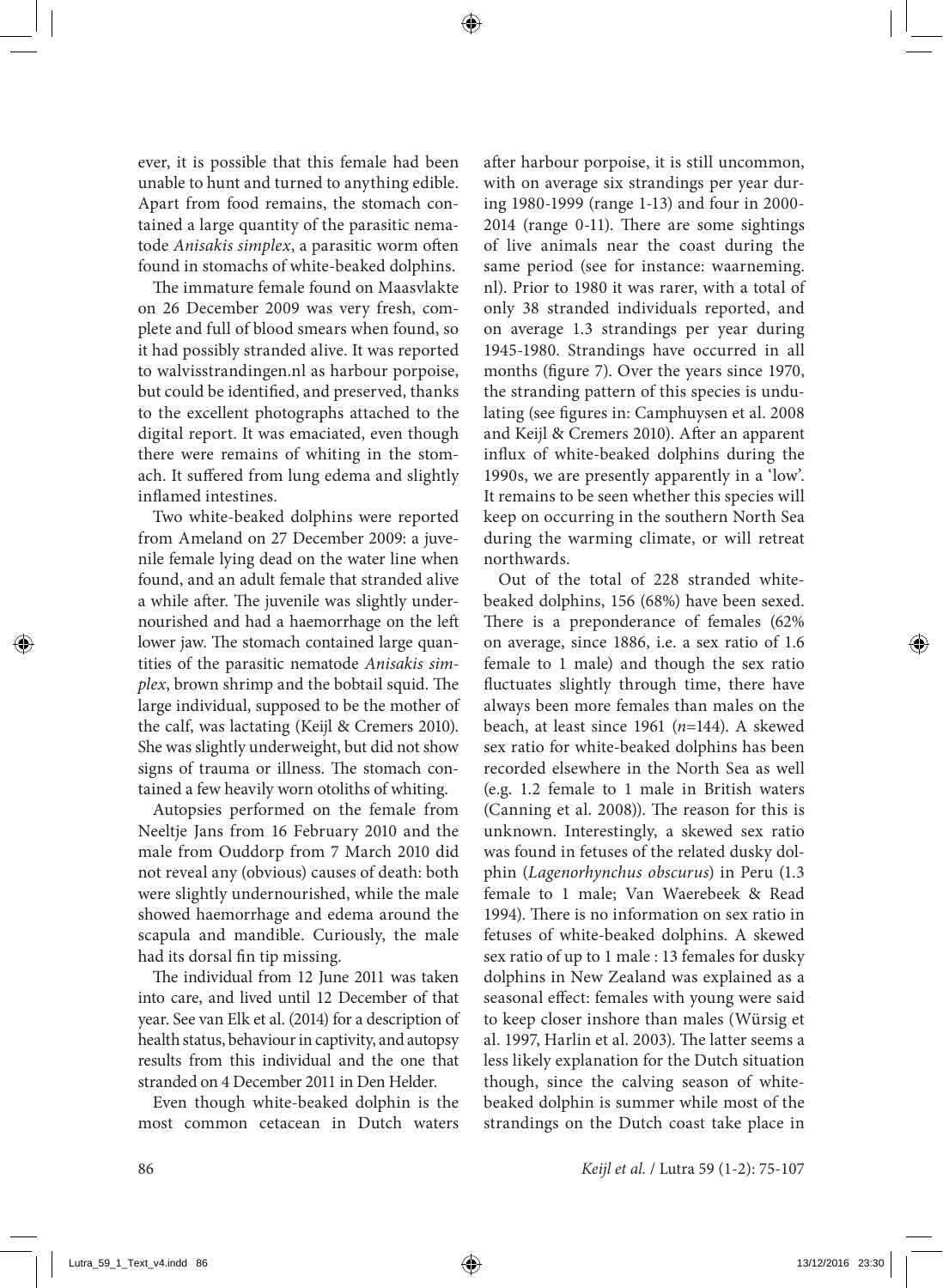

 $\mathbf{0}$ 2 4 6 8 10 12 14 16 18 20 140 160 180 200 220 240 260 280 cm female male

Figure 7. Total number of white-beaked dolphins per month since the first stranding in 1886, up to and including 2014 (*n*=228).

winter, and first-year calves, with an estimated length below 170 cm (cf. Galatius et al. 2013; calves measure 110-125 cm at birth) are rare among the stranded animals (two males from July and October, three females from July, November and December; figure 8).

In our sample there is no difference in length between the sexes (females 237.7 cm (*n*=94), males 238.2 cm (*n*=53)), but the largest individuals were males (longest female 285 cm, longest male 297 cm, with five males exceeding 285 cm). The maximum length reached by females is about 270 cm, so the high number of females measuring 240-270 cm (51%, *n*=48) indicates that these involved mature individuals. According to the model presented in Galatius et al. (2013), this length is reached at about eight years of age. Whitebeaked dolphins can live over thirty years. A similar length distribution pattern would be expected for males; the absence of a distinct peak is therefore possibly caused by the smaller sample size.

### **Killer whale (***Orcinus orca***)**

2008-2014: 4 records 2000-2007: 0 records before 2000: 27 records

12/9/2009 Scheveningen, Zuid-Holland. Skull only, kept in private collection.

22/6/2010 Lauwersoog, Friesland. Female,

Figure 8. Size distribution of stranded male and female white-beaked dolphins in the Netherlands, 1886-2012, *n*=147.

captured alive, 350 cm (estimated), weight unknown. Kept in captivity (nowadays on Tenerife, Canary Islands, Spain). Reported by K. Kruijer and N. Osinga.

25/6/2013 Texel, Noord-Holland. Male, lower right mandible, 40 cm (measured). Reported by J. Waverijn and A. Oosterbaan.

11/8/2014 Noordwijk, Zuid-Holland. Lower right mandible, 75 cm long (measured). Kept in private collection.

Remarkably, three subfossil killer whale remains were found during this period. See http://tinyurl.com/ova2jzy and http://tinyurl. com/pvp6rj4 for information on the lower mandible found on Texel. The skull found in the surf zone at Scheveningen was not very recent, but the whale, considering its state, likely died somewhere nearby during the early twentieth century. All mentioned killer whale remains are kept by the respective finders.

On 22 June 2010 a living 'large dolphin or small whale' was reported in the (shallow) Dutch Wadden Sea just north of Lauwersoog, Friesland. It was the 29th for the Netherlands and the first 'complete' one in 47 years: the previous killer whale in Dutch waters concerned a female of about 500 cm washed ashore on 18 October 1963. The calf from 2010, the 13th for the Wadden Sea area, did not actually wash ashore, but more or less floated around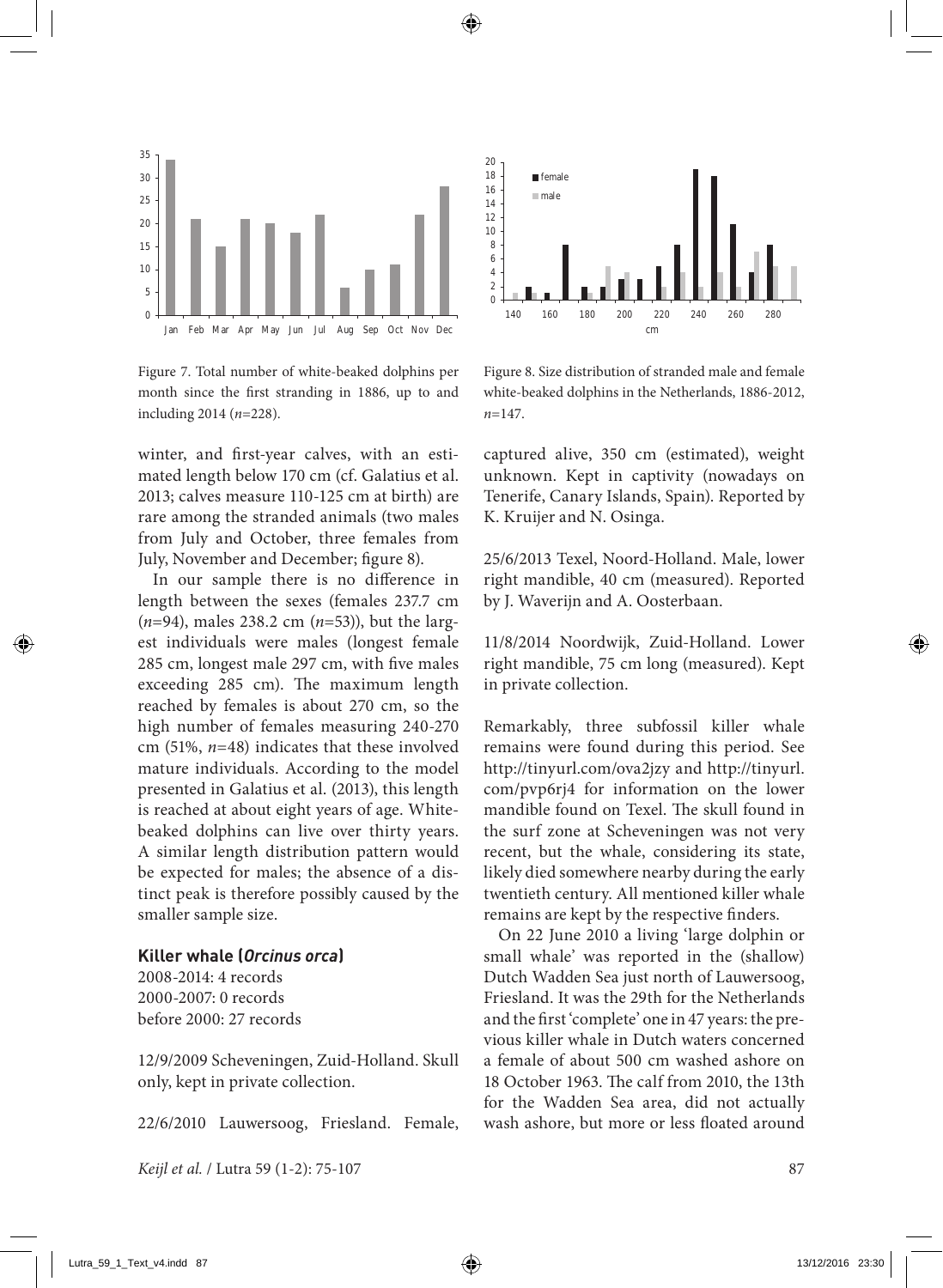

Figure 9. This living striped dolphin superficially resembles the common dolphin depicted in figure 4. It is however easily identified by the dark stripe from the eye across the flank to the tailstock, and the characteristic broad blue-grey stripe above it, which divides halfway between the eye and the dorsal fin, with the upper part pointing towards the dorsal fin. 31 March 2010, Vlieland. *Photo: Folkert Janssens.*

close to the dike. It was captured on 23 June, brought to SOS Dolfijn at the dolphin park Dolfinarium Harderwijk, Gelderland, where it recovered, and subsequently to Loro Parque on 29 November 2011, a dolphin park at Tenerife, Canary Islands, Spain, where a pod of killer whales lives in captivity. Once arrived in Loro Parque, research performed by an international team of scientists showed that her hearing is severely impaired, meaning that she would probably never had been able to communicate normally with her relatives or other conspecifics, and would never have been able to hunt for herself, nor to navigate (K. Lucke, personal communication).

### **Striped dolphin (***Stenella coeruleoalba***)**

2008-2014: 1 record 2000-2007: 2 records before 2000: 6 records

31/3/2010 Beach at north-east side of Vliehors, Vlieland, Friesland. Sex and weight unknown, 170 cm (estimated). Stranded alive, refloated. Reported by F. Janssens.

A striped dolphin stranded alive on the Wadden Sea island Vlieland (figure 9). It was lively and looked unharmed, except for some light scarring on the left flank and a small bruise on the lower jaw, possibly from wriggling in the shallows or from being tossed around in the surf. It was refloated three kilometres offshore in the North Sea, where it swam away. Five days later, on 4 April, a jumping dolphin was seen from the beach of Vlieland by Jan Koning, but information on this sighting is lacking, so it remains unknown whether this concerned a (or the same) striped dolphin. The stranding constituted only the ninth record of this southern and pelagic species for the Netherlands. Surprisingly, four (possibly five) out of nine striped dolphins found in the Netherlands stranded alive. Also in Scotland, just over half – 29 out of 52 – were live strandings (Santos et al. 2008). In the United Kingdom, sightings and strandings occur increasingly further north along the coast, thought to be indicative of a changing climate (MacLeod et al. 2005). An increase in numbers obviously causes an increase in chance of stranding, but does not elucidate the reason for live stranding. The first record for the Netherlands concerned a male near Delfzijl, Groningen, as recent as 17 April 1967. Although numbers in the Netherlands are not high, all excepting the first were found after 1986 (one in 1987, four in the 1990s, three since 2000).

#### **Bottlenose dolphin (***Tursiops truncatus***)**

2008-2014: 6 records 2000-2007: 1 record before 2000: 338 records (largely incomplete)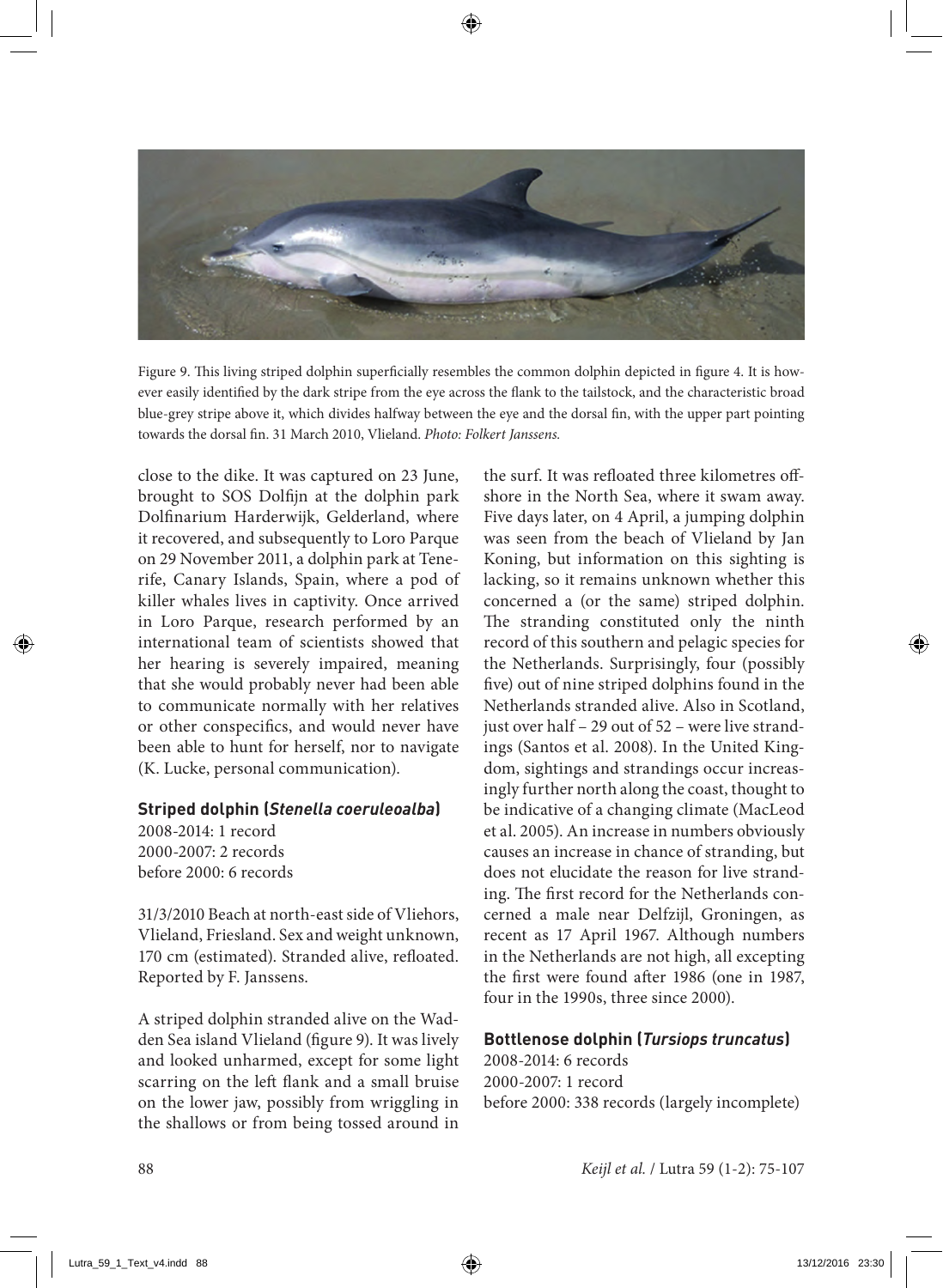

Figure 10. Stranding pattern of bottlenose dolphin between 1914-2014 (*n*=353).

26/11/2008, Terschelling, Friesland. Skull. Reported by Persbureau Ameland, H. de Jong and D. Visser. Probably in private collection.

14/4/2012 Vlieland, Friesland. Lower left mandible, in private collection.

29/1/2013 Ameland, Friesland. Vertebrae, in private collection.

20/4/2013 Texel, Noord-Holland. Single vertebra, in private collection.

27/6/2013 Krabbendijke, Zeeland. Female, 266 cm (measured), 196.5 kg (measured). Fresh, complete, probably live stranding. Entire skeleton and tissue collected (RMNH.5000093).

0/8/2014 Terschelling, Friesland. Lower right mandible, 42.5 cm (measured). In private col**lection** 

The only record of a complete bottlenose dolphin in 2008-2014 was a fresh female on 27 June 2013. It was seen alive in the area since 18 June 2013 before it stranded. Although dead when found, the body was warm and the internal parasites were still alive, so it died nearshore or on the beach. This single sighting in seven years is in stark contrast with the numerous strandings of this species in former times (figure 10).

### **Harbour porpoise (***Phocoena phocoena***)**

2008-2014: 4346 records\* 2008: 345 records 2009: 500 records 2010: 437 records 2011: 872 records 2012: 746 records 2013: 873 records 2014: 573 records 2000-2007: 1846 records

\* The numbers presented here are the numbers at the time of writing. Especially those in recent years are regularly corrected due to e.g. individuals doublecounted or missing from the database (see also: http:// tinyurl.com/h5y2y3u; viewed 22 November 2016).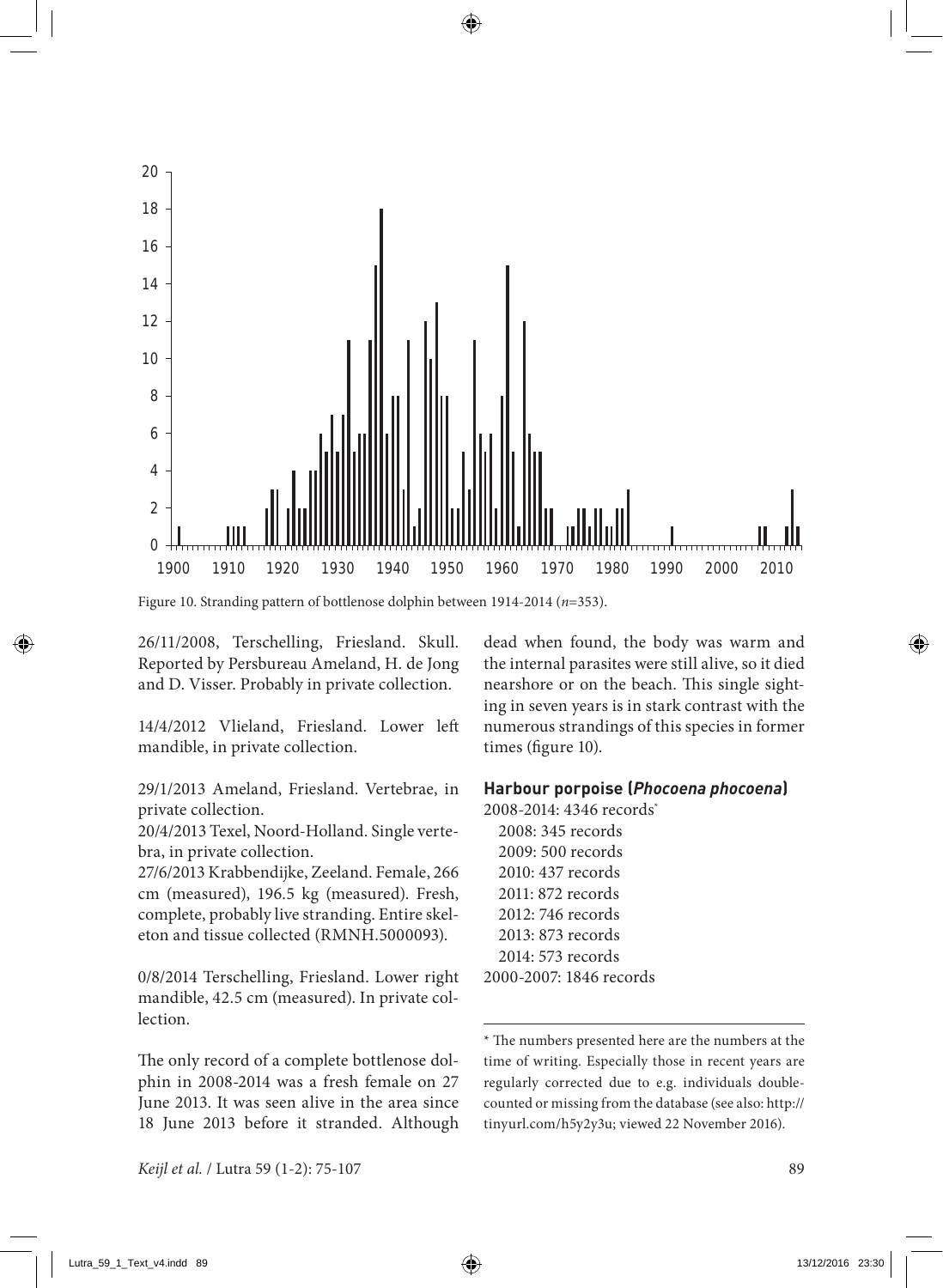

Figure 11. Number of dead harbour porpoise in 2000- 2014 along the Dutch coast (walvisstrandingen.nl,  $n=6192$ ). Light grey = Wadden Sea, dark grey = mainland, black = Delta.

before 2000: 2307 records (largely incomplete)

#### *Still higher numbers*

In their review of cetaceans stranded during 1998-2007 Camphuysen et al. (2008) extensively reported on the presence of living and dead harbour porpoise. Early in the twentieth century the species was so common in the Dutch part of the North Sea, Wadden Sea and IJsselmeer that records on strandings were only collected opportunistically (e.g. van Deinse 1931). Porpoises strongly decreased from the 1950s onwards, and increased again since the late 1980s, with a particularly steep increase since the early 2000s, clearly reflected in the strandings pattern (figure 11). During 2008-2014, dozens were reported per month, and hundreds per year. The year 2006 saw a (then) unprecedented high number of 546 dead harbour porpoises (Camphuysen et al. 2008 mentioned 539, but a few more records have been received since). Yearly numbers in 2008-2014 were higher still, in line with the increase of the species in the southern North Sea since 1994 (trektellen.nl, Hammond et al. 2013).

#### *Numbers per subarea*

Most dead porpoises have been reported from the Wadden Sea area (table 1, table 2, figure 12), as expected, because from the three geographical subareas the Wadden Sea has the longest coastline. A significantly higher proportion is reported from the (sandy) North Sea side of the islands than from the (mainly muddy) Wadden Sea proper. The density of 0.6 dead porpoises per km per year for the entire Wadden Sea area is greatly influenced by the low density in the Wadden Sea itself, as the average density on the sandy shores is 1.9. This is notably higher than the average on the mainland coast, which in turn is higher than the density in the Delta.

On the narrow sandy beach of the mainland coast, no dead porpoise goes unnoticed, although it may not be reported. In the Delta area, higher densities are noticed on Walcheren, Schouwen and Goeree, and overall reporting rate is very high due to a tight and



Figure 12. Proportion of dead harbour porpoise in four subareas, 2000-2014. In this graph, subarea mainland coast has been subdivided per province (NH and ZH). W = Wadden Sea, NH = Noord-Holland, ZH = Zuid-Holland, D = Delta area. See table 1 for numbers.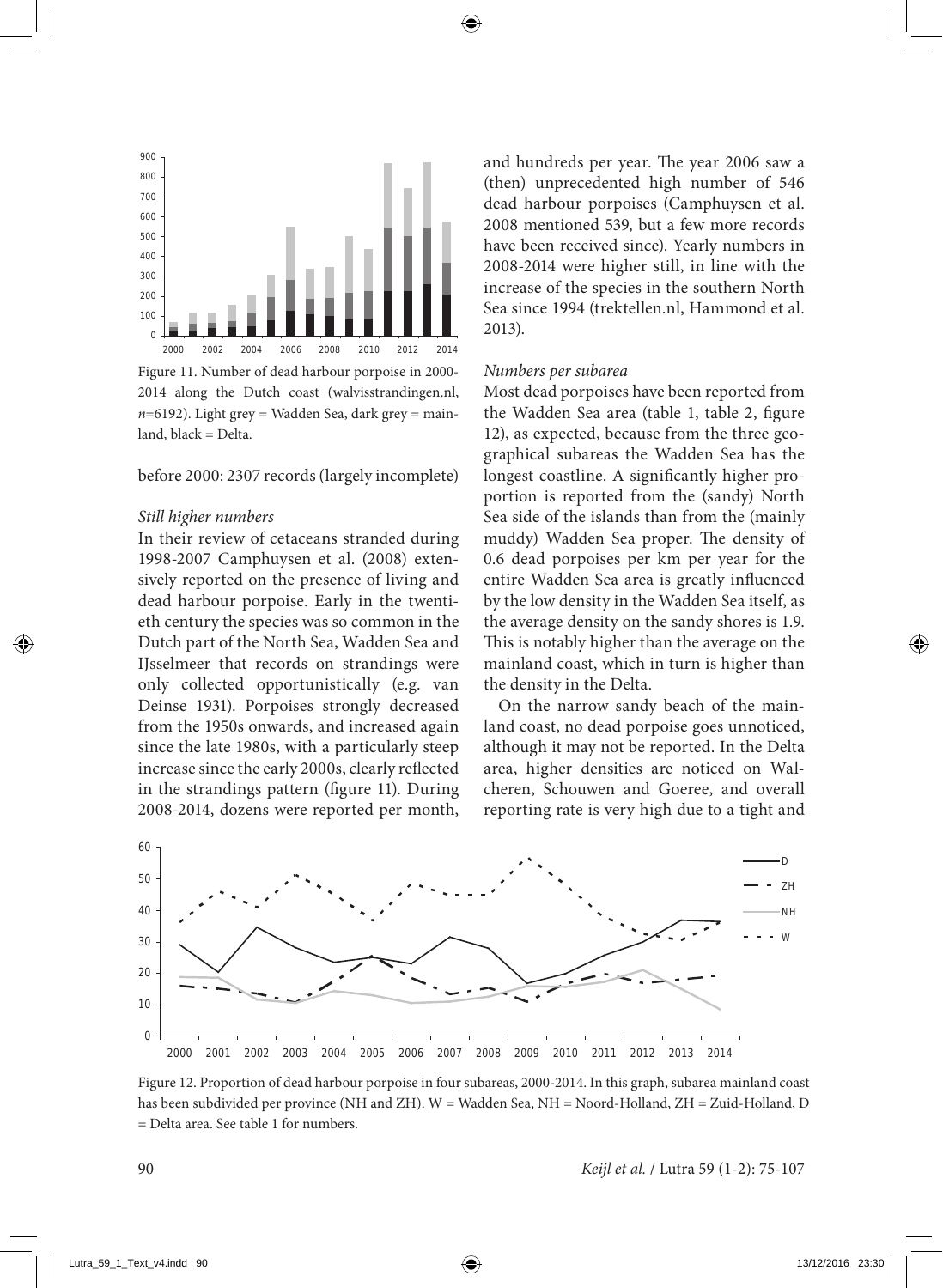

Figure 13. Cumulated number of dead harbour porpoise per month for 2008-2014 (*n*=4346).

well-kept local network. The high reporting rate in this area is explained by the narrow sandy beaches on these former islands. The stranding rate is higher in these areas because of their exposed (more westerly) position. The beach of neighbouring Voorne, for instance, is sandy as well, equally narrow, equally well visited, and stretches for only nine km, but lies hidden behind Schouwen from the prevailing south-westerly wind. The sandy coast of adjacent protruding Maasvlakte, a well-exposed artificial sand spit, is less visited, which is reflected in a lower average per kilometre.

#### *Numbers per month*

Data per month are fluctuating, but show two distinct peaks: the largest in July-September (37.9% of the total) and a smaller one in March (10.2 %, figure 13). It largely resembles the yearly recurrent pattern (see also: Camphuysen et al. (2008), who found a comparable pattern over 1998-2007). The stranding pattern however may vary considerably if single years are considered (e.g. in 2009 the spring peak started in February; in 2013 the spring peak was higher than usual and lasted until May; in October 2008 a second large peak occurred, after a low in September 2008). A true 'mass stranding' occurred in 2011, when mainly rotten carcasses washed ashore from late June until late September, with monthly numbers reaching three times those of the long-time average. The peak moved like a wave along the coast from south to north and also reached the Wadden Islands. Although the strandings network was alerted and a total of 355 carcasses was collected for research, the cause of the mass stranding has until now not been elucidated.



Figure 14. Deviation of length (in cm, y-axis) of harbour porpoise measured or estimated on the beach by various people, and subsequently measured at the Faculty of Veterinary Medicine of Utrecht University (*n*=99). The equation of the line is  $y=-0.0524x + 8.1029$ ,  $r^2 = 0.0167$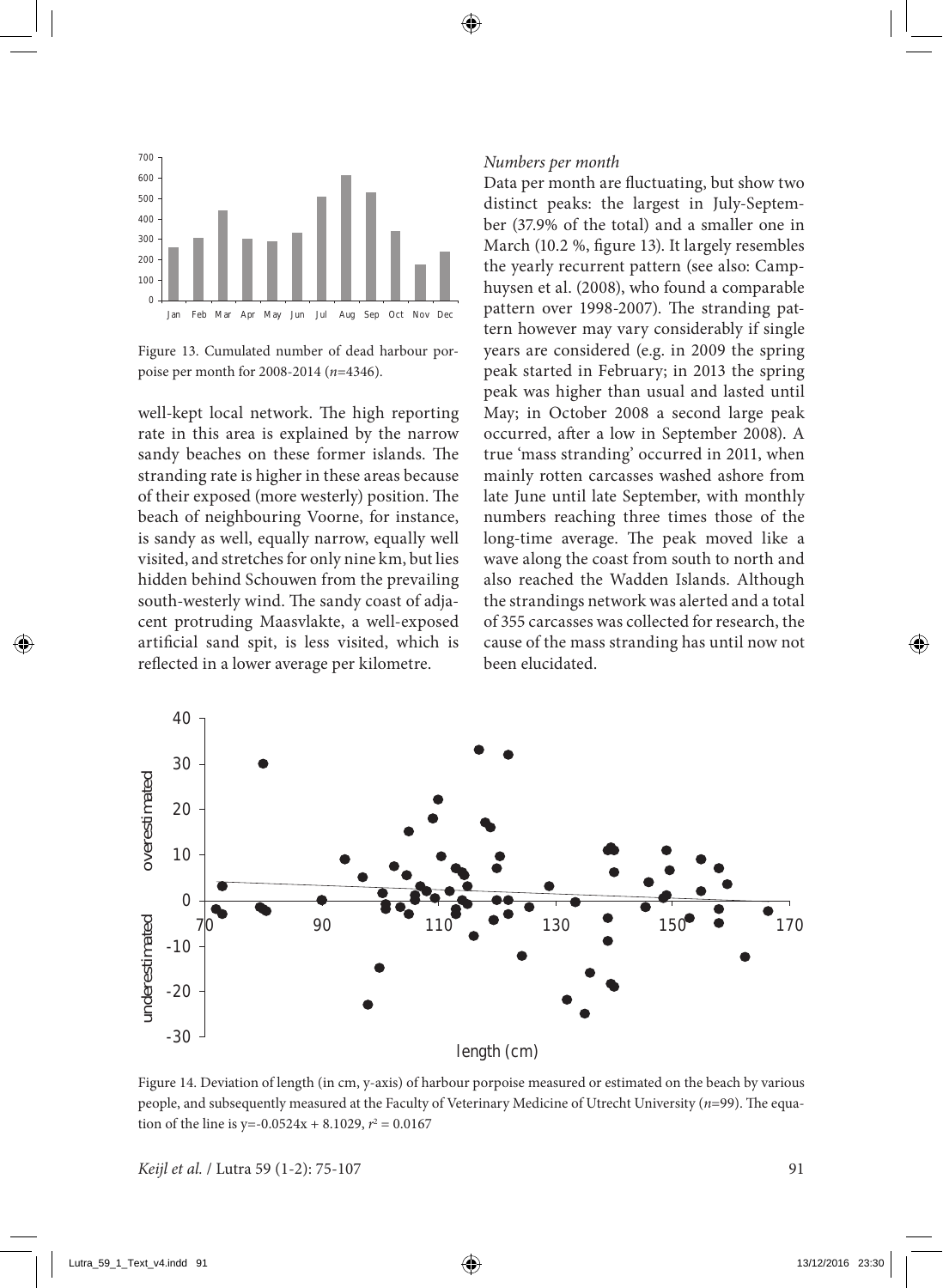### *Length*

From 64.0% of the porpoises total length was reported. Although some corpses were not measured but estimated, length estimates appear to be fairly reliable (figure 14). Although estimates, or even measurements, on the beach may deviate as much as 33 cm, 58% lies within 5 cm of the true length, and 79% within 10 cm (correct length is considered the length measured during autopsy at Utrecht University). Size is a rough indication of age: those smaller than 90 cm are generally called juvenile, those from 91-130 cm immature, and larger ones sexually mature (M. Addink, personal communication). The size classes (age categories) seem to be fairly similarly distributed along the entire coast (table 1). Neonates make up 13.5% of the total number of strandings, comparable to that in 1998- 2007 (12%), and the amount of immatures during both study periods was similar (72% *versus* 63%, chi-square test with Yates' correction, chi2 =0.079, *P*=0.78). There seems to be a gradient in the number of neonates reported along the coast, which, if mortality would be the same in all subregions, could be an indication for more young to be born (or more young dying) in northern waters. Geelhoed et al. (2013) observed calves both off the mainland coast, off Texel, and in the Dogger Bank area, but not in the Delta area; note however that their study covered only one month in a single year, July 2010. (Also in the summers of 2014-2015 aerial surveys have been performed, but the reports (Geelhoed et al. 2014, 2015) do not mention the distribution of the calves in those years.) Dead adults were also slightly more common in the north than in the south. In the past this has not been analysed.

### *Sex ratio*

A total of 2171 individuals was sexed (50.4%), either on the beach, afterwards from photographs, or during autopsy. Almost 1 out of 10 porpoises turned out to have been sexed wrongly (9.9% out of a sample of 91), even by regular observers. Some mistakes are corrected afterwards, if the record is accompanied by photographs showing the ventral side. However, mistakes are made 'both ways' (six males reported as female, three females reported as male), and it is considered unlikely that these will greatly influence the overall picture. The percentage of males fluctuates between years, for instance during the present study period from 53.2% in 2010 to 65.9% in 2013, but there is always preponderance of males (58.2% on average). Interestingly, the percentage of males decreases from south to north (table 1; GLM with binomial distribution and logit link, F1,2175=15.83, *P*<0.001). Camphuysen et al. (2008) noticed a similar trend, although it was not significant during their study period. Both juveniles (64.4 %, *n*=191) and immatures (61.2 %, *n*=1161) had a male-biased sex ratio, but it was reversed in adults (41.5 %, *n*=451; age categories estimated from length, see below).

### *Causes of death*

A major cause of death is by-catch, during the period discussed here to be calculated at 14-20% (*n*=902; Begeman et al. 2013, IJsseldijk & Gröne 2015). Other causes of death are infectious disease (11-35%) and emaciation (13-20%) (Wiersma & Gröne 2009, Begeman et al. 2010, 2011, 2012, 2013, IJsseldijk & Gröne 2015), while starvation (3-9%) is mainly seen among neonates. However, a large category of over 40% remains of which the cause of death could not be established, for instance because the collected corpses were too decomposed to be properly evaluated.

### *Other comments*

Three remarkable strandings have come to our knowledge during this reporting period: - on 2 March 2008 a harbour porpoise became trapped on a flooded meadow during extreme high tide near Paesens, Friesland. It was swimming around in the still flooded but very shallow water on the meadow, trying to find a way out. The observer went into the water and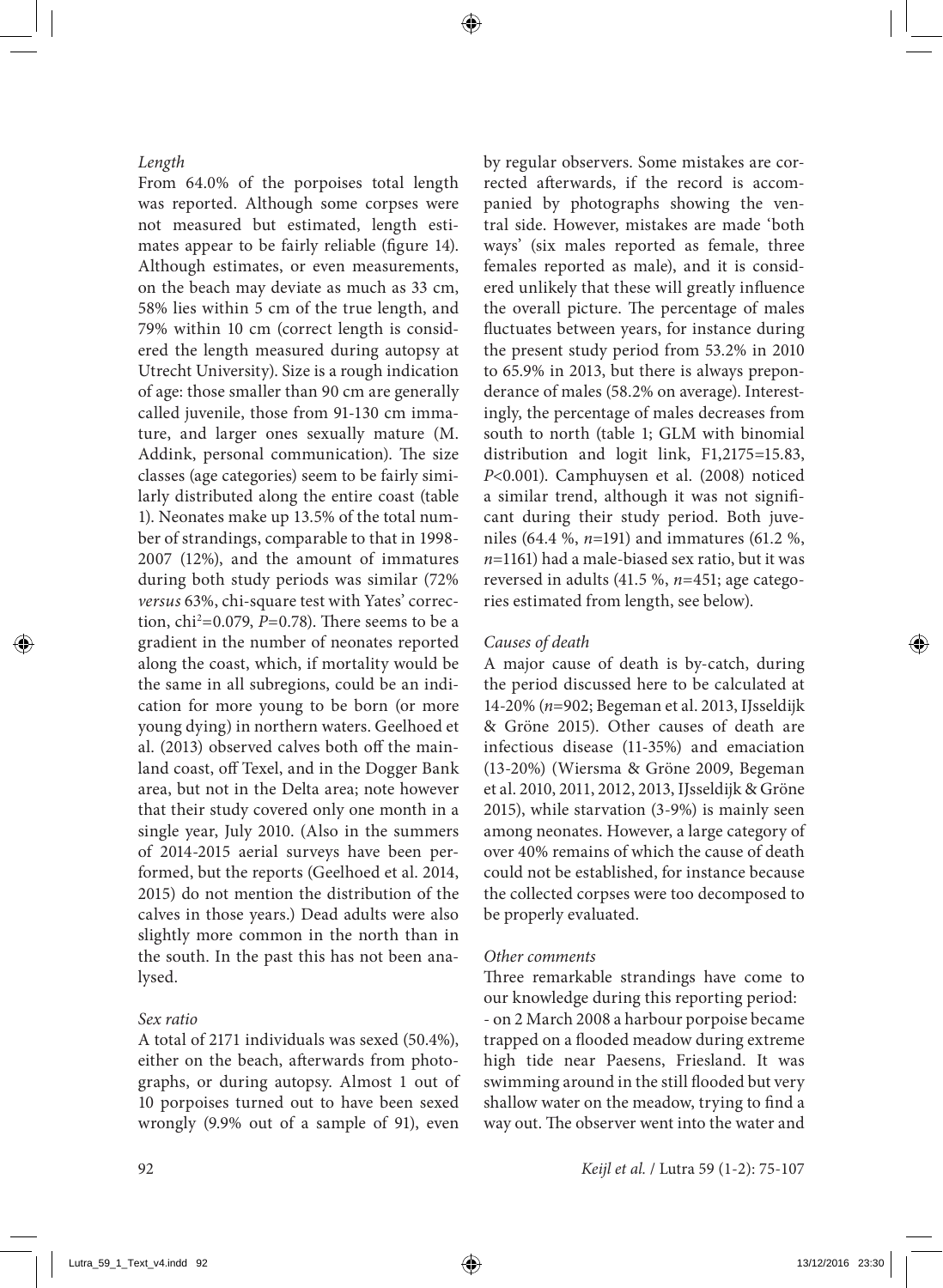caught it by hand. The animal looked fit and healthy and was released into the Wadden Sea (R. Cazemier, personal communication);

- on 27 December 2009 a harbour porpoise stranded alive near the pier of Holwerd, Friesland, during low tide. It stayed on the mudflat until it refloated during the next rising tide and swam away apparently unharmed (lauwersmeer.com);

- three dead harbour porpoises were reported from Grevelingenmeer, Delta area (on 27/3/2003, 5/8/2014 and 3/9/2014), the largest salt water lake in Europe. The lake was completely closed off from the North Sea during 1971-1978 and slowly turned into a fresh water lake. Although only a single harbour porpoise is supposedly present in this area (J. van der Hiele, personal communication), some harbour porpoise apparently occasionally sneak in since the opening of the sluices in 1978. It is interesting to see whether this area will also be, or turn into, an ecological trap, as has recently been described for nearby Oosterschelde (Jansen et al. 2013).

An exceptional case of a twin foetus was found during dissections in the uterus of a female found in March 2011 (IJsseldijk et al. 2014b). Cetaceans give birth to a single young only, and twinning in Phocoenidae has been described only once before (Nakamatsu 2001).

### **Sperm whale (***Physeter macrocephalus***)**

2008-2014: 5 records 2000-2007: 4 before 2000: 57

16/4/2011 Rottumeroog, Groningen. Subfossil lumbar vertebra, kept by finder. Reported by H. Mellema, T. van Nus and E. Kompanje. 3/11/2011 Stellendam, Zuid-Holland. Male, 1400 cm (estimated). Live stranding, swum away. Reported by the press.

15/12/2012 Razende Bol, Noord-Holland. Male, 1500 cm (estimated), weight 26,800 kg (weighed). Fresh, complete. Entire skele-



Figure 15. Lower jaw of the sperm whale from Terschelling, 29 July 2013. The teeth were initially thought to be malformed, which in turn was assumed to have been caused by the broken jaw. Recently though, stranded sperm whales with normal jaws also showed these peculiar teeth. *Photo: Bas Perdijk.*



Figure 16. Strandings of sperm whales per month, 1306-2014 (*n*=61).

ton, tissue, parasites and ambergris collected RMNH.5000068a-c and Ecomare B2-150. Reported by K. Kooimans.

29/7/2013 easternmost tip of North Sea beach of Terschelling, Friesland. Male, 1350 cm (measured), weight 31,000 kg (measured). Live stranding. Entire skeleton and tissue collected (RMNH.5000152.a-e). Reported by J. Stokroos. Figure 15.

25/6/2014 between Wassenaar and Scheveningen, Zuid-Holland. Sex, length and weight unknown. Rotten. Tissue and neck vertebrae collected (RMNH.5069793). Reported by A. de Schelpenvisser and K. Kooimans.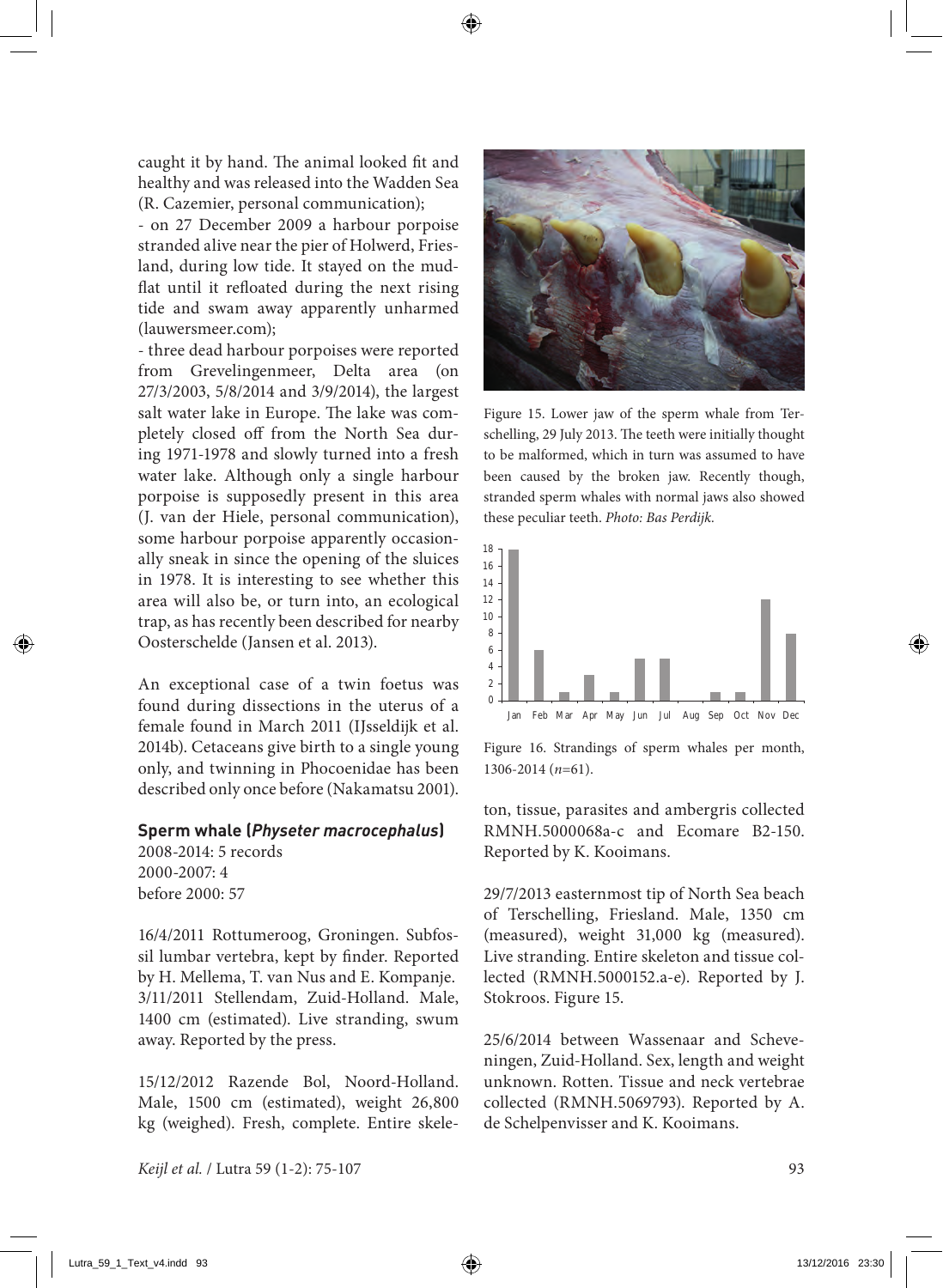The sperm whale at Stellendam from 3 November 2011 got stuck in a gully nearshore. Thanks to the incoming tide, and with a little help from ships, it was able to struggle free and to find its way back to deeper water. Since it was impossible to get good photographs of the tail, we will never know whether the sperm whale that stranded on 17 November 2011 on the German Wadden Sea island Pellworm concerned the same individual.

The sperm whale from Razende Bol on 15 December 2012 got much less attention than stranded sperm whales usually get, because it stranded close to a humpback whale that got ashore on 12 December and was still alive on the 15th. Even though this sperm whale was the 65th for the Netherlands, it was unusual in that its stomach contained a large amount of ambergris (supposedly 83 kg). The stomach further contained a large amount of squid beaks from the following species: *Gonatus fabricii*, *Haliphron atlanticus*, *Histiotheutis bonellii*, *Teuthowenia megalops* and *Todarodes sagittatus*.

The next two sperm whales were equally notable, because both stranded in summer. The first of these (Terschelling, 29 July 2013) stranded alive. Attempts to refloat it failed, and it died within a few hours (see: http://tinyurl.com/neah2qd for video footage). Its lower mandible was shorter than usual and the tip had been broken off in the past, while the teeth were possibly malformed (figure 15). This whale was well-fed, but its stomach virtually empty: it only contained remains of rose fish (*Sebastes marinus*), pollack (*Pollachius pollachius*), blue whiting (*Micromesistius poutassou*) and lumpsucker (*Cyclopterus lumpus*) (M. Leopold, personal communication). These seem unusual prey for a sperm whale and may have been taken because normal foraging was hampered by the shortened jaw.

The sperm whale from 25 June 2014 was spread out over several kilometres of beach; identification on basis of the neck vertebrae was confirmed by DNA-analysis.

Most sperm whales strand in winter (62.3%

in November-January, figure 16); strandings in summer are uncommon, but, as the figure shows, strandings can be expected in any month. August is up till now the only month in the Netherlands without any records.

### **Sowerby's beaked whale (***Mesoplodon bidens***)**

2008-2014: 4 records 2000-2007: 1 record before 2000: 16 records

8/8/1957 Veere, Walcheren, Zeeland. Sex and weight unknown, estimated 300 cm. Probably fairly fresh, skeleton probably lost. Reported by J. van der Hiele.

4/10/2009 Maasvlakte, Zuid-Holland. Sex and weight unkown, 450 cm (estimated). Stranded alive, refloated. Reported by H. Klein.

18/7/2010 Egmond aan Zee, Noord-Holland. Male, 446 cm (measured; see below), 1090 kg (measured, see below). Stranded alive, refloated. Reported by Egmondse Reddingsbrigade.

10/8/2011, Ameland, near beach pole 16, Friesland. Only single vertebra, kept by finder. Reported by J. Krol.

18/7/2013 Schiermonnikoog, near beach pole 9, Friesland. Female, 366 cm (measured), weight unknown. Stranded alive. Entire skeleton and tissue collected (RMNH.5000154.a-c). Reported by A. Talsma, K. Tuinenga en D. Dijk.

Beaked whales are notoriously difficult to identify, especially in the field, but also on the beach. Adult males are easiest to name, based on the position of the teeth in the lower mandible.

Recently, Jaap van der Hiele came across a picture of a Sowerby's beaked whale published by Midavaine (1996). It had been published previously in a local newspaper (Anonymous 1957), but had remained invisible to cetacean investigators until now, aptly suiting the species. This whale beached near the Campveerse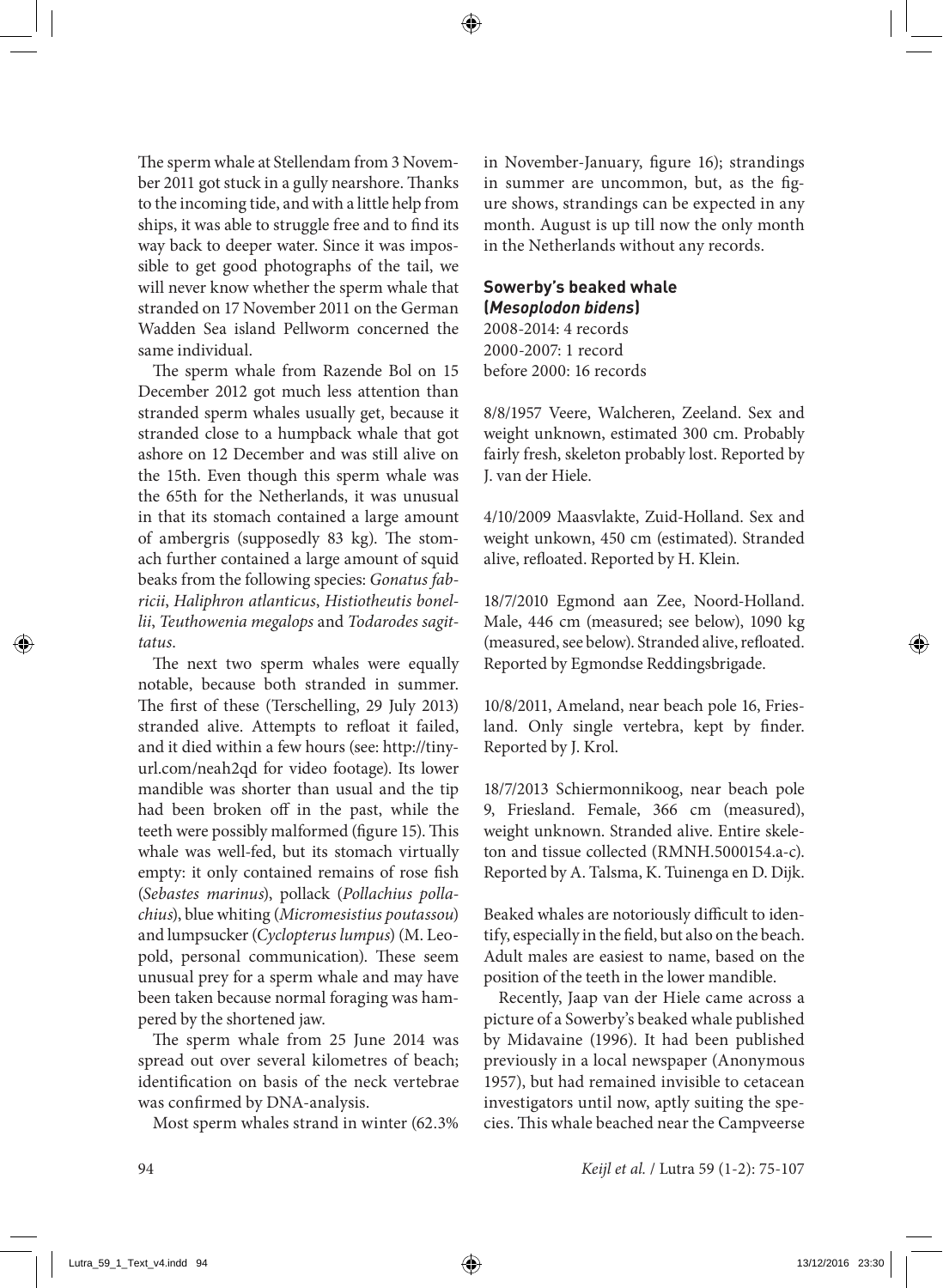tower in Veere, Walcheren, on 8 August 1957. A severe cut of about twenty centimetres on the head was mentioned ('perhaps caused by a ship's screw'), but whether this was (suspected to be) the cause of death was not indicated. The weight was estimated at 800-1000 kg, the length 300 cm. The body was disposed of; only a flipper was collected by a tourist, but its whereabouts are presently unknown. This Sowerby's was at the time the eleventh record for the Netherlands.

The beaked whale that stranded alive on Maasvlakte on 4 October 2009 was found by surfers and refloated as quickly as possible. Luckily it was photographed, so it could be identified as beaked whale (*Mesoplodon* sp.). Teeth are not visible, but identification was clinched on basis of the shape of the head and the length of the individual. Since the underside was not photographed, the sex was not established.

On 18 July 2010 a mirror-case to the one on Maasvlakte occurred at Egmond aan Zee, where an unidentified beaked whale stranded alive and was refloated immediately. It had a piece of plastic in its blowhole, which was removed. Although it was photographed and videod, it could not be identified since the pictures were taken from a distance and the head was not visible. Four days later, on 22 July 2010, a freshly dead beaked whale stranded in Seasalter, Kent, South-east England. It was photographed, measured, collected and autopsied. Good photographs were now available, and some stills could be fabricated from a video from the Egmond individual. The whale turned out to be the same individual, with the pictures convincingly showing the matching scarring. The sex was now determined, as were weight and measurements (see above). No other cause of death than 'live stranding' could be established. Pictures of the whale at Egmond and in England, where the scarring is compared, can be viewed on tinyurl.com/ z39r8dd and tinyurl.com/noh6zkt.

The third Sowerby's beaked whale that stranded alive during this period was found

on Schiermonnikoog. It died soon after finding. The lungs contained a lot of sand, probably inhaled during prolonged rolling in the surf. The cause of stranding remains unclear. The stomach was empty.

Of the twenty strandings of this species in the Netherlands, only three happened outside the period July-September (February, October and December). Until now six have stranded alive, of which four females and one male.

## **Unidentified cetaceans**

### **Small whale**

4/9/2010 Rottumerplaat, Groningen. Rotten, incomplete, sex and length unknown. Vertebrae in collection of Natuurmuseum Fryslân (Frisian Natural History Museum). Reported by J. de Boer.

3/5/2013 Vlieland, Friesland. Single rib, in private collection.

A carcass of a small whale was found on the uninhabited island Rottumerplaat, east of Schiermonnikoog, on 4 September 2010. The skull was missing and identification on the spot proved impossible. A shoulder blade was reportedly collected by Zeehondencrèche Pieterburen, but is presently missing. The whale was initially identified from the pictures as 'definitive long-finned pilot whale (*Globicephala melas*)', but later on, on basis of a single tail vertebra, as 'probably a baleen whale' (E. Kompanje, P. Koomen & A. Oosterbaan in litt.). It was not the minke whale found on Schiermonnikoog in June 2010 (see above).

### **Dolphin**

7/1/2010, beach pole 0, Terschelling, Friesland. Length 150 cm (estimated), sex unknown. No information on completeness or decomposition state. Destructed or locally buried. Reported by H. Wiegman and Zeehondencrèche Pieterburen.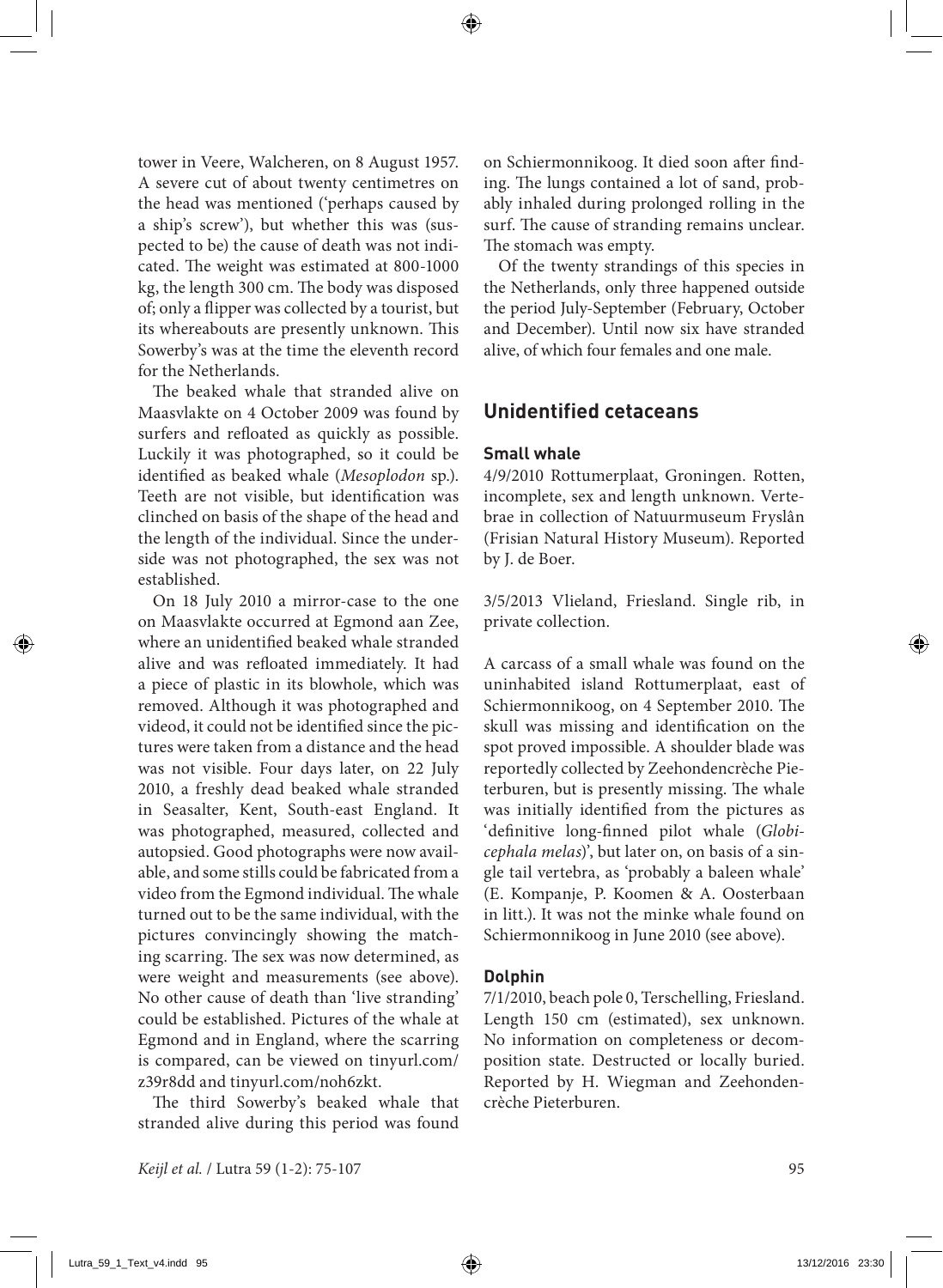1/1/2012 Zandvoort, Zuid-Holland. Part of right lower mandible, in private collection. 17 September 2012 Wassenaar, Zuid-Holland. Complete left lower mandible, in private collection.

6/5/2013 Wadden Sea southwest of Terschelling, Friesland. Condition unknown. Reported by MS charter Mermaid through Diny Dijk RWS.

From the dolphin from Terschelling in January 2010 no details are known, no photographs were made and no bones were collected. The finder is familiar with harbour porpoise.

The dolphin of May 2013 was found floating in the Wadden Sea southwest of Terschelling. The reporter was familiar with harbour porpoise, and this individual was 'definitely much larger', although no length estimate was given. No photos were taken and the individual was not collected.

### **White-sided / white-beaked dolphin**  *(Leucopleurus acutus / Lagenorhynchus albirostris***)**

16/9/2010 Texel, Noord-Holland. Sex and weight unknown, 210 cm (measured). Rotten, incomplete, not collected. Reported by S. de Wolf.

The dolphin stranded on Texel in September 2010 was reported as white-beaked dolphin, but was transported to a destruction centre without being photographed and without any parts being collected, failing us with the correct specific name, as e.g. white-sided dolphin could not be excluded.

## **Discussion**

The total number of 13 cetacean species recorded over 2008-2014 is high for the Dutch part of the North Sea, considering the waters are shallow and sandy; most of these species



Figure 17. Number of stranded cetacean species in the Netherlands, 1980-2014 ( $r^2 = 0.499$ ).

prefer deep water. Basically only minke whale, white-beaked dolphin and harbour porpoise can be considered to be regular guests, albeit offshore. Nevertheless, also during the previous ten years a large number of species was reported (15; Camphuysen et al. 2008). Although 24 species have been recorded in the Netherlands thus far, the average number of species washing ashore per year since 1950 is only four (walvisstrandingen.nl) and, indeed, in most years (58%) only 3-4 species are reported. Up to and including 2014 there have been only four years with seven species, of which three after 2000 (1935, 2006, 2010, 2011), while in 2014 even nine species were found. Consequently, there is a slight (but not statistically significant) increase in average number of species: 3.5 in 1985-1994, 4.2 in 1995-2004 and 6.2 in 2005-2014 (figure 17).

More and more photographs are taken of stranded cetaceans. Pictures have turned out to be very important for validating: not only do they substantiate a record, they also sometimes offer the possibility to (re-)identify the species afterwards, provide information on the state of the carcass, on the sex, and on specific marks and wounds. The majority of photographs is shown on walvisstrandingen. nl and together build an important archive. A striking example are those of a 'harbour porpoise' found on Maasvlakte on 26 December 2009: the photographs attached to the e-mail showed a fresh white-beaked dol-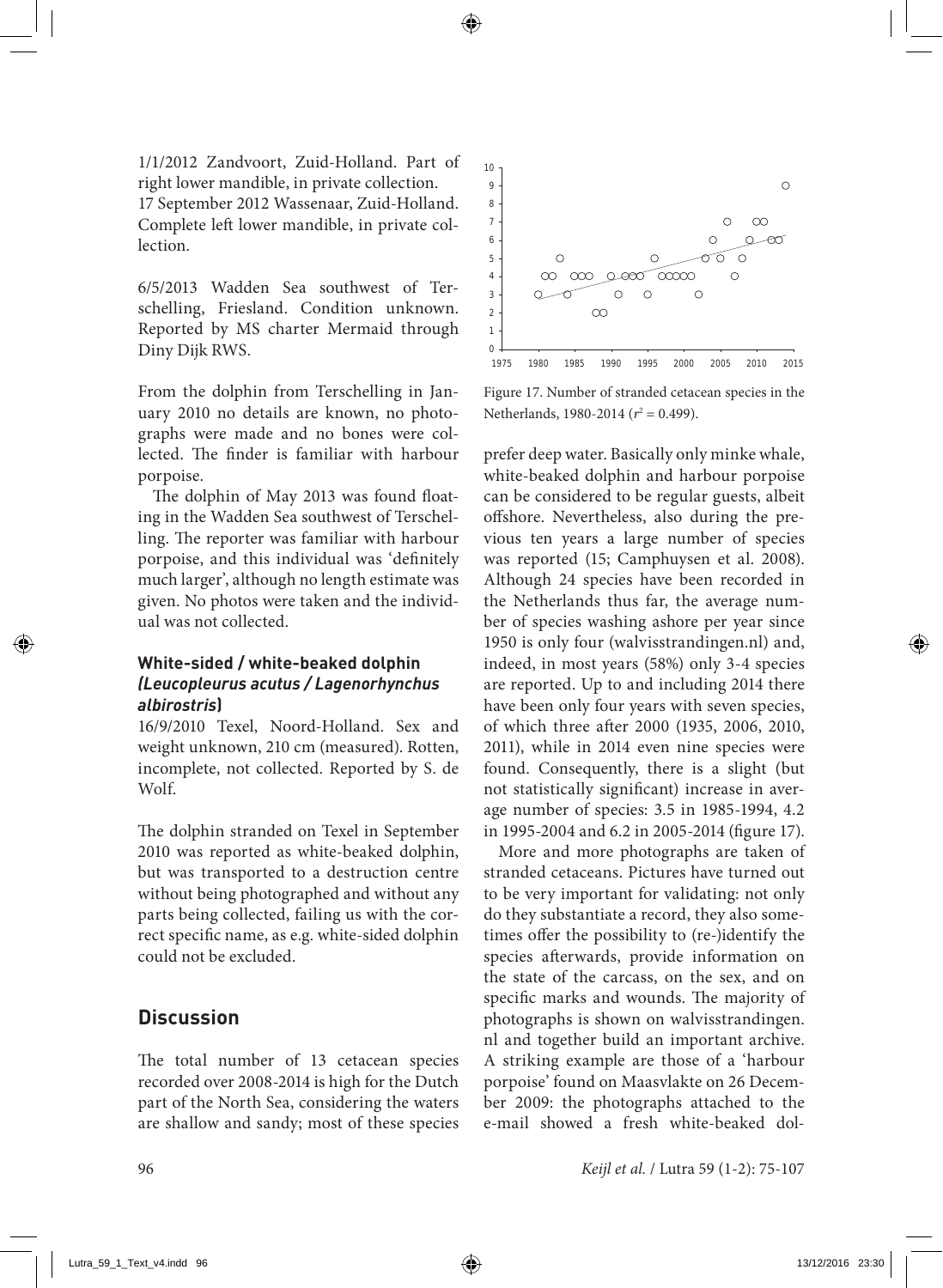

Figure 18. Badly damaged harbour porpoises are now thought to have died from grey seal predation. Characteristic are the sharp cuts and the scratches on the body, the latter caused by the seal's nails. Note however that porpoises feeding on pelagic fish are attacked from a different angle, and thus show different wounds than this one; this porpoise, with the so-called zigzag pattern, had been feeding on demersal fish (gobies) when attacked. Scheveningen, 23 March 2014. *Photo: Huib den Heijer*.

phin. Another example are the photographs from walvisstrandingen.nl used by Leopold et al. (2015) to evaluate patterns of attack and estimate mortality rate inflicted by grey seals (*Halichoerus grypus*) (see below). Nevertheless, it is important to collect (parts of) the skull and/or skeleton for other purposes, like for instance DNA extraction for post hoc identification.

Camphuysen et al. (2008) discussed the strandings pattern of harbour porpoises along the coast over a period of ten years, and by comparing densities concluded that at least four out of fifteen subregions were underrecorded. However, physical features of the coast are probably more important than previously thought: it has been shown repeatedly that strong and onshore winds cause a rise in dead harbour porpoises washing ashore (see for instance: the monthly and yearly reviews on the news page of walvisstrandingen.nl). The beach of Zeeuws-Vlaanderen on a sunny day is just as crowded as that of, for instance, the mainland coast, and a dead cetacean is soon found and readily reported. Hence, low densities from some areas, notably Zeeuws-Vlaanderen and Voorne, considered too low by Camphuysen et al. (2008), are more likely

caused by their exposure, while others, such as the eastern Wadden Sea islands and Maasvlakte, but also the extensive shores of the Westerschelde, are definitely under-recorded. Apart from that, strong and onshore winds cause a rise in dead harbour porpoises washing ashore (see for instance the monthly and yearly reviews on the news page of walvisstrandingen.nl), a phenomenon independent from the yearly pattern (Peltier et al. 2013). It seems as if there is an endless stock of dead harbour porpoises floating offshore; we are only becoming aware of it with onshore wind. To properly evaluate differences in coastal subareas, a more in-depth study would be necessary.

The recurrent seasonal pattern of harbour porpoise strandings, with peaks in spring and autumn, was only vaguely visible in the 1990s and early 2000s, and has become pronounced due to larger numbers. The cause of this pattern is still not understood, but possibly both reflect north-south migration (e.g. Geelhoed et al. 2013), as well as inshore-offshore movement. A downward trend in stranded numbers immediately after 2006 was noticed after the strong increase since the late 1990s, and raised speculation on a decline of harbour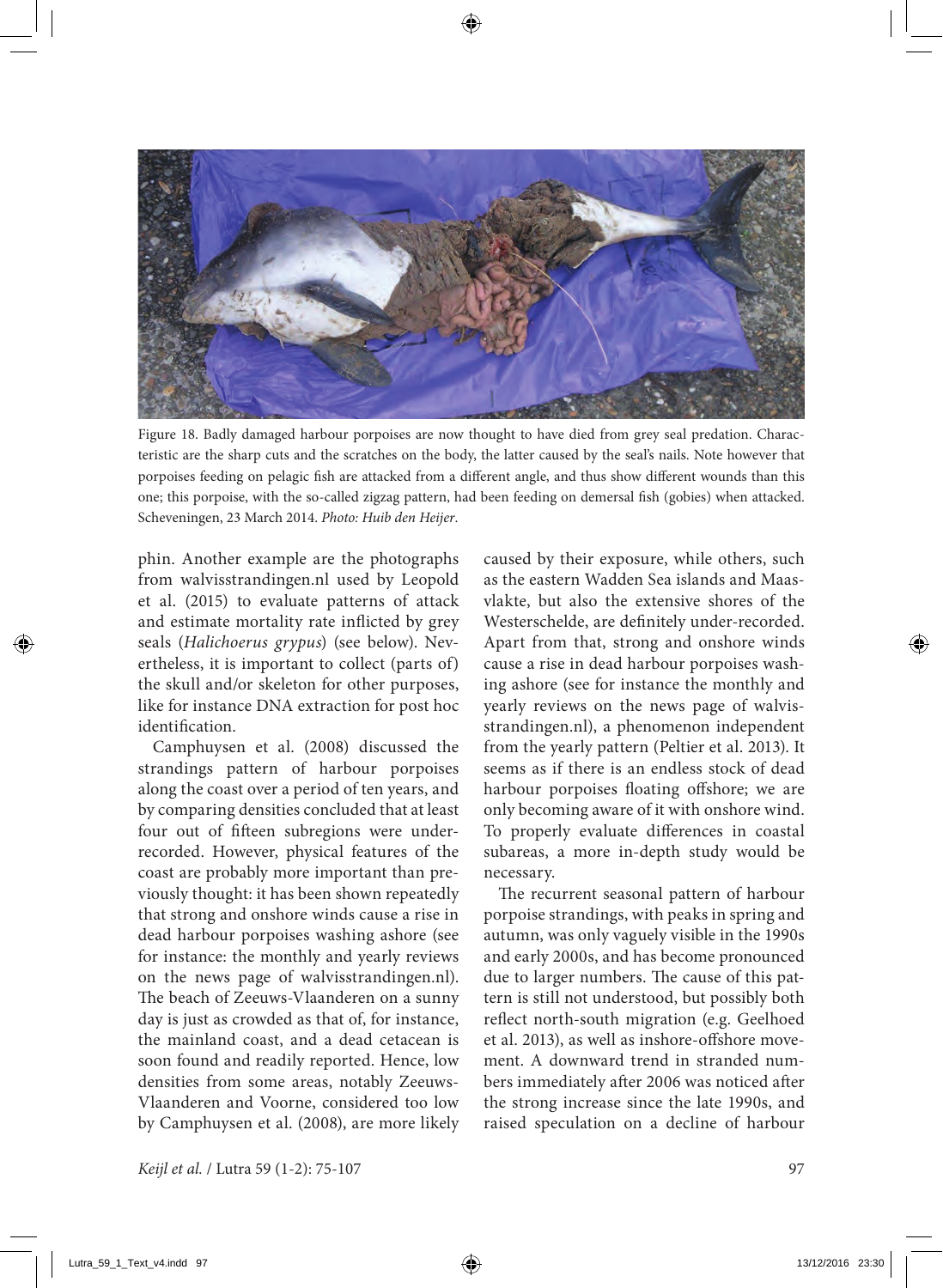

Figure 19. Total number of stranded cetaceans per year in 1900-2014 without harbour porpoise, but including unidentified whales and dolphins (*n*=799).

porpoises in the Dutch part of the North Sea (Camphuysen 2008, Camphuysen et al. 2008). The increase of the number of dead harbour porpoise after 2008, and the decrease since 2013, however shows that the numbers have again fluctuated strongly since 2006 (cf. Haelters & Geelhoed 2015), and that long time series are needed to properly evaluate trends.

With respect to causes of death during 2008-2014, results from during 2008-2014 deviate strongly from those in previous periods (Begeman et al. 2013, IJsseldijk & Gröne 2015): harbour porpoise carcasses ripped apart were until recently allegedly damaged by fishermen (e.g. Camphuysen & Oosterbaan 2009, Begeman et al. 2011) or sand dredgers (Oudenaarden 2012, Leopold et al. 2013). Hence, the percentage of harbour porpoise having drowned in fishing nets was estimated to be 50% or even higher (e.g. Camphuysen & Siemensma 2011). Research however has shown the grey seal to have become an increasingly important predator of harbour porpoise since 2003 (figure 18; Haelters et al. 2012, van Bleijswijk et al. 2014, Leopold et al. 2015): grey seals – probably adult males only – are now thought to be responsible for mutilated porpoise carcasses.

The number of dead cetaceans on the Dutch coast keeps on rising, caused exclusively by harbour porpoise. If the total number of stranded whales and dolphins without harbour porpoise is considered since 1900, it is obvious that all other species are infrequent visitors at best: only twelve years exceed fifteen individuals per year (figure 19). The period with many strandings, from the mid-1930s until the mid-1960s, reflects a time when the Netherlands still harboured an indigenous population of bottlenose dolphin, while during that same period common dolphins made a brief but regular appearance; both species were repeatedly found on the beach during that time. Figure 19 also reflects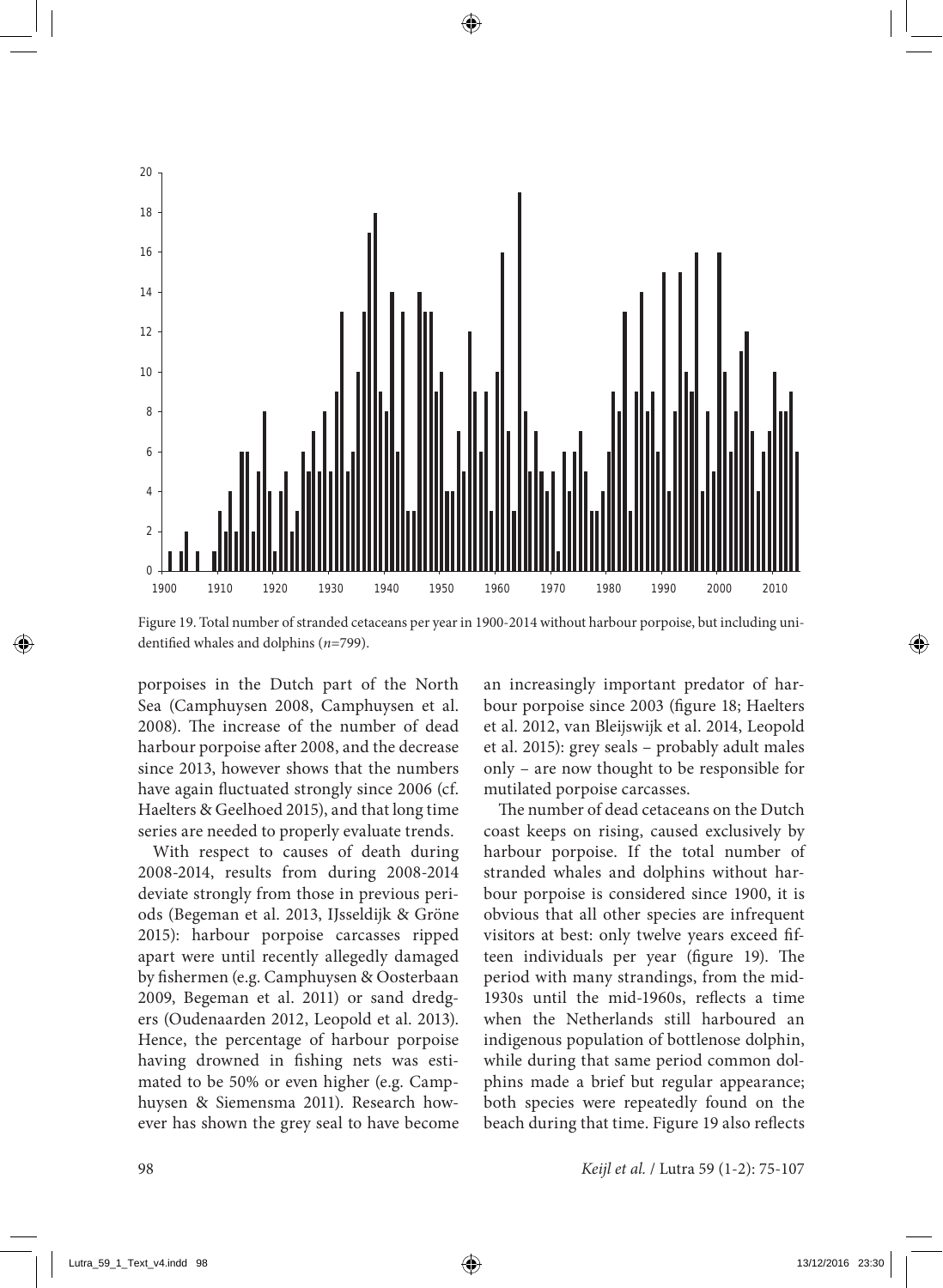the marked influence of A.B. van Deinse, who started registration of dead cetaceans in 1914. During the first years, he still had to build his network, visible by slowly increasing numbers, while his death in 1965 is also visible: there is a gap with few records in the late 1960s and early 1970s. The increase in numbers from the early 1980s onwards is especially due to whitebeaked dolphin being relatively numerous.

The study of dead cetaceans found on the Dutch coast is needed to gain more knowledge on the current state of the population (cf. Pierce et al. 2015), and this goes especially for harbour porpoise. About one-third of the world population of this species is said to occur in the North Sea (Hammond et al. 2008, 2013), and all bordering countries, having ratified the ASCOBANS-agreement, have an obligation to protect it. Wild animals die of natural causes in any population, and since porpoises have increased in the southern North Sea in recent times, more individuals washing ashore could be expected. However, every year a number is proven or suspected to have died of non-natural causes, be it fisheries, pollution, or underwater noise. A review showed that 38-52% of harbour porpoise in the Netherlands probably drowned after being accidentally by-caught during fishing activities (Camphuysen & Siemensma 2011), but this figure now seems to be reduced by more than half, because casualties from grey seal attacks were not recognised as such.

Although harbour porpoise in declined in Dutch waters since the Second World War (Viergever 1955, van Deinse 1956), the pollution during the 1960-1970s no doubt took its toll on cetaceans as well, particularly by toxic organochlorine pesticides (e.g. Koeman 1971), which in Dutch waters caused a crash in marine piscivorous bird populations and common seal (*Phoca vitulina*) (e.g. Reijnders 1980, Brenninkmeijer & Stienen 1992). The situation has improved from the 1980s onwards, but neither population of common or bottlenose dolphin returned. The fact that harbour porpoises have returned could be a positive sign. It could equally fill us with concern, as the marine environment gets more and more crowded by human traffic and construction and is still not healthy and safe for marine mammals; it has even been suggested that the increase of harbour porpoise in the southern North Sea is caused by a shift from more northern waters, induced by increased fisheries (e.g. Hammond et al. 2013). Hence, persistently registering top predators, like whales on the beach, is an important tool for monitoring the marine environment (Pyenson 2011). Compiling reviews like this one requires a solid network of people reporting stranded cetaceans. The dip in the late 1960s in figure 19, after the death of van Deinse, is a clear illustration of the energy that should be put into keeping an efficient network. Virtually all people presently reporting dead cetaceans on a more or less regular basis are volunteers. They spend time patrolling the beach, report the animals, and often collect them as well, either to send them to destruction facilities or transport them for further research. Support of this network should be endorsed by governmental agencies.

**Acknowledgments:** Most important in compiling reviews like the present one are the numerous people and organizations who voluntarily report strandings to walvisstrandingen.nl, keep other websites updated with strandings, or are in some other way involved. Together they form an impressive list. In 2008-2014 reports were received from (in alphabetical order): G. Aalbersberg, B. Aalders, J. Aalders, J. Afanja, H. Ahrens, mevr. Alblas, R. Alewijnse, P. Alting, W. Altorffer, ambulance Vlieland, M. Amoureus, R. Antenbrink, I. Anzion, Arjen, H. Arts, I. Atema, J. Auwerda, M. Baak, P. Baars, F. Baiko, C. Bakker, D. Bakker, M. Bakker, W. Bakker, M. Baptist, A. Barendrecht, H. Bartels, E. Baudoin, E. Beckers-Kuiper, J. Beek, J. Beekman, J. Been, A. Belfroid, G. Bellis, Ben, bemanning van TX20, H. Berkhoudt, M. Berner, R. Beukema, M. Bigot, J. Bijl, M. Bijl, R. Bijlhout, J. Bilder, J. Blankena, L. Blaauw, dhr. Bleeker, J. Bloem, C. Blok, J. Blok, M. Blok, K. Blokland, R. Blom, F. Boelens, R. Boiten, V. Bol, E. Bolt, F. Bolte, J. Boltendal, M. Bonfrer,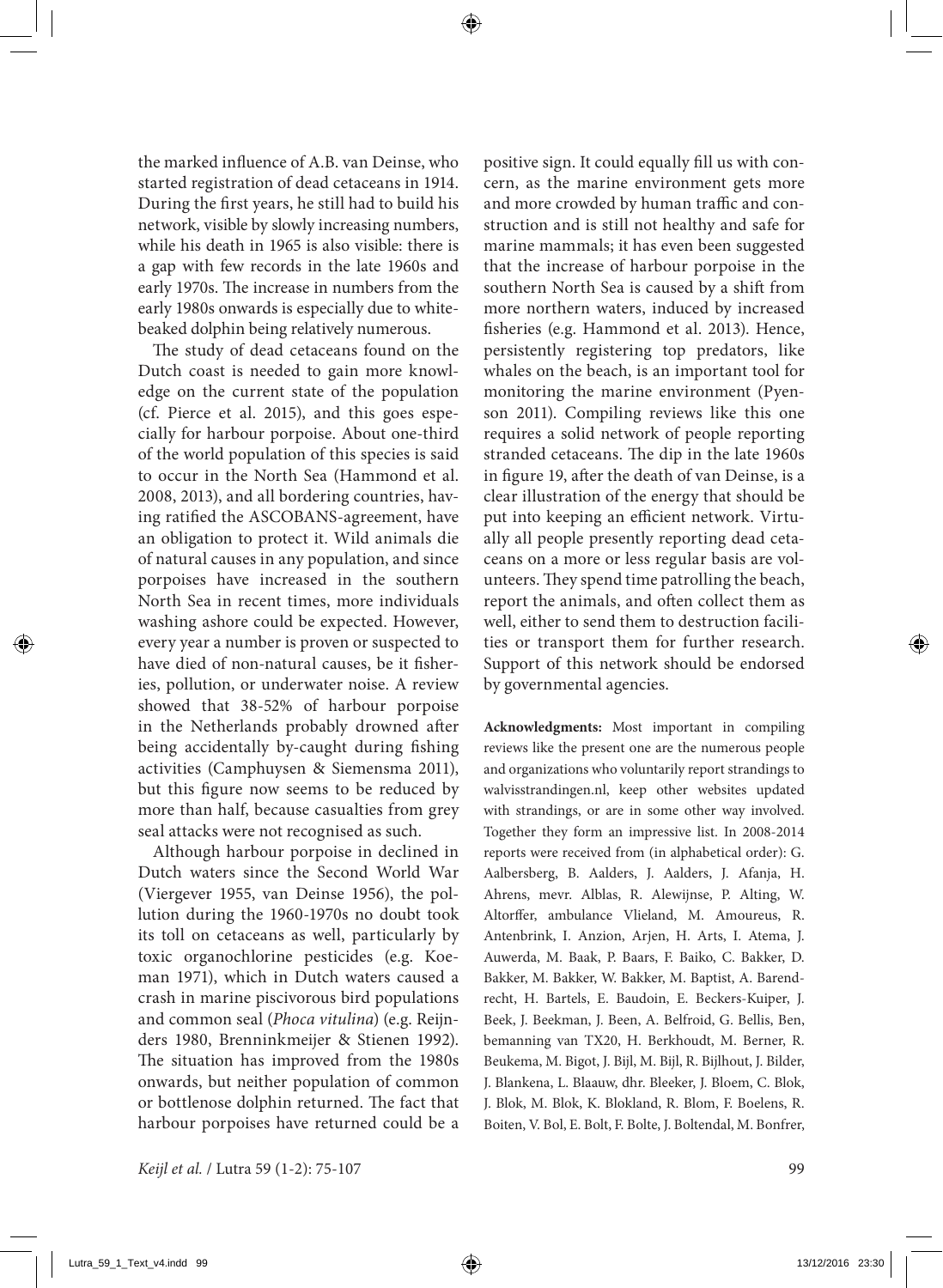P. Bonnet, J. Booij, P. Booij, A. Boon, M. Boon, J. Boonstra, R. Boonstra, T. Borger-Folkertsma, J. Borneman, O. Bos, V. Bos, B. Bosch, J. Bosch, B. Boswinkel, C. both, H. Botman, N. Bottema, O. Bouma, J. Bouman, J. Bourgonje, E. Bout, E. Bouter, T. Bouveroux, F. Bouwkamp, J. Bouwman, H. Bouwmeester, T. Bouwmeester, A. Boven, T. Braaksma, K. Braamskamp, T. Brantjes, mevr. Bras, S. Brasseur, R. Bravo Rebolledo, F. Breijer, E. Brink, M. Brinkman, P. Brolsma, S. Brommer, W. Brommersma, R. Brouwer, A. Brouwers, M. Brugge, J. Bruijn, R. Bruijne, A. Bruin-Kommerij, C. Bruin, D. Bruin, J. Bruin, K. Buijtelaar, W. Buitelaar, T. Bult, B. Bulsink, M. Bunskoek, C. Bustin, J. Butter, P. Bylsma, G. Cadée, J. Camalich Carpizo, K. Camphuysen, dhr. Cappel, R. Cazemier, Centrale Meldpost Waddenzee, J. Cevat, charter Mermaid, B. Clason, T. Compton, M. Conjong, J. Coolen, J. Cossen, R. Costers, B. Couperus, H. Cremers, J. Cuperus, J. Daalder, S. Daalder, A. Dänhart, K. Dantuma, F. de Bie, A. de Boer, C. de Boer, H. de Boer, J. de Boer, M. de Boer, P. de Boer, T. de Boer, Y. de Boer, H. de Bont, M. de Bont, N. de Both, L. de Bruijn, R. de Bruin, L. de Fockert, J. de Gans, B. de Goede, O. de Graauw G. de Graaf, M. de Groen-de Jong, A. de Groot, J. de Groot, mevr. de Groot, T. de Groot, E. de Haan, M. de Haan, T. de Haan, A. de Hoon, M. de Jager, H. de Jong, J. de Jong, K. de Jong, M. de Jong, S. de Jong, Y. de Jong, M. Dekee, G. Dekkema, B. Dekker, E. Dekker, R. Dekker, A. de Klerk-Vuijk, N. de Kok, D. de Koning, M. de Kort, E. de Lange, J. de Levita, B. de Maat, D. de Mol, L. den Bol, H. den Heijer, L. de Raad, J. de Regt, W. de Roover, M. de Ruiter, R. de Ruiter, R. de Ruiter, P. De Smedt, H. de Tollenaere, J. de Visser, T. Devlin, A. de Vries, G. de vries, H. de Vries, J. de Vries, L. de Vries, M. de Vries, N. de Vries, S. de Vries, W. de Vries-Folkertsma, J. de Waard, E. de Weerd, T. de Wijs, T. de Winter, W. de Wilf, W. de Wit, M. de With, S. de Wolf, R. de Zeeuw, M. den Engelse, H. den Heijer, L. den Heijer, J. Dera, Desiree, C. Dieleman, dierenambulance Den Haag e.o., dierenambulance Den Helder, dierenambulance De Wijs, dierenambulance Haarlem, dierenambulance Kennemerland, dierenbescherming Vlaardingen, D. Dijk, A. Dijkhuis, J. Dijkhuizen, K. Dijksterhuis, A. Dijkstra, E. Dijkstra, C. Dingemans, H. Dingemanse, Dolfinarium Harderwijk, Dolores, E. Dondorp, mevr. Donker, P. Donkersloot, P. Doorn, P. Doornbos, dhr. Doornekamp, C. Doorns, C. Dost, douane Noord-Holland, B. Douma, M. Drent, O. Drent, J. Drost, W. Dubbeldam, A. Duijnhouwer, duinpaviljoen Schoos, S. Duijvesteijn, P. Duin, D. Duineveld, T. Duineveld, M. Duisterwinkel, M. Duiveman, B. Duivenvoorden, L. Duursma, Ecomare, T. Eggenhuizen, EHBZ-team Noordwijk, EHBZ-team Velsen, EHBZ-team Zuidwest, E. Ehrlich, J. Ekkel, H. Eland, Elvira, S. Emmens, B. Engels, G. Epping, Erika, R. Essenstam, C. Everaars, E. Everaarts, H. Faber, W. Faber, E. Feenstra, J. Feddema, M. Feis, B. Fey, M. Figaroa, T. Fijen, L. Fitsch, G. Flier, R. Flohil, A. Fokkens, I. Fontijn, R. Foppen, R. Fouwels, Frank, Frederik, D. Frerichs, Frieling, F. Galis, H. Garstenveld, M. Geboers, S. Geelhoed, J. Geertse, M. Geerse, gemeente Ameland, gemeente Bergen, gemeente Castricum, gemeente Den Helder, gemeente Harlingen, gemeente Texel, gemeente Wassenaar, T. Gerrietsen, L. Gerringa, L. Giesberts, P. Gjaltema, L. Glasbergen, T. Glastra, M. Golstein, S. Gomes, P. Gooijer, J. Govers, Govert, S. Goudsmit, J. Grijpstra, J. Groen, S. Groen, K. Groenewoud, A. Gronert, R. Gronert, J. Grul, M. Gul, H. Haakman, W. Halfwerk, H. Haakman, P. Haanstra, L. Haasnoot, S. Haasnoot-Timmerije, K. Hacken, A. Hahn, C. Halfmouw, W. Halfwerk, G. Hansma, B. Harthoorn, havenbedrijf Rotterdam, J. Harthoorn, L. Heemskerk, N. Heetkamp, J. Helmus, A. Helsen, E. Hemmes, K. Hendriks, D. Hermes, A. Hessel, S. Hiemstra, J. Hille, HMS Den Helder, E. Hoedjes, W. Hoeffnagel, J. Hoekendijk, G. Hoekstra, B. Hoeve, R. Hofland, F. Hofman, T. Hofmeester, W. Hogenbirk, B. Holthof, M. Holthuijsen-Vloemans, K. Holtrop, P. Honkoop, J. Hoogendoorn, hoogheemraadschap Noord-Holland, T. Hooghiemstra, G. Hoop, J. Hooymans, N. Hopman, H. Horn, M. Horn, H. Horst, J. Hottentot, M. Hougee, M. Hougee, A. Hoven, F. Hovenkamp, P. Hovenkamp, M. Huijsman, J. Huizenga, Y. Huizer, H. Huizinga, D. Hutteman, J. Idskema, IFG, J. IJnsen, Imares Den Helder, Imares IJmuiden, informatiecentrum De Noordwester, Iris, A. Jaartsveld, P. Jaartsveld, L. Jacobs, M. Jacobs, P. Jacobs, Z. Jager, C. Jansen, K. Jansen, F. Janssens, B. Jenster, John, M. Jonker, A. Joon, L. Joosse, I. Kaars Sijpesteijn, J. Kamermans, M. Kamp, A. Kaper, W. Kartens, D. Keevel, G. Keijl, P. Keijzer, J. Keizer, fam. Kelder, L. Kelder, H. Kemper, Keuning, J. Kienstra, P. Kieviet, L. Kiewiet, R. Kiewiet, L. kikkert, D. Kikstra, J. Kikstra, V. Kikstra, C. kleimeer, H. Klein, Kleinhuis, M. Klemann, G. Klijn, G. Klijzingen, E. Klink, J. Kloet, M. Klootwijk, R. Knoeff, I. Knot, KNRB ouddorp,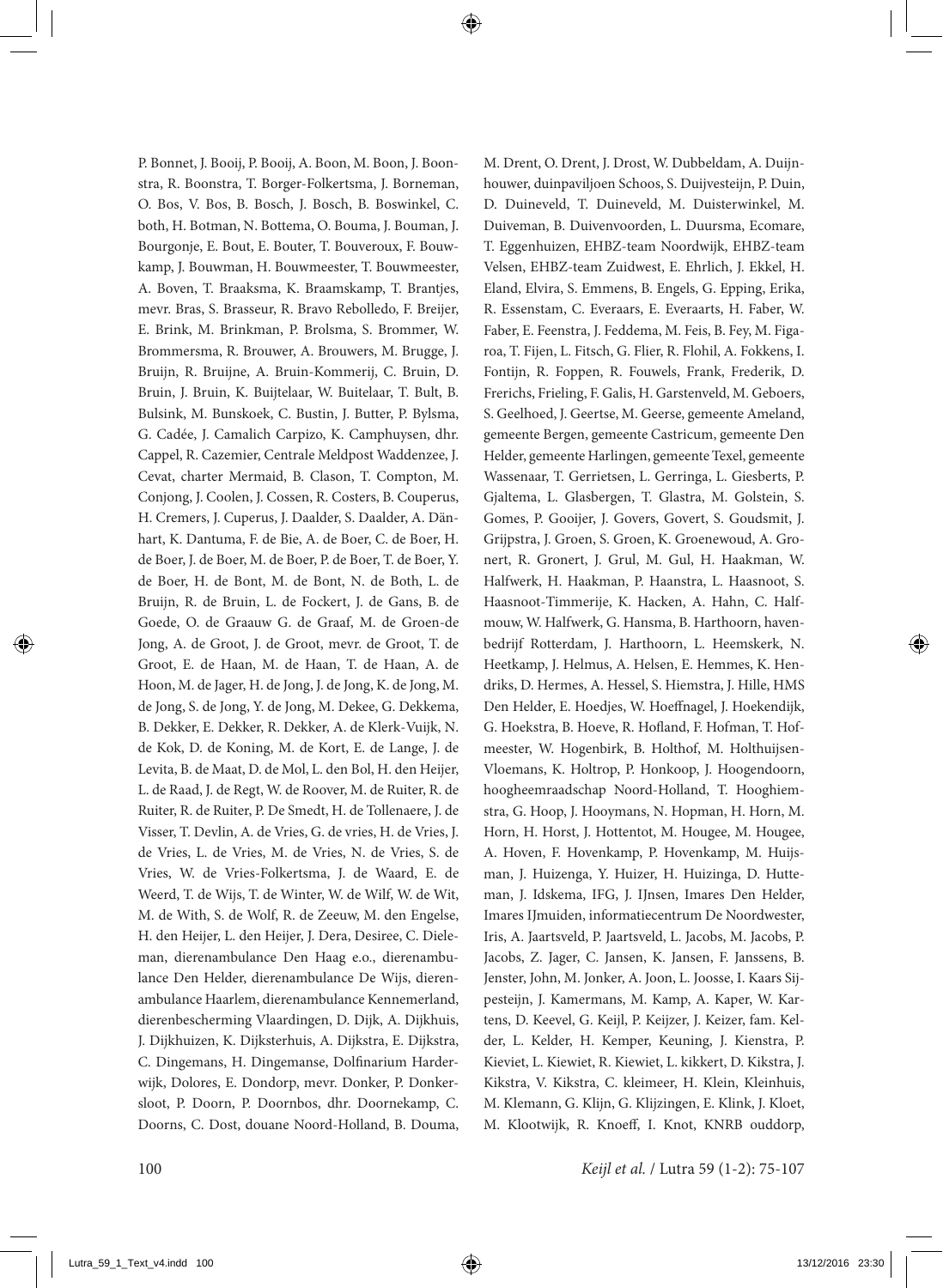KNRM Egmond, KNRM Vlieland, KNRM Zandvoort, J. Koekendorp, R. Koelewijn, C. Koersen, A. Kok, B. Kok, C. Kok-Van der Bend, J. Kok, T. Kolk, P. Kollenveld, M. Kolthoff, J. Koning, koninklijke marechaussee, E. Kooi, K. Kooimans, L. Kooistra, B. Koole, Koolhaas, S. Koolwijk, P. Koopmans, J. Koops, R. Koops, R. Kootker, E. Kop, P. Korstanje, P. Kossen, D. Koster, F. Koster, J. Koster, L. Kraaijeveld, G. Kremer, G. Krijnen, D. Krol, J. Krol, R. Krol, A. Kruger, K. Kruijer, B. Kruijsen, W. Kruiswijk, R. Kruit, S. Kruk, N. Kruys-Harkema, S. Kühn, K. Kuijt, C. Kuiken, D. Kuiken, B. Kuipers, R. Kuipers, M. Kusters, kustwacht, L. Laan, T. Laanen, S. Lagerveld, R. Lam, W. Lamain, S. Lamberts, J. Lamers, R. Landman, W. Langendoen, H. Lansbergen, lauwersmeer.com, J. Leenhouts, J. Lehmhus, M. Leopold, K. Leusink, R. Leyen, D. Liefhebber, Y. Ligterink, M. Ligthart, P. Lindeboom, R. Lindeboom, P. Lindenburg, E. Loen, S. Lolkema, S. Lous, luchtmacht Vlieland, R. Lukkien, C. Luteijn, D. Lutterop, I. Maas, L. Maljaars, E. Marits, D. Marckmann, Mariëlle, E. Marijs, M. Marinissen, Marnix, H. Martens, G. Mast, Maurice, H. Meek, J. Meerbeek, R. Meerman, B. Meerstra, R. Meesters, A. Meijer, fam. Meijer, H. Mellema, S. Mellema, G. Mensink, R. Mes, dhr. Metselaar, P. Metz, P. Meuldijk, J. Midavaine, K. Minnaar, Miriam, M. Molenberg, A. Molenkamp, S. Möller, L. Monster, R. Moonen, L. Mortilli, H. Mosterman, S. Mostert, MS Krukel, MS Phoca, MS Stormvogel, M. Mud, H. Mulder, J. Mulder, M. Mulder-de Zwart, E. Muller, M. Muller, T. Muller, G. Muyzert, S. Mylius, P. Naber, N. Nachbar, K. Nanninga, T. Näring, Nelleke, N. Nicolai, fam. Nieuwbroek, R. Nieuwstad, M. Nijman, K. Nobel, Noord-Hollandse reddingsbrigade, R. Noort, S. O'Brien, M. Olivierse, M. Onnes, A. Oosterbaan, T. Oosterbaan, W. Oosterbaan, J. Oosterboer, H. Oosterhof, F. Oosterhoff, N. Osinga, C. Oste, H. Ottema, N. Otten, M. Oudenaarden, P. Ouwehand, T. Overdiep, K. Overwater, W. Ozinga, Ö. Özkan, J. Paap, F. Padmos, E. Parée, A. Pauptit, L. Pauwels, J. Peperkamp, W. Penners, persbureau Ameland, P. Persoon, R. Peters, A. Petersen, A. Piek, C. Pidancet, C. Pisa, R. Planting, D. Plu, A. Poelmans, mevr. Poelstra, K. Polderman, politie Ameland, politie Den Haag, politie Friesland, politie Haaglanden, politie Zandvoort, politie te water, M. Poolman, M. Poot, T. Porebska, R. Portier, J. Postema, R. Posthuma, H. Praagman, B. Prak, J. Prins, P. Pruisscher, P. Pulles, Y. Pulles, F. Putker, R. Raats, M. Radix, T. Rammelt, reddingsbrigade Bergen, reddingsbrigade Bloemendaal, reddingsbrigade Castricum, reddingsbrigade Callantsoog, reddingsbrigade Egmond, reddingsbrigade Groote Keeten, reddingsbrigade Heemskerk, reddingsbrigade Petten, reddingsbrigade Schoorl, reddingsbrigade Sint Maartenszee, reddingsbrigade Texel, rederij Vrolijk, B. Reinders, Remco, René, V. Rens, I. Riethoven, rijkspolitie Waddenzee, rijkswaterstaat Ameland, rijkswaterstaat Zeeland, J. Ringrose, Robbin, T. Roeke, H. Roemers, H. Roersma, J. Roest, J. Rohlof, H. Romkema, R. Roos, T. Roos, A. Rollingswier, K. Roselaar, R. Rotscheid, J. Rovers, RTV Noord-Holland, E. Ruder, M. Ruhland, E. Ruiter, P. Ruiters, M. Rullens, C. Rund, E. Sandberg, Sandra, J. Saulino, A. Schaap, J. Schagen, S. Schagen, A. Schager, P. Schaper, I. Scheek, H. Schekkerman, Y. Scherf, B. Schilder, J. Schinkel, C. Schipper, M. Schipper, U. Schipper, L. Schmahl, J. Schoemaker, M. Schoemaker, H. Schoenmakers, L. Schoenmakers, M. Scholten, T. Schoos, S. Schotanus, J. Schoutsen, E. Schram, M. Schrama, A. Schrauwen, L. Schreurs, B. Schrieken, E. Schrijver, M. Schrijver-Bastiaans, R. Schurer, F.R. Selie, H. Sieben, N. Shillcock, M. Sikkema, T. Sikkema, B. Sikkens, A. Slagt, M. Sluijter, K. Snijder, J. Smit, F. Smits, H. Snater, J. Soek, C. Soepboer, P. Soer, E. Soldaat, L. Solé, J. Somers, SOS Dolfijn, fam. Speijers, P. Spijker, R. Sonselee, Staatsbosbeheer Ameland, Staatsbosbeheer Vlieland, J. Stadhouder, C. Stal Edda, E. Stam, M. Star, E. Steeman, K. Steendijk, B. Stegeman, A. Stel, W. Stel, O. Stenvers, J. Steverink, Stichting de Noordzee, Stichting SOS Dolfijn, J. Stok, J. Stokroos, P. Stols, E. Stolte, V. Stork, B. Storm, J. Stout, M. Stouwie, strandexploitatie Den Helder, strandexploitatie Walcheren, strandpaviljoen Deining, strandpaviljoen de Zeester, strandpaviljoen Key West, strandpaviljoen 't Badhuys, J. Stuivenberg, J. Stuut, M. Sweens, S. Szlachcic, F. Talsma, T. Talsma, A. Talsma-Blaauwwiekel, R. Tamerus, G. Tanis, H. Tasma, E. ten Brink, J. ten Horn, L. ten Hove, E. ten Velden, M. ter Ellen, H. ter Vrugt, M. Tesser, W. Thijssen, E. Tibboel, B. Tigelaar, E. Timmerman, transportbedrijf HMS Den Helder, R. Tromp, K. Tuinenga, S. Twietmeyer, J. Twigt, B. Ubels, Universiteit Utrecht, S. Ursem, F. Valk, T. Valk, M. van Aalst, K. van Abshoven, T. van Andel, J. van Belle, R. van Bemmelen, A. van Berge Henegouwen, B. van Bommel, N. van Brederode, R. van Breugel, G. van Buiten, dhr. van Campen, P. van de Berg, R. van de Guchte, G. van de Kamp, S. van de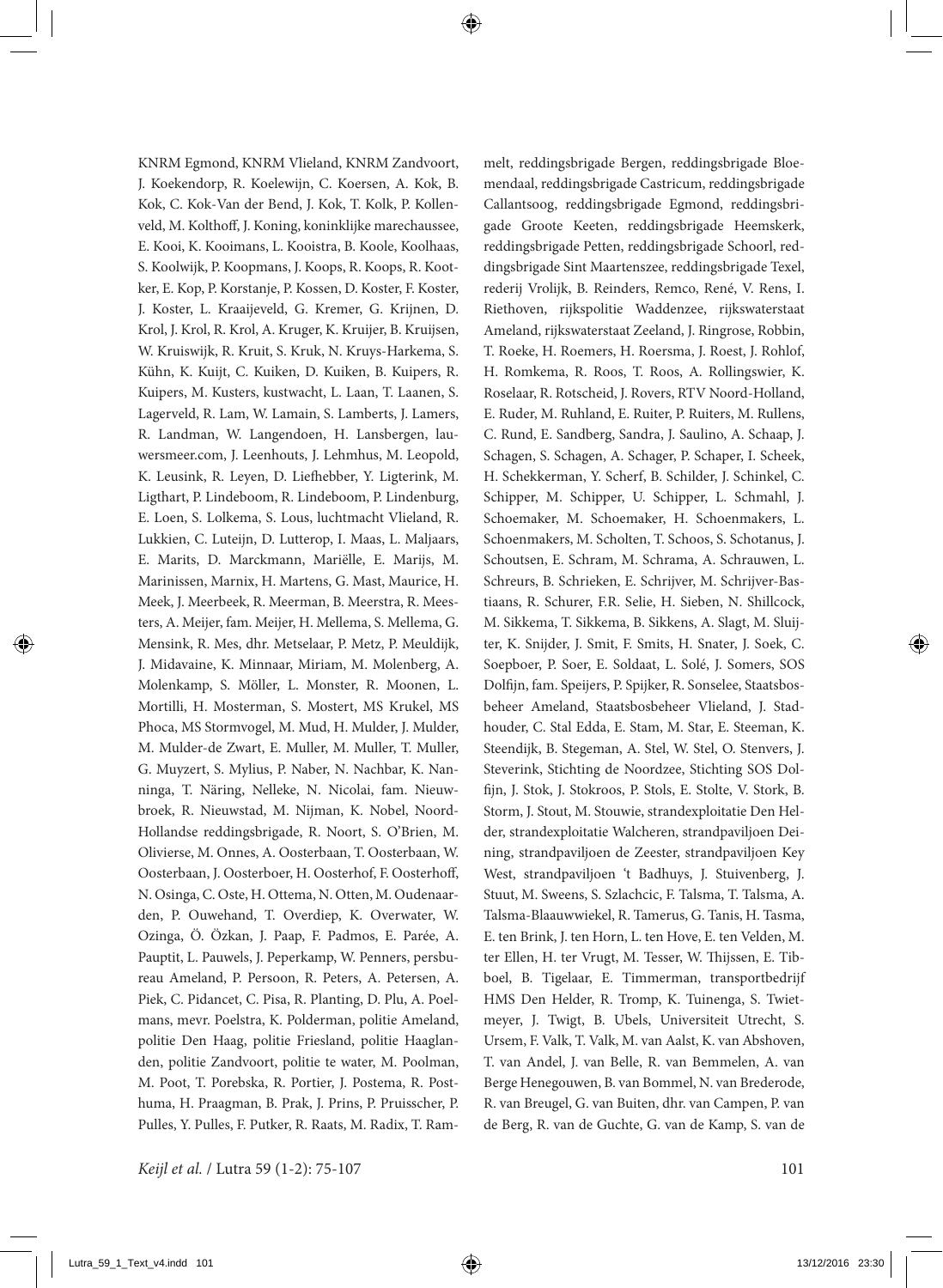Klundert, A. van Dekken, B. van de Meulengraaf, C. van de Meulenhof, A. van den Berg, F. van den Berg, J. van den Berg, S. van den Berg-Blok, D. van den Bos, A. van den Dorpel, R. van den Driest, P. van den Hout, C. van den Hoven, R. van den Oever, M. van den Tillaart, fam. van der Berg, K. van der Blom, T. van der Es, fam. van der Ham, mevr. van der Ham, R. van der Ham, E. van der Heide, S. van der Heijde, J. van der Hiele, J. van der Hoorn, S. van der Horst-van de Siepkamp, J. van der Kamp, T. van der Knaap, K. van der Korf, J. van der Laan, P. van der Lem, C. van der Linde, fam. van der Linden, S. van der Lugt, J. van der Meer, M. van der Meij, A. van der Meule, dhr. van der Meulen, S. van der Mije, J. van der Molen, A. van der Plas, fam. van der Putten, firma van der Putten, W. van der Ree, B. van der Sanden, M. van der Sanden, L. van der Vaart, E. van der Veen, P. van der Ven, R. van der Vliet, R. van der Wal, J. van der Weele, A. van der Weide, F. van der Weij, M. van der Weij, K. van der Wende, B. van der Werf, J. van der Wijst, P. van der Zande, G. van de Sande, J. van de Star, W. van der Schot, J. van der Sluijs, A. van der Spoel, L. van der Vaart, A. van der Veen, A. van der Velde, R. van der Vliet, M. van der Wal, H. van der Weijden, M. van der Zee, R. van de Veerdonk, C. van de Water, O. van de Zevenster, H. van Diek, A. van Dijk, E. van Dijk, J. van Dijk, K. van Dijk, J. van Dillen-Staal, S. van Dongen, A. van Duijn, L. van Duijn, M. van Duijn, A. van Duyse, J. van Eerbeek, H. van Erp, E. van Es, M. van Es, W. van Esseveldt, E. van Faassen, L. van Fraaijenhove, J. van Franeker, J. van Gasteren, J. van Gent, M. van Gent, J. van Goethem, C. van Haaster, H. van Haaster, H. van Haren, C. van Heerden, S. van Heijst, B. van Holst, W. van Holten, A. van Hoorne, A. van Houten, D. van Houten, H. van Houten, J. van Houten, P. van Horssen, D. van Houwelingen, C. van Hoven, T. van Hoytema, E. van IJsseldijk, S. van Katwijk, M. van Keulen, L. van Kooten, A. van Krimpen, G. van Leeuwen, J. van Leeuwen, M. van Lith, L. van Loenen, dhr. van Loon, P. van Loon, familie van Lunteren, T. van Marle, A. van Marrewijk, T. van Noort, C. van Nuenen, T. van Nus, F. van Oirschot, R. van Oosten, M. van Oostveen, N. van Pelt, M. van Reek, L. van Rooij, M. van Rooijen, M. van Roomen, K. van Rosevelt, A. van Scherpenzeel, T. van Schie, A. van Schooten, B. van Soest, T. van Spanje, F. van Spelde, M. van Straten, P. van Suijlekom, R. van 't Hof, B. van 't Spijker, P. van Tuinen, S. van Twuijver, W. van Urk, R. van Veghel, D. van Vliet, dhr. van Vliet, K. van Vooren, P. van Vossen, M. van Vuuren, L. van Walraven, W. van Went, K. van Werde, M. van Werkhoven, P. van Wijck, B. van Winden, M. van Winden, A. van Woensel, W. van Yperen, R. van Zeeland, G. van Zon, G. Veenstra, J. Veenstra, E. Veerman, R. Veldhuizen, W. Vellinga, F. Venselaar, J. Verbeek, M. Verbeek, F. Venselaar, A. Verbiest, H. Verdaat, L. Verhage, fam. Verleng, M. Vermulst, A. Verrips-Epping, J. Verschoor, G.J. Versteeg, M. Versteeg, J.D.Verveen, Violet, F. Visscher, D. Visser, G. Visser, K. Visser, P. Visser, S. Visser, T. Visser, W. Visser, Vivian, J. Vlaming, M. Vlaming, A. Vleugel, Vlielander schooljeugd, H. Vogel, S. Vogelaar, M. Vogels, D. Vogelzang, H. Vonk, W. Vonk-van Rijsinge, A. Voorbergen, E. Voorsluijs, H. Vos, R. Vos, V. Vos, W. Vos, G. Voss, J. Vroege, B. Vroegindeweij, I. Vroegop, VWG Katwijk, waarneming.nl, F. Wagemans, G. Wagtendonk, J. Wardenier, M. Wassink, J. Waverijn, C. Wegstapel, E. Wessels, J. Wessels, I. Westdijk, J. Westra, A. Wester, H. Wiegman, M. Wielstra, A. Wijker, H. Wijnberg, A. Wildeboer, L. WIllems, P. Willemsen, R. Wiltjer, G. Witte, M. Witte, R. Witte van den Bosch, A. Witteveen, B. Woets, H. Wolfswinkel, M. Woning, H. Wouda, A. Wuite, J. Ybema, D. Ynsen, L. Zandbergen, fam. Zandwijk, R. Zant, zeehondencrèche Lenie 't Hart, zeehondencrèche Pieterburen, zeenon.nl/vangstbarometer, zeezoogdieren.org, M. Zekhuis, E. Zijlstra, J. Zoeter, C. Zuhorn, J. Zuhorn, A. Zuidema, W. Zuidersma, S. Zuidwijk, M. Zutt-van der Made, A. Zuurbier, J. Zwagerman, W. Zweemer, H. Zwennes, J. Zwijnenburg, P. Zwitser, and 112bollenstreek.nl.

Apart from these people, others are acknowledged for various information. They are, in no specific order: Marjan Addink, Wojtek Bacchara and Erwin Kompanje, for sharing their knowledge on identification and biology of cetaceans; Rob Deaville and Werner Visser for information on the Sowerby's beaked whale that first stranded in Egmond and later in England; Sandra Vreugde and Peter Blom from municipality Veere and Mieke Meijer from the picture library from Zeeland ('beeldbank van de Zeeuwse bibliotheek') in Middelburg for sending pictures of the Sowerby's whale from 1957; Okka Jansen for information on strandings and diet of white-beaked dolphins; Mardik Leopold of Imares Den Helder for dietary information; Andrea Gröne of the Faculty of Veterinary Medicine of Utrecht University for leading the research on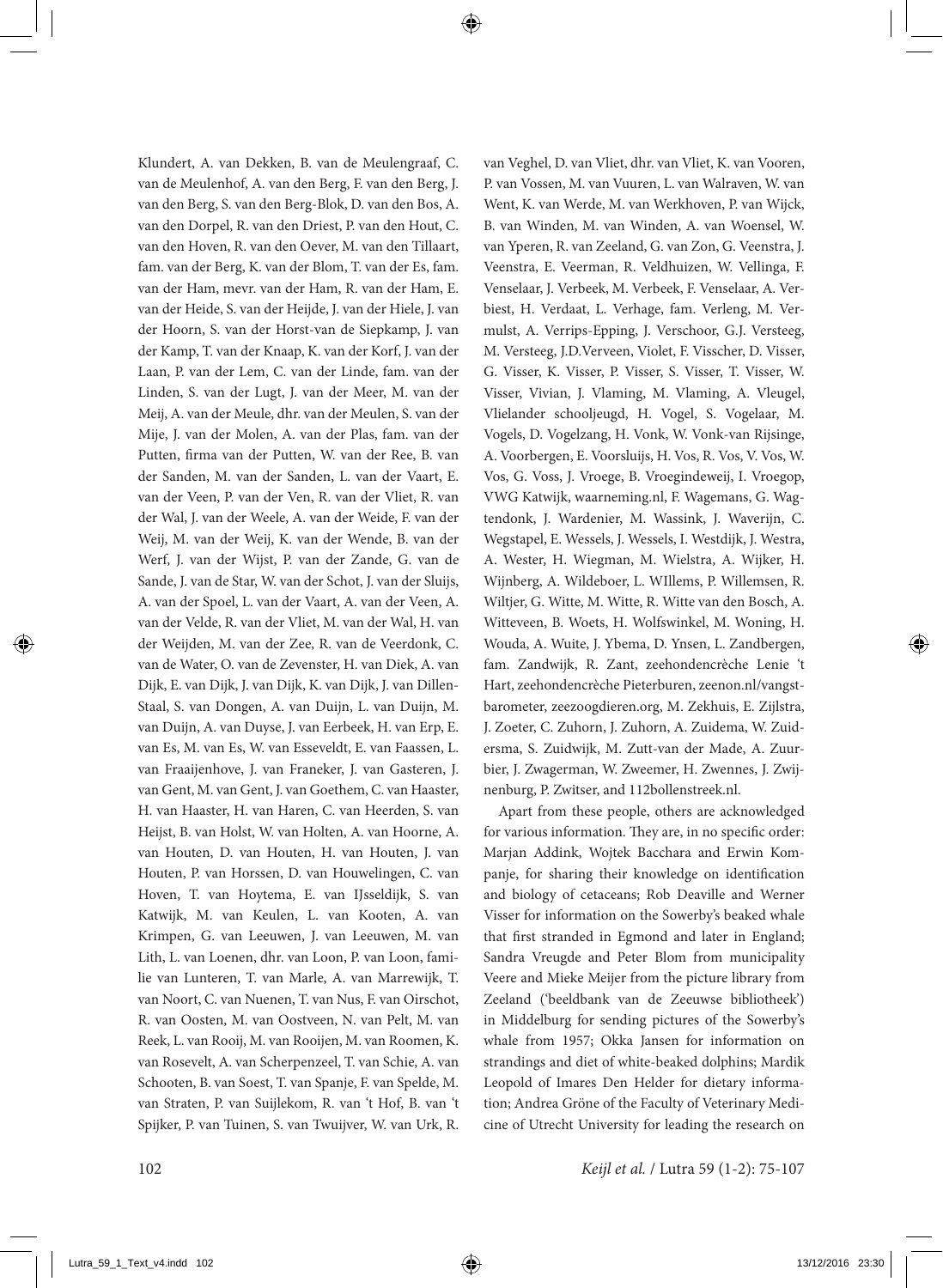causes of death of Dutch stranded harbour porpoise since 2007; Lidewij Wiersma for setting up the postmortem investigations at Utrecht University; Hein van Grouw for managing the strandings database up to early 2008; Rommert Cazemier for bringing strandings of harbour porpoises mentioned on lauwersmeer.com to our attention; Jolanda Meerbeek and Eligius Everaarts from SOS Dolfijn and Niels van Elk from Dolfinarium Harderwijk for information of live strandings; Hans Schekkerman for help with statistical analysis; and Dominick Verschelde, curator in Museum voor Dierkunde in Gent, Belgium, for information on, and permission to photograph, the first white-flanked dolphin for the Netherlands. Also the photographers are greatly acknowledged.

## **References**

- Anonymous 1957. Dode dolfijn dook op in Veere. PZC 9 augustus 1957.
- Begeman, L., A. Gröne & L. Wiersma 2010. Postmortaal onderzoek van in Nederland gestrande bruinvissen van december 2009 tot november 2010. Rapport 2010. Departement Pathobiologie, Faculteit Diergeneeskunde, Universiteit Utrecht, the Netherlands.
- Begeman, L., A. Gröne & S. Hiemstra 2011. Postmortaal onderzoek van bruinvissen uit Nederlandse wateren van 2009 tot 2011. Rapport 2011. Departement Pathobiologie, Faculteit Diergeneeskunde, Universiteit Utrecht, the Netherlands.
- Begeman, L., A. Gröne & S. Hiemstra 2012. Postmortaal onderzoek van bruinvissen uit Nederlandse wateren van 2009 tot 2012. Report 2012. Department Veterinary Pathobiology, Utrecht University, the Netherlands.
- Begeman, L., L.L. IJsseldijk & A. Gröne 2013 Postmortaal onderzoek van bruinvissen (*Phocoena phocoena*) uit Nederlandse wateren van 2009 tot 2013. Rapport 2014. Departement Pathobiologie, Faculteit Diergeneeskunde, Universiteit Utrecht, the Netherlands.
- Besseling, E., E.M. Foekema, J.A. Van Franeker, M.F. Leopold, S. Kühn, E.L. Bravo Rebolledo, E. Heße, L. Mielke, J. IJzer, P. Kamminga & A.A. Koelmans 2015. Microplastic in a macro filter feeder: Hump-

back whale *Megaptera novaeangliae. Marine Pollution Bulletin 95: 248-252.*

- Bravo Rebolledo, E.L., L.L. IJsseldijk, L. Solé, L. Begeman, S. de Vries, L. van den Boom, J. Camalich Carpizo & M.F. Leopold 2016. Unorthodox sampling of a fin whale's (*Balaenoptera physalus*) diet yields several new mesopelagic prey species. Aquatic Mammals 42 (4): 417-420.
- Brenninkmeijer A. & E.W.M. Stienen 1992. Ecologisch profiel van de visdief (*Sterna hirundo*). RIN-rapport 92/18. Instituut voor Bos- en Natuuronderzoek, Arnhem, the Netherlands.
- Broekhuizen, S., K. Spoelstra, J.B.M. Thissen, K.J. Canters & J.C. Buys (redactie) 2016. Atlas van de Nederlandse zoogdieren. Natuur van Nederland 12. Naturalis Biodiversity Centre & EIS Kenniscentrum Insecten en andere ongewervelden, Leiden: 302-374.
- Camalich, J., E. Svensson, L.L. IJsseldijk, S. Brasseur, R. Witbaard & S. Schouten 2014. Bulk and amino acid stable isotope analysis of fin whale baleens. Poster presented at ECS Conference, 5-9 April 2014, Liège, Belgium.
- Camphuysen, K. 2008. Bruinvis *Phocoena phocoena* op zijn retour in de zuidelijke Noordzee. Sula 21: 39-43.
- Camphuysen, C.J. & A. Oosterbaan 2009. Het raadsel van de bruinvismutilaties: extreme verminking en frequente strandingen van bruinvissen in Noord-Nederland, winter 2008/2009. Sula 22: 25-34.
- Camphuysen, C.J. & M.L. Siemensma 2011. Conservation plan for the Harbour Porpoise *Phocoena phocoena* in The Netherlands: towards a favourable conservation status. NIOZ Report 2011-07. Royal Netherlands Institute for Sea Research, Texel, the Netherlands.
- Camphuysen, K. (C.J.), C. Smeenk, M. Addink, H. van Grouw & O.E. Jansen 2008. Cetaceans stranded in the Netherlands from 1998 to 2007. Lutra 51: 87-122.
- Canning, S.J., M. Begoña Santos, R.J. Reid, P.G.H. Evans, R.C. Sabin, N. Bailey & G.J. Pierce 2008. Seasonal distribution of white-beaked dolphins (*Lagenorhynchus albirostris*) in UK waters with new information on diet and habitat use. Journal of the Marine Biological Association of the UK 88: 1159-1166.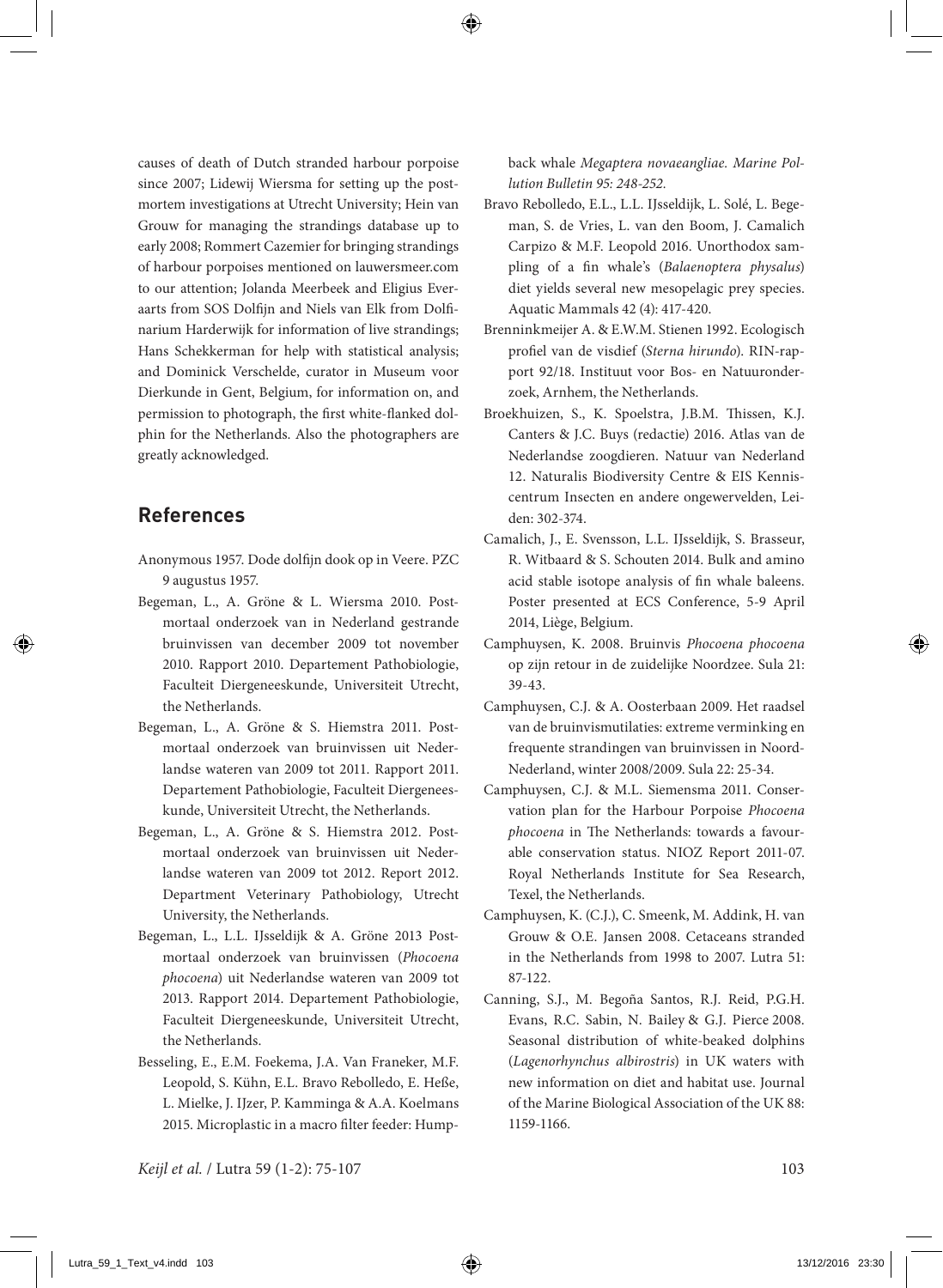- Chaudry, F., N. Clark, N. Reay, R. Scullion & K. Macleod 2005. The distribution of Fin Whales in the Bay of Biscay in relation to bathymetry and sea surface temperature. Poster presented at the 19th Annual Conference of the European Cetacean Society, La Rochelle, France, 2-7 April 2005.
- Ellis J. & S. Rogers 2015. 67. Gobies (Gobiidae). In: H.J.L. Heessen, N. Daan & J.R. Ellis (eds.). Fish atlas of the Celtic Sea, North Sea, and Baltic Sea: 396-411. Wageningen Academic Publishers, KNNV Publishing, Wageningen, the Netherlands.
- Galatius, A., O.E. Jansen & C. Kinze 2013. Parameters of growth and reproduction of white-beaked dolphins (*Lagenorhynchus albirostris*) from the North Sea. Marine Mammal Science 29: 348-355.
- Gannon, D.P., A.J. Read, J.E. Craddock, K.M. Fristrup & J.R. Nicolas 1997. Feeding ecology of longfinned pilot whales *Globicephala melas* in the western North Atlantic. Marine Ecology Progress Series 148: 1-10.
- Geelhoed, S.C.V., M. Scheidat, R.S.A. van Bemmelen & G. Aarts 2013. Abundance of harbour porpoises (*Phocoena phocoena*) on the Dutch Continental Shelf, aerial surveys in July 2010-March 2011. Lutra 56: 45-57.
- Geelhoed, S.C.V., S. Lagerveld, J.P. Verdaat & M. Scheidat 2014. Marine mammal surveys in Dutch waters in 2014. Report C180/14. IMARES, Wageningen, the Netherlands.
- Geelhoed, S.C.V., S. Lagerveld & J.P. Verdaat 2015. Marine mammal surveys in Dutch North Sea waters in 2015. Report C189/15. IMARES, Wageningen, the Netherlands.
- Haelters J. & S. Geelhoed 2015. Over enkele jaren weer zeldzaam? Minder bruinvissen in de zuidelijke Noordzee. Zoogdier 26 (4): 1-3.
- Haelters, J., F. Kerckhof, T. Jauniaux & S. Degraer 2012. The grey seal (*Halichoerus grypus*) as a predator of harbour porpoises (*Phocoena phocoena*)? Aquatic Mammals 38 (4): 343-353.
- Hammond, P.S., G. Bearzi, A. Bjorge, K. Forney, L. Karczmarski, T. Kasuya, W.F. Perrin, M.D. Scott, J.Y. Wang, R.S. Wells & B. Wilson 2008. *Phocoena phocoena*. In: IUCN 2010. IUCN Red List of Threatened Species. Version 2010.4. URL: www. iucnredlist.org; viewed October 2015.

Hammond, P.S., K. Macleod, P. Berggren, D.L. Bor-

chers, L. Burt, A. Canadas, G. Desportes, G.P. Donovan, A. Gilles, D. Gillespie, J. Gordon, L. Hiby, I. Kuklik, R. Leaper, K. Lehnert, M.F. Leopold, P. Lovell, N. Oien, C.G.M. Paxton, V. Ridoux, E. Rogan, F. Samarra, M. Scheidat, M. Sequeira, U. Siebert, H. Skov, R. Swift, M.L. Tasker, J. Teilmann, O. Van Canneyt & J.A. Vazquez 2013. Cetacean abundance and distribution in European shelf water to inform conservation and management. Biological Conservation 164: 107-122.

- Harlin, A.D., T. Markowitz, C. Scott Baker, B. Würsig & R.L. Honeycutt 2003. Genetic structure, diversity, and historical demography of New Zealand's Dusky Dolphin (*Lagenorhynchus obscurus*). Journal of Mammalogy 84: 702-717.
- IJsseldijk, L.L. & A. Gröne 2015. Postmortaal onderzoek van Bruinvissen (*Phocoena phocoena*) uit Nederlandse wateren 2014. Intern rapport 2015. Departement Pathobiologie, Faculteit Diergeneeskunde, Universiteit Utrecht, the Netherlands.
- IJsseldijk, L.L., J. Steenbergen, A. Gröne, S. Hiemstra, M.J.L. Kik & L. Begeman 2014a. Apparent emergence of bow-caught fin whales (*Balaenoptera physalus*) found in the Netherlands. Aquatic Mammals 40: 317-320.
- IJsseldijk, L.L., A. Gröne, S. Hiemstra, J. Hoekendijk & L. Begeman 2014b. A record of twin fetuses in a harbour porpoise (*Phocoena phocoena*) stranded on the Dutch coast. Aquatic Mammals 40: 394- 397.
- IJsseldijk, L.L., M.F. Leopold, E.L. Bravo Rebolledo, R. Deaville, J. Haelters, J. IJzer, P.D. Jepson & A. Gröne 2015. Fatal asphyxiation in two Long-Finned Pilot Whales (*Globicephala melas*) caused by Common Soles (*Solea solea*). PLoS ONE 10 (11): e0141951. DOI: 10.1371/journal.pone.0141951.
- Jansen, O.E. 2013. Fishing for food. Feeding ecology of harbour porpoises *Phocoena phocoena* and whitebeaked dolphins *Lagenorhynchus albirostris* in Dutch waters. PhD thesis. Wageningen University, Wageningen, the Netherlands.
- Jansen, O.E., G.M. Aarts & P.J.H. Reijnders 2013. Harbour porpoises *Phocoena phocoena* in the eastern Scheldt: a resident stock or trapped by a storm surge barrier? PLOS One 8 (3): 10.1371/journal. pone.0056932.

Katona, S.K. & J.A. Beard 1990. Population size, migra-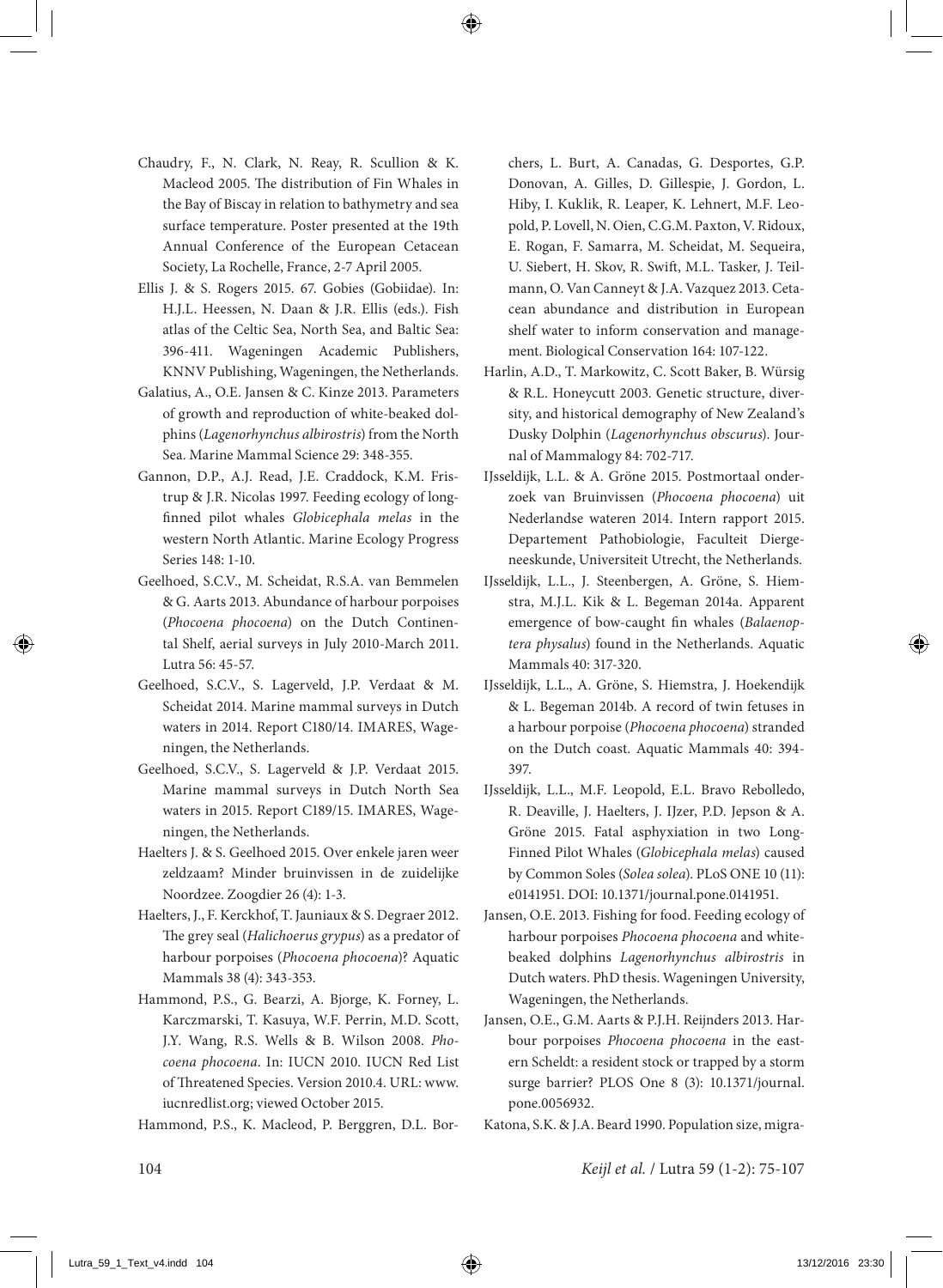tions and feeding aggregations of the humpback whale (*Megaptera novaeangliae*) in the western North Atlantic Ocean. Report of the International Whaling Commission 12 (special issue): 295-305.

- Keijl, G.O. & H. Cremers 2010. Twee witsnuitdolfijnen op Ameland. Zoogdier 21 (3): 22-23.
- Koeman, J.H. 1971. Het voorkomen en de toxicologische betekenis van enkele chloorkoolwaterstoffen aan de Nederlandse kust in de periode van 1965 tot 1970. Proefschrift. Rijksuniversiteit Utrecht, Utrecht, the Netherlands.
- Kompanje, E. & J. Reumer 2002. Walvisachtigen, van archivering van strandingen tot analyse. In: R. Lange, A. Martens, K. Schulte Fischedick & F. van der Vliet. Op zoek naar zoogdieren. 50 jaar Vereniging voor Zoogdierkunde en Zoogdierbescherming, 1952-2002: 106-111. KNNV Uitgeverij, Utrecht, the Netherlands / VZZ, Arnhem, the Netherlands.
- LeDuc, R.G., W. Perrin & E. Dizon 1999. Phylogenetic relationships among the delphinid cetaceans based on full cytochrome B sequences. Marine Mammal Science 15: 619-648.
- Leopold, M.F., M.J. Baptist, L. IJsseldijk & B. Engels 2013. Waarnemingen van bruinvissen in maart 2013 vanaf een zandzuiger in het Slijkgat bij Ouddorp. Rapport C096/13. IMARES, Texel, the Netherlands.
- Leopold, M.F., L. Begeman, E. Heße, J. van der Hiele, S. Hiemstra, G.O. Keijl, E.H. Meesters, L. Mielke, D. Verheyen & A. Gröne 2015. Porpoises: from predators to prey. Journal of Sea Research 97: 14-23.
- MacLeod, C.D., S.M. Bannon. G.J. Pierce. C. Schweder. J.A. Learmonth & J.S. Herman & R.J. Reid 2005. Climate change and the cetacean community of north-west Scotland. Biological Conservation 124: 477-483.
- May-Collado, L. & I. Agnaarsson 2006. Cytochrome b and bayesian inference of whale phylogeny. Molecular Phylogenetics and Evolution 38: 344-354.
- Midavaine, J.H. 1996. Veere in vroeger tijden. Deel 3. Deboektant, Oostvoorne, the Netherlands.
- Nakamatsu, N. 2001. A record of twin fetuses of Dall's porpoise (*Phocoenoides dalli*) off the Pacific coast of Japan. Otsuchi Marine Science 26: 51-54.
- Notarbartolo di Sciara, G., M. Zanardelli, M. Jahoda, S. Panagida & S. Airoldi 2003. The fin whale

*Balaenoptera physalus* (L. 1758) in the Mediterranean Sea. Mammal Review 33: 105-150.

- Oudenaarden, M. 2012. Bruinvissen door de gehaktmolen? Slagveld dode bruinvissen op de stranden van Goeree. Visserijnieuws 14-03-2012. URL: http://tinyurl.com/o3p5sso; viewed 2 October 2015.
- Panigada, S., G. Pesante, M. Zanardelli, F. Capoulade, A. Gannier & M.T. Weinrich2006. Mediterranean fin whales at risk from fatal ship strikes. Marine Pollution Bulletin 52: 1287-1298.
- Peltier, H., H.J. Baagøe, K.C.J. Camphuysen, R. Czeck, W. Dabin, P. Daniel, R. Deaville, J. Haelters, T. Jauniaux, L.F. Jensen, P.D. Jepson, G.O. Keijl, U. Siebert, O. Van Canneyt & V. Ridoux 2013. The stranding anomaly as population indicator: the case of harbour porpoise *Phocoena phocoena* in the-western Europe. PLoS ONE 8 (4): e62180. DOI: 10.1371/journal.pone.0062180.
- Pierce, G.J., F.L. Read, A. Brownlow, N. Davison, M. ten Doeschate, N. Anderson, M. Skinner, M.B. Santos, A. Llavona, C. Saavedra, S. Murphy, P. Jepson, R. Deaville & V. Ridoux 2015. Can we obtain MSFD indicators from cetacean strandings data? Annual Science Conference (ASC-ICES), 12-25 September 2015, Copenhagen, Denmark.
- Pyenson, N.D. 2011. The high fidelity of the cetacean stranding record: insights into measuring diversity by integrating taphonomy and macroecology. Proceedings of the Royal Society B 278: 3608-3616.
- Reijnders, P.J.H. 1980. Organochlorine and heavy metal residues in harbour seals from the Wadden Sea and their possible effects on reproduction. Netherlands Journal of Sea Research 14: 30-65.
- Ruegg, K., H.C. Rosenbaum, E.C. Anderson, M. Engel, A. Rothschild, C.S. Baker & S.R. Palumbi 2013. Long-term population size of the North Atlantic humpback whale within the context of worldwide population structure. Conservation Genetics 14: 103-114. DOI: 10.1007/s10592-012-0432-0.
- Santos, M.B., G.J. Pierce, J.A. Learmonth, R.J. Reid, M. Sacau, I.A.P. Patterson & H.M. Ross 2008. Strandings of striped dolphin *Stenella coeruleoalba* in Scottish waters (1992–2003) with notes on the diet of this species. Journal of the Marine Biological Association of the UK 88: 1175-1183.

Scheidat, M., R. Leaper, M.J. van den Heuvel-Greve &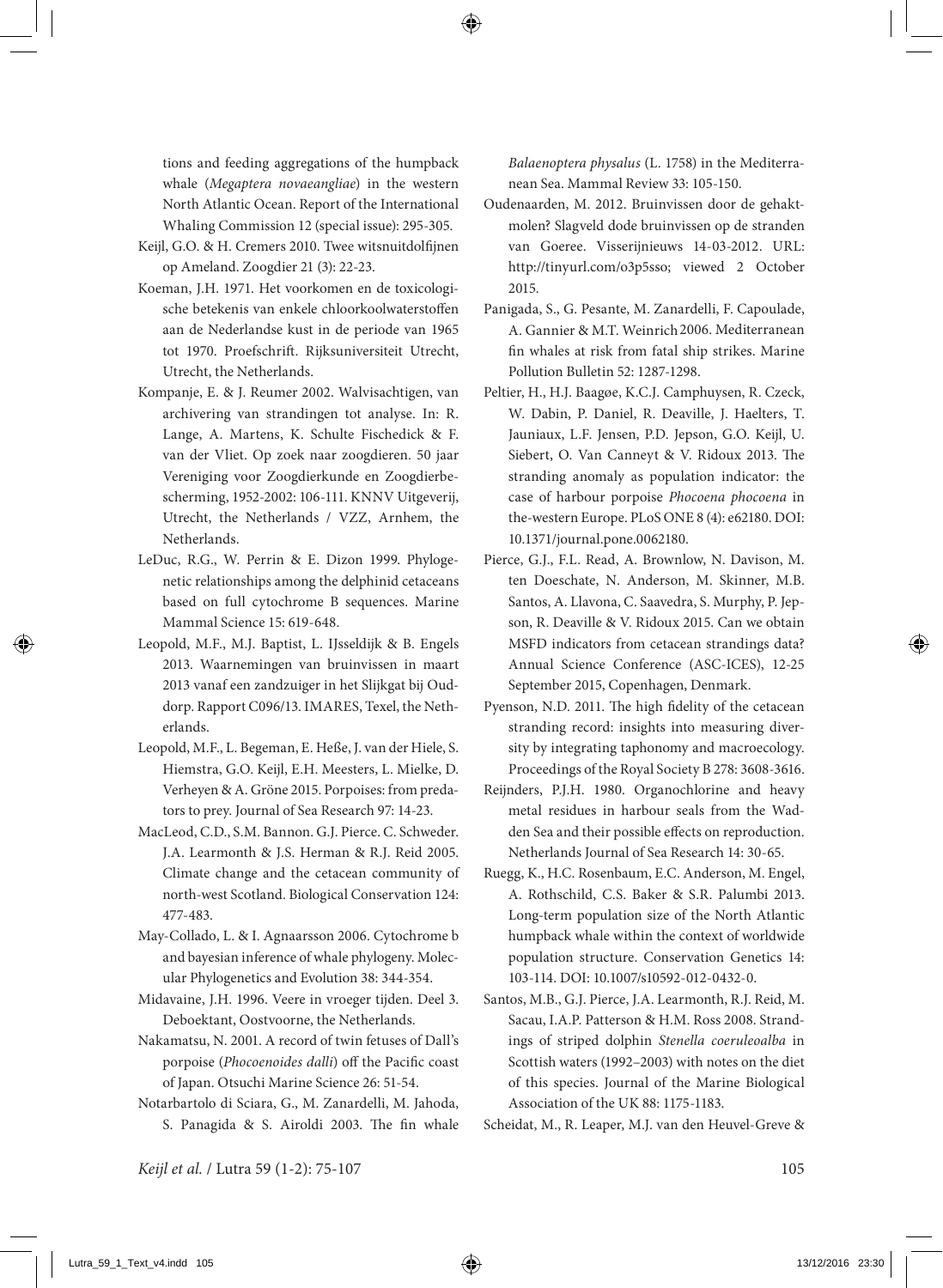A.J. Winship 2013. Setting maximum mortality limits for harbour porpoises in Dutch waters to achieve conservation objectives. Open Journal of Marine Science 3: 133-139.

- Smith, T.D. & D.G. Pike 2009. The enigmatic whale: the North Atlantic humpback. NAMMCO Scientific Publications 7: 161-178.
- van Bleijswijk, J.D.L., L. Begeman, H.J. Witte, L.L. IJsseldijk, S.J.M. Brasseur, A. Gröne & M.F. Leopold 2014. Detection of grey seal *Halichoerus grypus* DNA in attack wounds on stranded harbour porpoises *Phocoena phocoena*. Marine Ecology Progress Series 513: 277-281.
- van Deinse, A.B. 1931. De fossiele en recente Cetacea van Nederland. Dissertatie, Utrecht, the Netherlands.
- van Deinse, A.B. 1933. Aanspoelingen van cetacea in Nederland in de jaren 1931 en 1932. Natuurhistorisch Museum te Rotterdam 2: 7-20.
- van Deinse, A.B. 1956. Walvissennieuws over 1955. Mededelingenblad van de Vereniging voor Zoogdierkunde en Zoogdierbescherming 12: 127-130.
- van Deinse, A.B. 1961. Walvisnieuws over 1960. Lutra 3: 19-23.
- van Deinse, A.B. 1966. Walvisnieuws over 1964. Lutra 8: 22-26.
- van Elk, C.E., M.W.G. van de Bildt, T. Jauniaux, S. Hiemstra, P.R.W.A. van Run, G. Foster, J. Meerbeek, A.D.M.E. Osterhaus & T. Kuiken 2014. Is dolphin morbillivirus virulent for white-beaked dolphins (*Lagenorhynchus albirostris*)? Veterinary Pathology 51 (6): 1174-1182.
- Van Waerebeek, K. & A.J. Read 1994. Reproduction of dusky dolphins, *Lagenorhynchus obscurus*, from coastal Peru. Journal of Mammalogy 75: 1054- 1062.
- Viergever, J. 1955. Hoe staat het met de bruinvis? Het Zeepaard 15: 90-91.
- Wiersma, L. & A. Gröne 2009. Postmortaal onderzoek van in Nederland gestrande Bruinvissen in 2009. Rapport 2009. Departement Pathobiologie, Faculteit Diergeneeskunde, Universiteit Utrecht, the Netherlands.
- Wilson, D.E. & D.M. Reeder (eds.) 2005. Mammal Species of the World. A Taxonomic and Geographic Reference (3rd ed). Johns Hopkins University Press, Baltimore, USA.
- Winn, H.E. & N.E. Reichley 1985. Humpback Whale *Megaptera novaeangliae*. In: S.H. Ridgway & Sir R. Harrison. Handbook of Marine Mammals. Volume 3. The Sirenians and Baleen Whales: 241-274. Academic Press, London, UK.
- Würsig, B., F. Cipriano, E. Slooten, K. Barr, S. Yin & R. Constantine 1997. Dusky dolphins (*Lagenorhynchus obscurus*) off New Zealand: status of present knowledge. Report of the International Whaling Commission 47: 715-722.

## **Samenvatting**

### **Gestrande walvisachtigen op de Nederlandse kust in 2008-2014**

In de jaren 2008-2014 zijn in totaal 4406 walvisachtigen dood of levend op de Nederlandse kust gevonden, behorend tot 13 soorten. Het meest bijzonder waren bultrug (drie exemplaren, de vierde tot en met de zesde vondst), witflankdolfijn (twaalfde), orka (28e, maar de eerste sinds 1963), en gestreepte dolfijn (negende, maar al de vierde of vijfde die levend is gestrand). De bultrug van augustus 2010 moet, berekend aan de hand van de flipper, ongeveer 4,5 meter lang zijn geweest; deze lengte past bij een pas geboren bultrug, wat er op wijst dat dit jong waarschijnlijk in of vlakbij de zuidelijke Noordzee geboren is. Alle zes in deze periode gemelde gewone vinvissen zijn zeker of hoogst waarschijnlijk op de boeg van een schip aangebracht, en hetzelfde geldt voor twee (van de vijf) dwergvinvissen. De andere soorten zijn gewone dolfijn (1), griend (1), witsnuitdolfijn (14), tuimelaar (6), bruinvis (4346), potvis (5) en gewone spitssnuitdolfijn (1). Alle individuele meldingen in dit verslag worden genoemd, ook losse beenderen, behalve die van bruinvis. Deze laatste was de talrijkste walvisachtige op onze kust: het aantal bruinvissen bedroeg 98,6% van het totale aantal meldingen. In de besproken periode zijn de hoogste aantallen bruinvissen gevonden, met pieken tot bijna 900 exemplaren in zowel 2011 als 2013. Er zijn er in de geschiedenis van